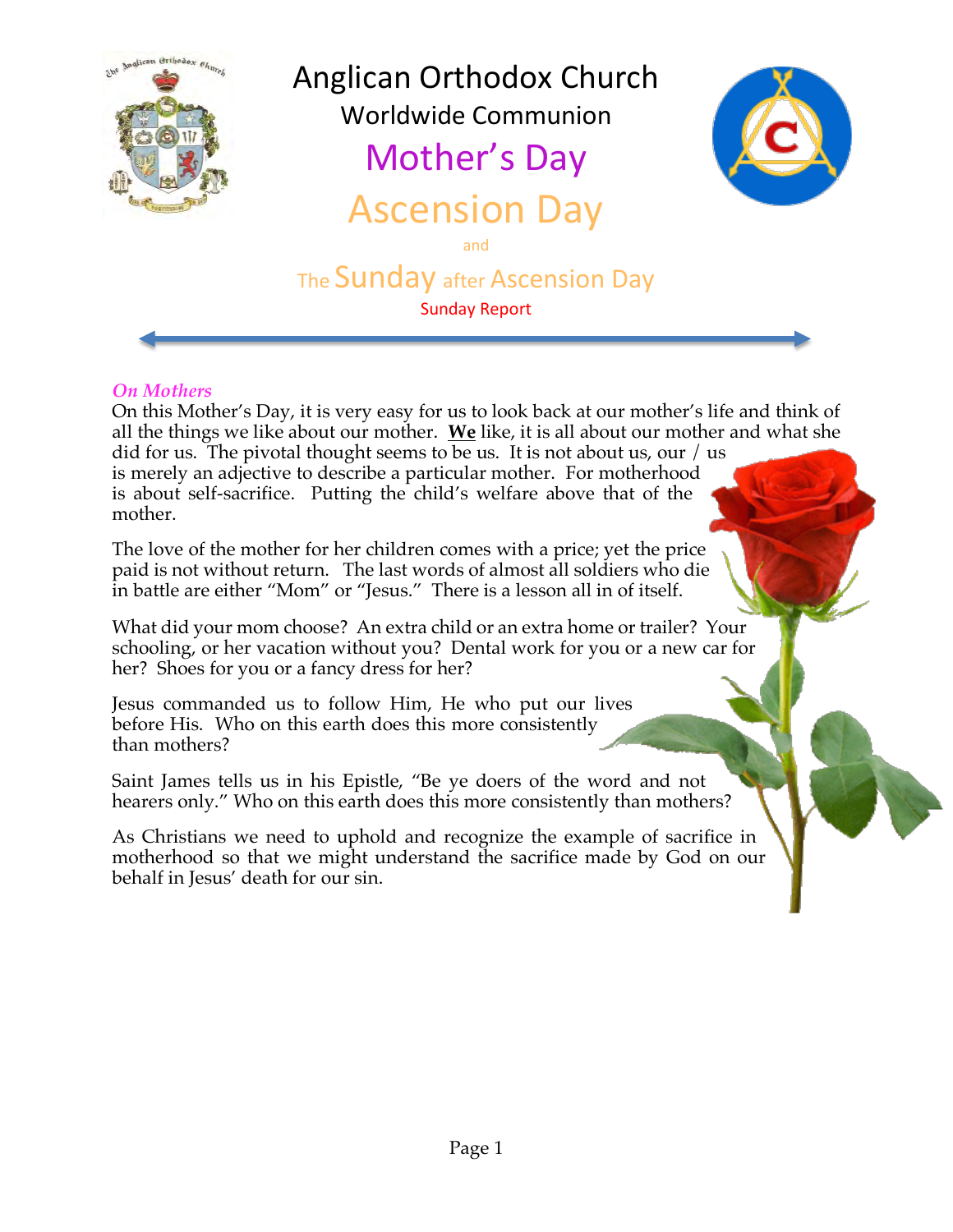# Ascension Day

On Ascension Day, we had three members present for the service. Ascension Day commemorates the return to heaven, the ascending of our Lord. This is a day filled with joy, one where we get to recall fulfillment of promises.

The Ascension Day service always brings a lot of happiness and fun, being one of those days.1



If you did not make it, resolve to come next year. The parish will buy your dinner afterwards if it is your first time to the service<sup>2</sup>.

### *The Ascension Day Propers*<sup>3</sup>

#### *The Collect*

RANT, we beseech thee, Almighty God, that like as we do believe thy onlybegotten Son our Lord Jesus Christ to have ascended into the heavens; so we may also in heart and mind thither ascend, and with him continually dwell, who liveth and reigneth with thee and the Holy Ghost, one God, world without end. Amen.

¶ This Collect is to be said daily throughout the Octave.

## *For the Epistle. Acts i. 1.*

<sup>1</sup> One can imagine the apostles on the line,  $4, 3, 2, 1$  IGNITION, Houston, we have liftoff here at Cape Bethany."

 $2$  Maybe it will, maybe it won't. On the other hand, what do you have to lose? You have to eat and the parish might buy. It certainly will, if you remind Hap!

<sup>3</sup> The *propers* are the Collect (prayer) for the day and the Bible readings appointed for the day. They are selections based on the Christian Year and make a particular point. Their selection is important. The propers have been more or less the same since the beginning of the Church of England and a large portion precede the founding of the Church of England.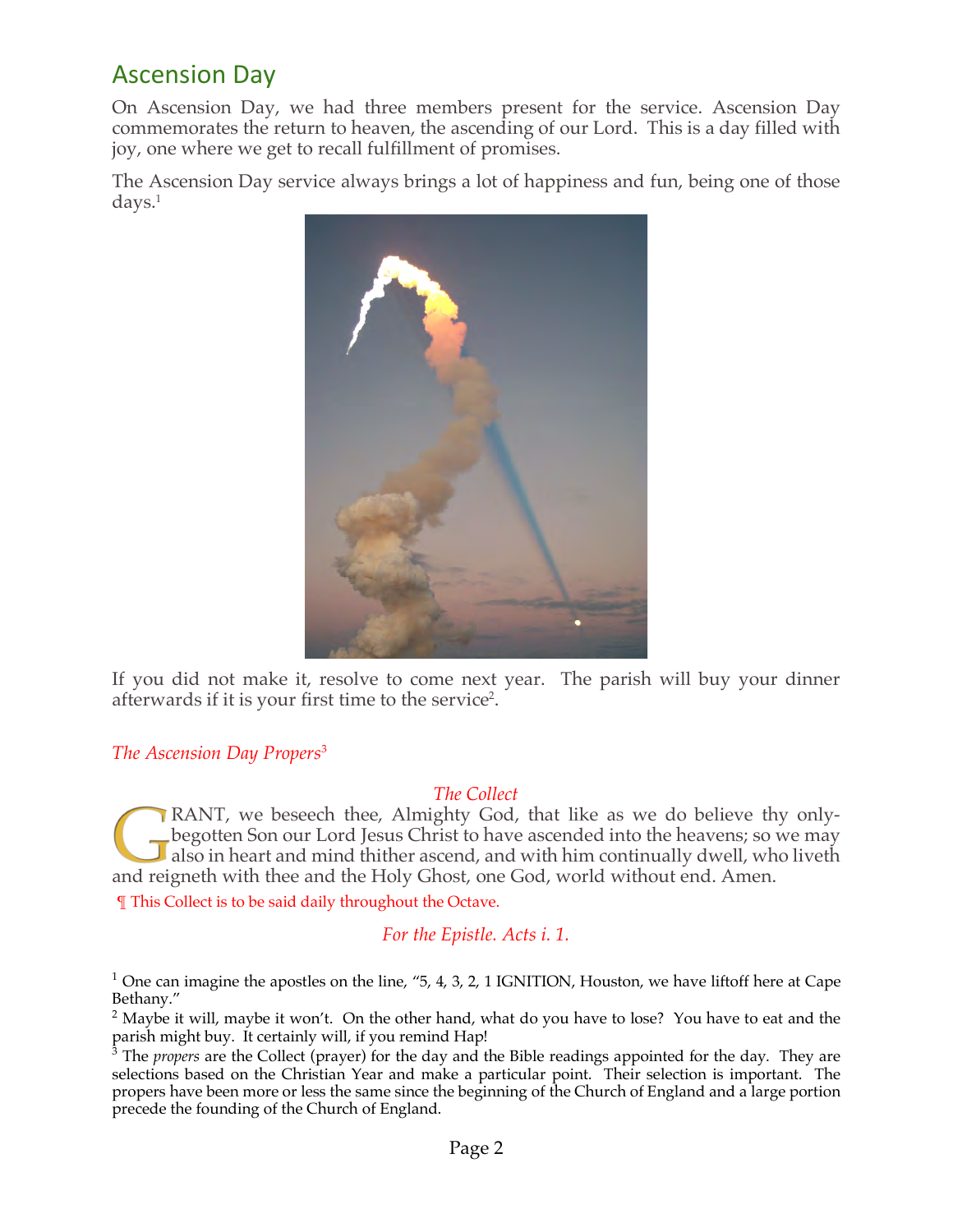HE former treatise have I made, O Theophilus, of all that Jesus began both to do and teach, until the day in which he was taken up, after that he through the Holy Ghost had given commandments unto the apostles whom he had chosen: to whom also he shewed himself alive after his passion by many infallible proofs, being seen of them forty days, and speaking of the things pertaining to the kingdom of God: and, being assembled together with them, commanded them that they should not depart from Jerusalem, but wait for the promise of the Father, which, saith he, ye have heard of me. For John truly baptized with water; but ye shall be baptized with the Holy Ghost not many days hence. When they therefore were come together, they asked of him, saying, Lord, wilt thou at this time restore again the kingdom to Israel? And he said unto them, It is not for you to know the times or the seasons, which the Father hath put in his own power. But ye shall receive power, after that the Holy Ghost is come upon you: and ye shall be witnesses unto me both in Jerusalem, and in all Judæa, and in Samaria, and unto the uttermost part of the earth. And when he had spoken these things, while they beheld, he was taken up; and a cloud received him out of their sight. And while they looked stedfastly toward heaven as he went up, behold, two men stood by them in white apparel; which also said, Ye men of Galilee, why stand ye gazing up into heaven? this same Jesus, which is taken up from you into heaven, shall so come in like manner as ye have seen him go into heaven.

### *The Gospel. St. Luke xxiv. 49.*

**ESUS** said, Behold, I send the promise of my Father upon you: but tarry ye in the city of Jerusalem, until ye be endued with power from on high. And he led them out as far  $\blacktriangleright$  as to Bethany, and he lifted up his hands, and blessed them. And it came to pass, while he blessed them, he was parted from them, and carried up into heaven. And they worshipped him, and returned to Jerusalem with great joy: and were continually in the temple, praising and blessing God.

### *Ascensiontide Messsage from the Presiding Bishop*

Ascension Day 2018 – 10 May 2018, Anno Domini

*<sup>26</sup> But when the Comforter is come, whom I will send unto you from the Father, even the Spirit of truth, which proceedeth from the Father, he shall testify of me: 27 And ye also shall bear witness, because ye have been with me from the beginning*. (John 15:26-27)

*<sup>1</sup> These things have I spoken unto you, that ye should not be offended. 2 They shall put you out of the synagogues: yea, the time cometh, that whosoever killeth you will think that he doeth God*  service. 3 And these things will they do unto you, because they have not known the Father, nor me.<br>4 But these things have I told you, that when the time shall come, ye may remember that I told you *of them* (John 16:1-4a)

### Remember these events of the day Christ ascended to the Father:

*<sup>44</sup> And he said unto them, These are the words which I spake unto you, while I was yet with you, that all things must be fulfilled, which were written in the law of Moses, and in the prophets, and in the psalms, concerning me. <sup>45</sup> Then opened he their understanding, that they might understand the scriptures, 46 And said unto them, Thus it is written, and thus it behoved Christ to suffer, and to rise from the dead the third day: 47 And that repentance and remission of sins should be preached in his name among all nations, beginning at Jerusalem. 48 And ye are witnesses of these things. 49 And, behold, I send the promise of my Father upon you: but tarry ye in the city of Jerusalem , until ye be endued with power from on high. <sup>50</sup> And he led them out as far as to Bethany , and he lifted up his hands, and blessed them. 51 And it came to pass, while he blessed them, he was parted from them, and carried up into heaven. 52 And they worshipped him, and returned to Jerusalem with great joy: 53 And were continually in the temple, praising and blessing God. Amen*. (Luke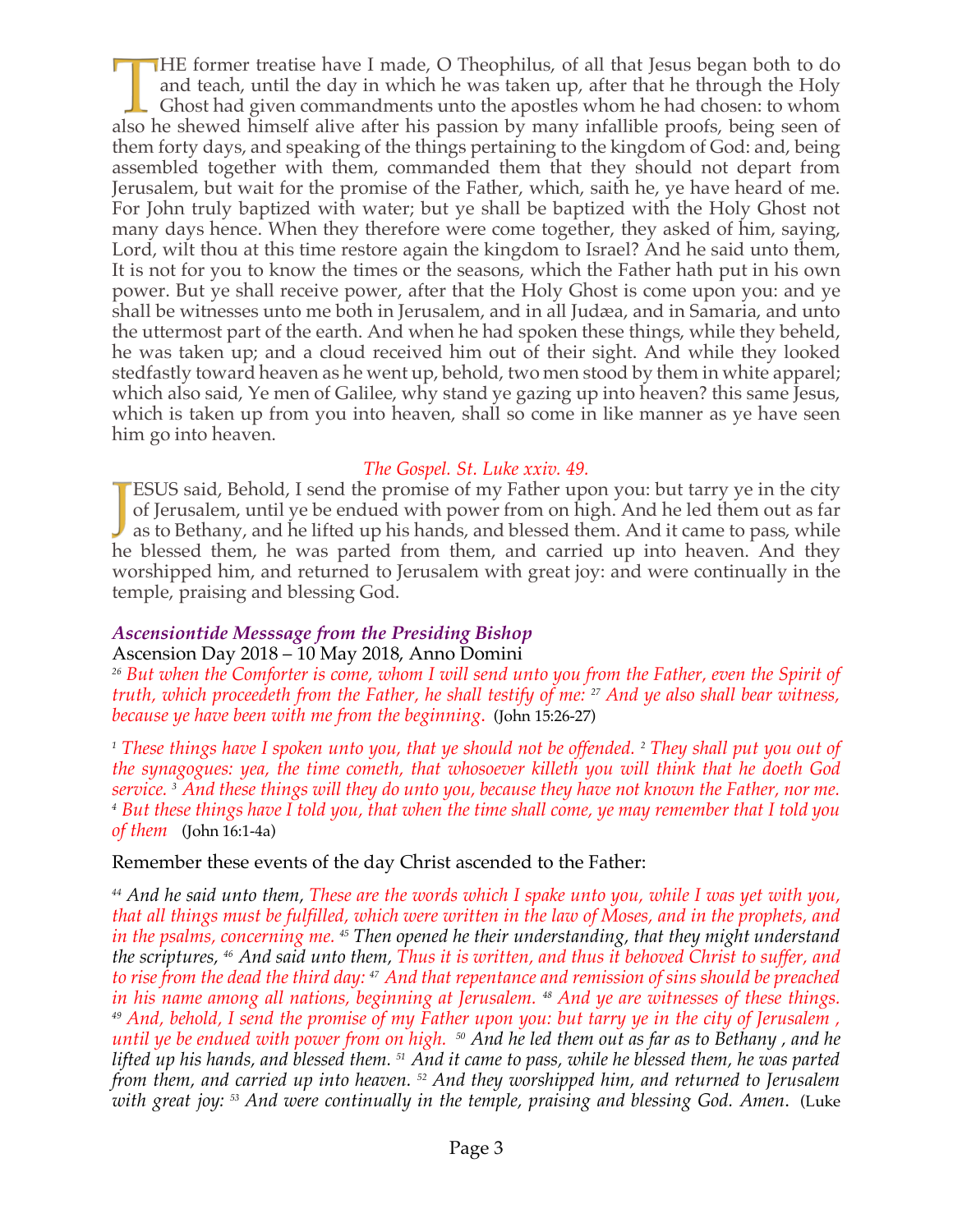Can a physical body exist in more than one place at a time? Jesus must return to the Father in order that the whole world might receive the witness of the Comforter – the Holy Ghost. The Holy Ghost is a spirit and may be in all places at all times. Do not offend the Holy Spirit, who is always with you, by vile and sinful living. We have the very serious warning against bringing the Holy Spirit into an environment which is unholy:

*<sup>27</sup> No man can enter into a strong man's house, and spoil his goods, except he will first bind the strong man; and then he will spoil his house. 28 Verily I say unto you, All sins shall be forgiven unto the sons of men, and blasphemies wherewith soever they shall blaspheme: 29 But he that shall blaspheme against the Holy Ghost hath never forgiveness, but is in danger of eternal damnation*: (Mark 3:27-29)

Jesus made this observation as a result of the scribes and Pharisees claiming that Christ worked miracles through the spirit of Beelzebub. Beelzebub is a demon spirit. The Holy Spirit must not be offended in this hateful manner. All that we do in the presumed privacy of a dark room are performed in the presence of the Holy Spirit. Consider the Holy Spirit to be similar to your loving mother. Would you do some of the things you do in her presence – Vulgar language, sex, drinking, smoking, cursing?

Would you allow your friends to use vile language in the presence of your mother who bore you? Do you honor your father and your mother enough? Do you honor the Holy Spirit who lives in your heart?

And what of your heart? Who is its guardian? Who dwells there?

#### *No man can enter into a strong man's house, and spoil his goods, except he will first bind the strong man; and then he will spoil his house*.

Before you invited Christ into your heart, who was its Ruler? Satan, himself. Satan was the Strong Man of your heart. But Christ is stronger. Invite Jesus Christ into your heart, and He will bind Satan and clean up the entire house. Can we clean up our hearts? No, we must invite Christ to do so. And He will!

The world, or, in reality, every one's own heart, is—we have the authority of Christ to say it—"a house" or a palace, which Satan, as a strong man, holds and keeps. So long as the strong man holds his palace on an undisputed tenure, it is all quiet; his goods are in peace. But when Christ, who is represented as the stronger One, comes, there is warfare—warfare to the death; and thus warfare in the breast is the first, and for a long while the only, token for good. There are three stages, then, which we will examine in order:

- 1 First, "the strong man armed keepeth his palace." The strong one—none know how strong, but those who try to escape and break off his tyranny—so strong, that his strength is unseen, while in stillness and in silence he holds his own; so strong that the greatest determination of the most strong-minded man, unaided, trying to break any one of those many bonds, would be as if he were to try to uproot a mountain. A prison is a strong fortress. One man cannot break it's bars. But when a mighty Army comes, it shall yield to the overwhelming power of strength.
- 2 But the stronger comes, and now the fighting begins. Unknown to you, the stronger is binding the strong one. Heavy blasts blew, bitter winds came, and severe discipline and desolating bereavements fell upon you; but they were never meant to hurt you; they were to kill the strong one, the power of evil that is in you.
- 3 Now mark the spoil. He will bind the strong man, and then he will spoil his house. The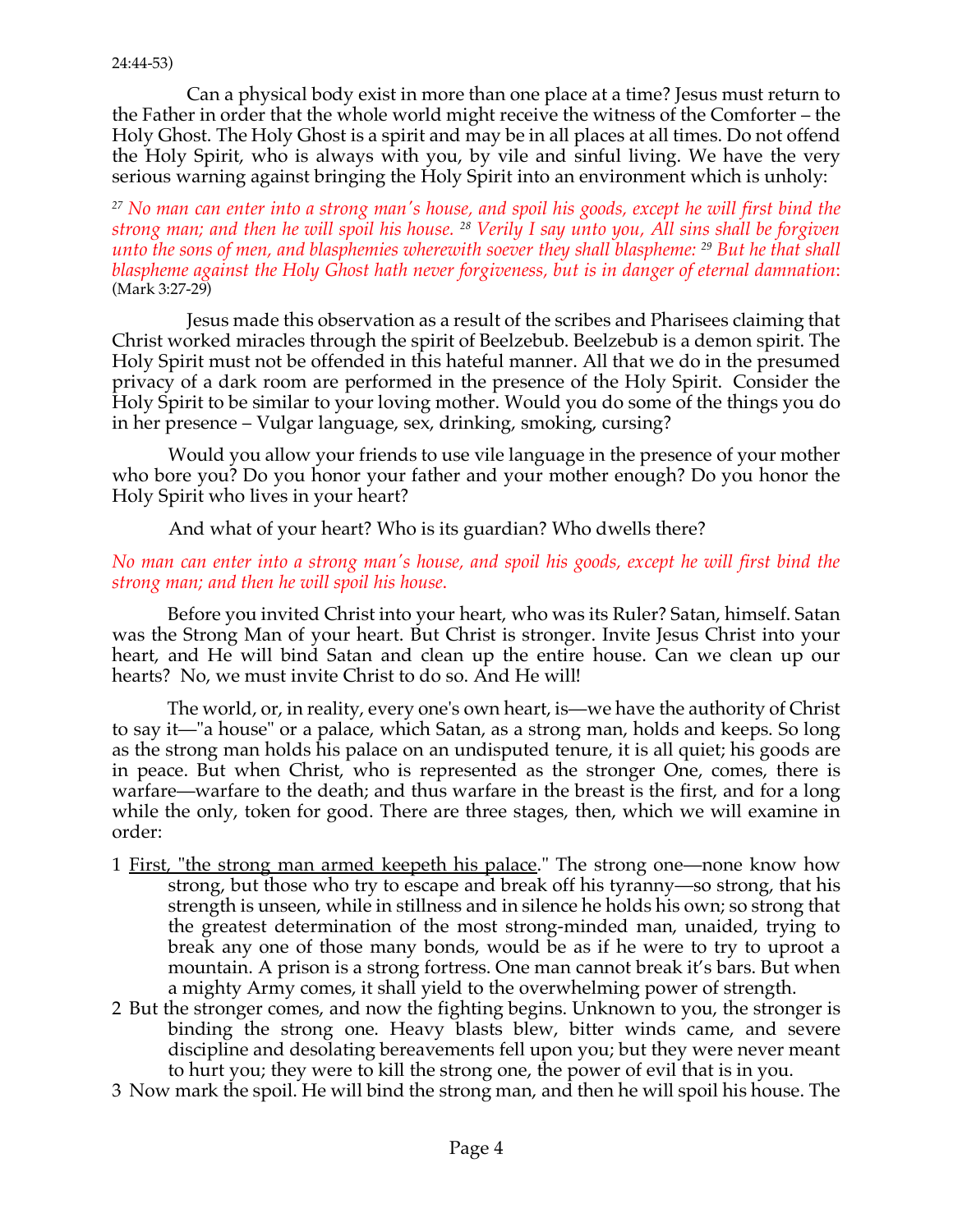habit of sin broken, the power of sin reduced, the love of sin destroyed—the soul is emancipated; and now Christ is free to claim His own property, which His own blood has purchased, and His own right hand has rescued. Has He not a right? Are not all the spoils His? So once, two thousand years ago, when He had gained the victory over the whole world by His death, and when He had led captivity captive "up to the highest heaven," He took His seat before the throne, and distributed to men, from His royal greatness, the good things which, by that death, He had redeemed from Satan's grasp. Then, the outpourings of the day of Pentecost—then the largesse's of pardon, life, grace, joy, wisdom, service, love, heaven, which from His throne He is always pouring upon men. He had bound the strong man on Calvary . He had restored the property to the lawful owner, and then He ascended into the heaven of heavens, and "divided the spoils."

Life is affected by two different forces. I. The strong enemy – Satan. II. The strong friend – Christ! Man must be under one or other of these forces, the enemy or the friend. Those who continue under the devil will share the ruin to which he is doomed. "When Satan's head is bruised, all who are in Satan's empire will be crushed." ~ Dr. Parker We can belong to only one of two families – that of Heaven, or that of Hell. The day is coming when some of you will be persecuted for your faith. But that is OK. It means that you belong to Christ.  $1$  These things have I spoken unto you, that ye should not be offended. <sup>2</sup> They shall put you out of the synagogues: yea, the time cometh, that whosoever killeth you will think that he doeth God service. (John 15 ) Who murders innocent victims today believing they do God a service? Have you witnessed the throat cuttings of the moslem fanatics in the Middle East ? They bind their victims, who have done nothing wrong, and cut their throats while singing, "Allah Ahk-Bar!" – "God is Great!" So you can be sure the day is coming when many shall die for Christ. Today, we have a moslem president who has tried to claim that America is not a Christian nation. Do you believe him? He refuses to refer to the Islamic extremists as "radical moslems<sup>4</sup>". But they are so. Have you been kicked out of a church for your faith? I have been. So will you if you stand on biblical doctrine. Why do the evil rage? Because they do not know God. Why? Because we have not told them of Him and given evidence in our own lives of Him! Christ has ascended to the Father where He prepares a place for us. We must wait our days here on earth and also build our place upon a solid foundation. Hear the words Christ uses to describe our building and living: *24 Therefore whosoever heareth these sayings of mine, and doeth them, I will liken him unto a wise man, which built his house upon a rock: 25 And the rain descended, and the floods came, and the winds blew, and beat upon that house; and it fell not: for it was founded upon a rock. 26 And every one that heareth these sayings of mine, and doeth them not, shall be likened unto a foolish man, which built his house upon the sand: 27 And the rain descended, and the floods came, and the winds blew, and beat upon that house; and it fell: and great was the fall thereof*. (Matthew 7)

What kind of foundation are you building your lives upon? The Rock of Christ, or the Sand of Satan?

*Jerry L. Ogles* Presiding Bishop Anglican Orthodox Worldwide Communion

<sup>&</sup>lt;sup>4</sup> In point of fact, they are not radical moslems, what they espouse is mainstream islam.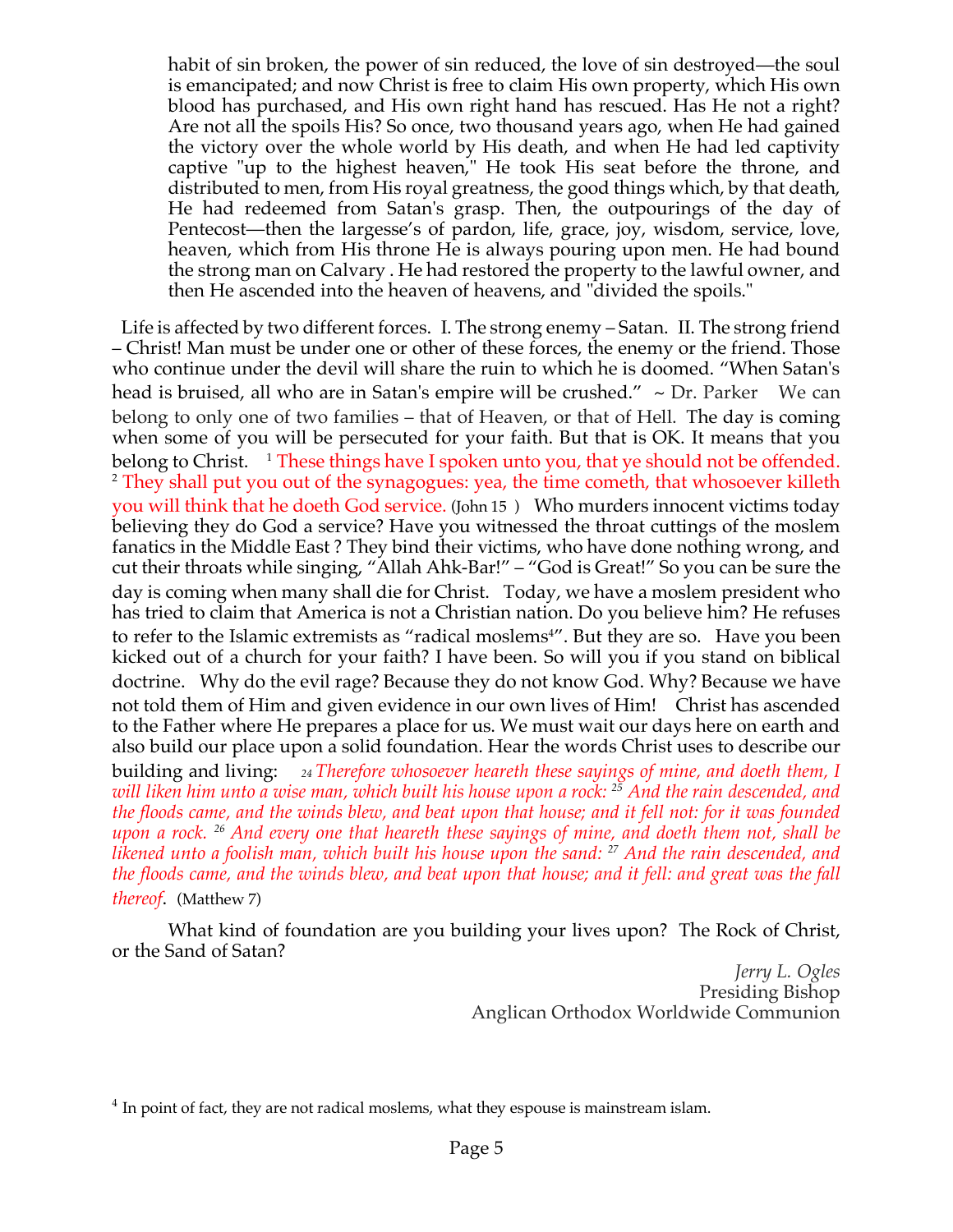# The Sunday after Ascension Day

Today was the Sunday after Ascension Day.

### *On Point*

Someone asked, where do the quotes come from? The answer is from the people who uttered them. But, how did you find them? Oh, that. Some from Bishop Jerry, many from Rev Bryan Dabney, a few from other places, but overall mostly from Bryan. He always has a few great ones to share. On to the On Point quotes –

*Live for ever?* "No thanks," said Digory, "I don't know that I care much about living on and on after everyone I know is dead. I'd rather live an ordinary time and die and go to Heaven."

*Jack Lewis* The Magician's Nephew

#### *Conversion*

It would be nice, and fairly nearly true, to say that "from that time forth Eustace was a different boy." To be strictly accurate, he began to be a different boy. He had relapses. There were still many days when he could be very tiresome. But most of those I shall not notice. The cure had begun.

*Jack Lewis* The Voyage of the Dawn Treader

In the beginning God created the heaven and the earth. And the earth was without form, and void; and darkness was upon the face of the deep. And the Spirit of God moved upon the face of the waters. And God said, Let there be light: and there was light.

*Genesis 1:1-3*

Those who do not remember the past are condemned to repeat it.

*George Santayana*  $19<sup>th</sup>$  and  $20<sup>th</sup>$  century Spanish philosopher

But from the beginning of the creation of God made them male and female. For this cause shall a man leave his father and mother, and cleave to his wife; and they twain shall be one flesh: so then they are no more twain, but one flesh. What therefore God hath joined together, let not man put asunder.

*Mark 10:6-9*

My kingdom is not of this world...

*John 18:36*

Do not err, my beloved brethren. Every good gift and every perfect gift is from above, and cometh down from the Father of lights, with whom is no variableness, neither shadow of turning.

*James 1:16-17*

In all of recorded history, the government of the United States is the biggest government the human race has ever seen on Planet Earth! Uncle Sam is [the] Biggest Brother. How did this happen with a Constitution that guarantees us a limited form of government? The simple answer is that our government ignores our Constitution. More accurately, what it does is lure us away from our God-given rights... in exchange for cradle to grave governmental security... [And as such, we] have left the jurisdiction of the Several States, where Congress' authority is limited, and... joined the "public rights" jurisdiction where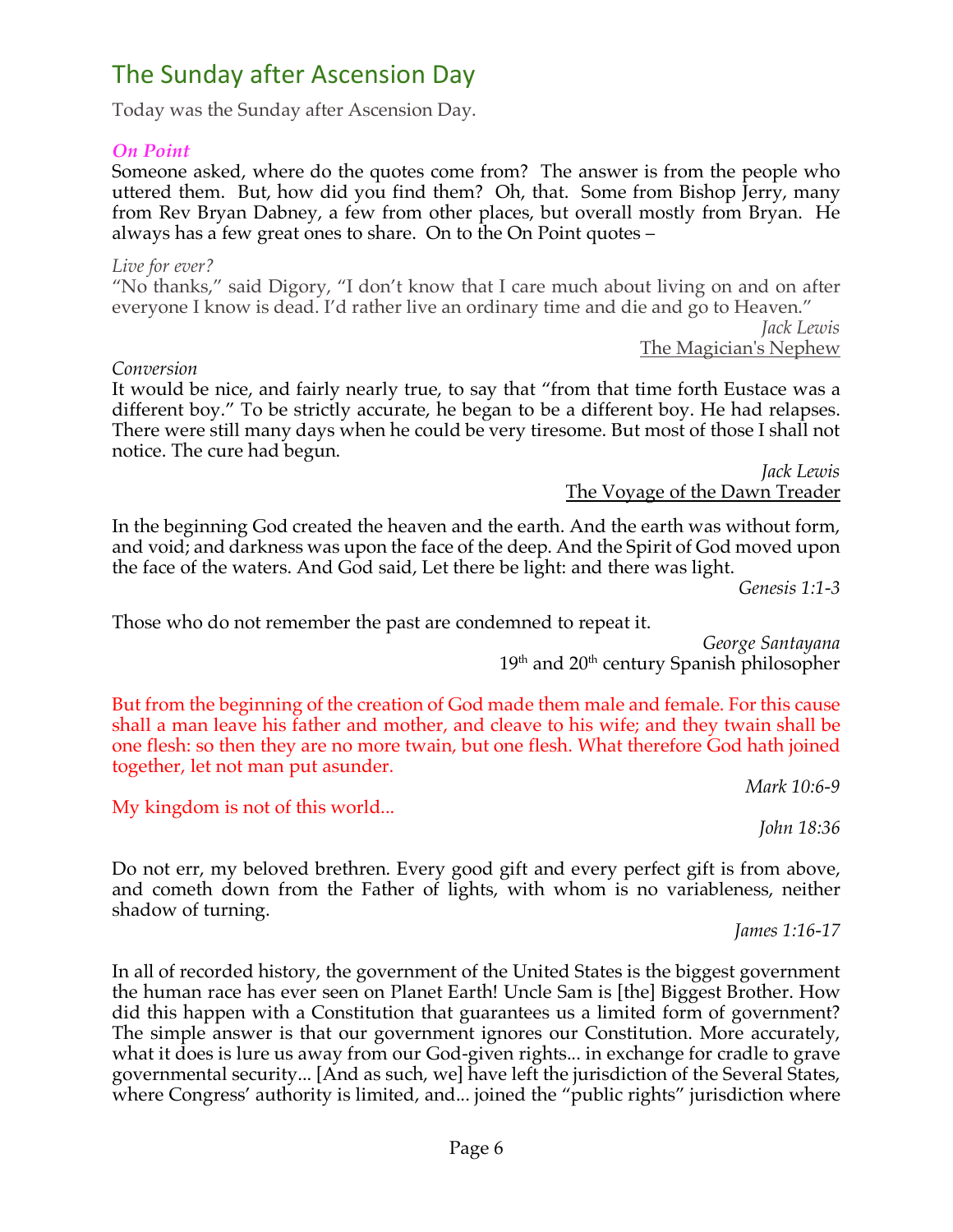Congress has plenary power. Most of us have no clue as to how all of this works... In reality, [public rights]... are not rights at all, but government granted privileges. The United States Supreme Court has ruled many times that... there is no such thing as a "right" in the universe of privileges. A big government, who takes care of us from cradle to grave, is also a government that has become a defacto god. We are now right back to where we were before the War of Independence, except the tax rate and the size of government has increased an order of magnitude compared to that of 1775.

*Phil Hart*  $21<sup>st</sup>$  century candidate for a seat in the Idaho Legislature Uncle Sam Biggest Brother

### *Propers*

Each Sunday there are Propers: special prayers and readings from the Bible. There is a Collect for the Day; that is a single thought prayer, most written either before the refounding of the Church of England in the 1540s or written by Bishop Thomas Cranmer, the first Archbishop of Canterbury after the re-founding.

The Collect for the Day is to be read on Sunday and during Morning and Evening Prayer until the next Sunday. The Epistle is normally a reading from one of the various Epistles, or letters, in the New Testament. The Gospel is a reading from one of the Holy Gospels, Matthew, Mark, Luke and John. The Collect is said by the minister as a prayer, the Epistle can be read by either a designated reader (as we do in our church) or by one of the ministers and the Holy Gospel, which during the service in our church is read by an ordained minister.

The propers are the same each year, except if a Red Letter Feast, that is one with propers in the prayerbook, falls on a Sunday, then those propers are to be read instead, except in a White Season, where it is put off. Red Letter Feasts, so called because in the Altar Prayerbooks the titles are in red, are special days. Most of the Red Letter Feasts are dedicated to early saints instrumental in the development of the church, others to special events. Some days are particularly special and the Collect for that day is to be used for an octave (eight days) or an entire season, like Advent or Lent.

The Propers for today are found on Page 179-180, with the Collect first:

#### The Sunday after Ascension Day. *The Collect.*

**GOD**, the King of glory, who hast exalted thine only Son Jesus Christ with great triumph unto thy kingdom in heaven; We beseech thee, leave us not comfortless; but send to us thine Holy Ghost to comfort us, and exalt us un-to the same place whither our Saviour Christ is gone before, who liveth and reigneth with thee and the same Holy Ghost, one God, world without end. *Amen.*

The Collect for Ascension Day, found on Page 177, is also read due to the rubric:

#### The Collect for The Ascension Day. *The Collect.*

**RANT**, we beseech thee, Almighty God, that like as we do believe thy only-begotten Son our Lord Jesus Christ to have ascended into the heavens; so we may also in heart and mind thither ascend, and with him continually dwell, who liveth and reigneth with thee and the Holy Ghost, one God, world without end. *Amen.*

¶ This Collect is to be said daily throughout the Octave.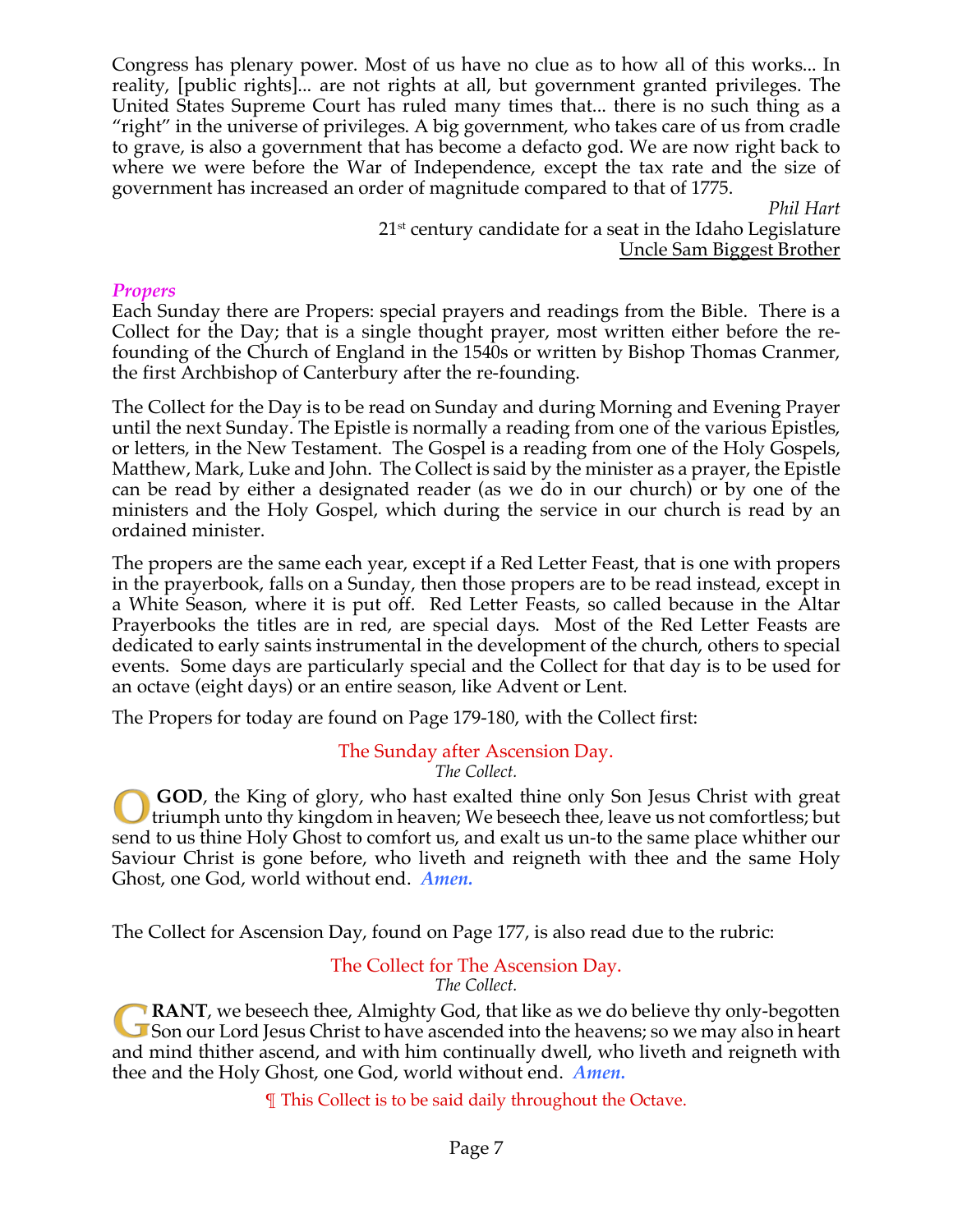This morning's Epistle is written in the Fourth Chapter of the First Epistle of Saint Peter beginning at the Seventh Verse. Peter reminds us of the shortness of our lives, the eternity of the next world and implores us to live as if we were eternal now, not wait until we die. For the, eternity will be a bit late.

**HE** end of all things is at hand: be ye therefore sober, and watch unto prayer. And above all things have fervent charity among yourselves: for charity shall cover the multitude of sins. Use hospitality one to another without grudging. As every man hath received the gift, even so minister the same one to another, as good stewards of the manifold grace of God. If any man speak, let him speak as the oracles of God; if any man minister, let him do it as of the ability which God giveth: that God in all things may be glorified through Jesus Christ, to whom be praise and dominion for ever and ever. *Amen.*

Today's Holy Gospel came from the Fifteenth Chapter of the Gospel according to Saint John beginning at the Twenty-Sixth Verse. The Gospel talks about the origin of the Holy Ghost and the reason for which He is being sent. It also foretells the enmity that Christians will find from those of this world who do not share their understanding of God and His Will:

**HEN** the Comforter is come, whom I will send unto you from the Father, even the Spirit of truth, which proceedeth from the Father, he shall testify of me: and ye also shall bear witness, because ye have been with me from the beginning. These things have I spoken unto you, that ye should not be offended. They shall put you out of the synagogues: yea, the time cometh, that whosoever killeth you will think that he doeth God service. And these things will they do unto you, because they have not known the Father, nor me. But these things have I told you, that when the time shall come, ye may remember that I told you of them.

## *Bishop Ogles' Sermon*

We are oft fortunate to get copies of Bishop Jerry's sermon notes. Today is one of those Sundays. Today's sermon starts off with the collect, and like always, it will give you a lot to consider in your heart.

## **Sermon Notes**

Sunday after Ascension Day 13 May 2018, Anno Domini

### The Sunday after Ascension Day.

*The Collect.*

**GOD**, the King of glory, who hast exalted thine only Son Jesus Christ with great triumph unto thy kingdom in heaven; We

beseech thee, leave us not comfortless; but send to us thine Holy Ghost to comfort us, and exalt us un-to the same place whither our Saviour Christ is gone before, who liveth and reigneth with thee and the same Holy Ghost, one God, world without end. *Amen.*

When the very best Friend and Brother of the believer departs for a distant place, we are justified in feeling a great emptiness of heart. But that feeling is based on earthly considerations and not spiritual ones. Christ promised that He will be with us always – even to the end of the world. Yet, we mistake the bodily reality for the only reality with meaning. The spiritual reality is far greater and without conditions. Christ, being One with the Father and with the Holy Ghost, is with us even more strongly than when He was on earth and confined to a physical body since He is present always in the agency of the Holy Ghost.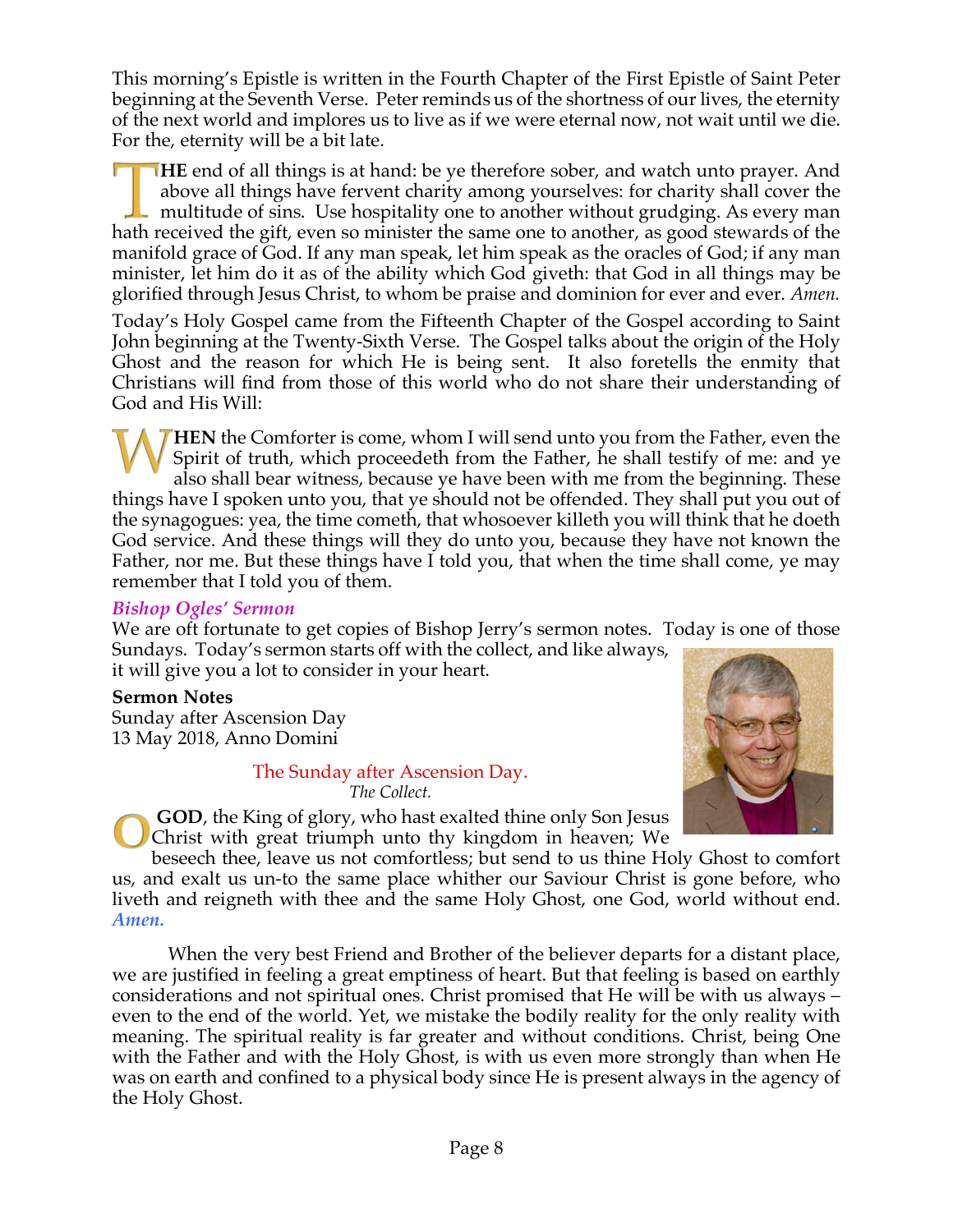Our Collect for Sunday after Ascension follows logically the observance of the Ascension of the Lord Jesus Christ. It is perfectly timely and natural that we, having observed our Lord ascend, should now desire the promised comforter - *I will not leave you comfortless: I will come to you*. (John 14:18) This word 'leave means, in the Greek, to divorce or to sever all legal connection. Christ will not disown His people even if He has departed to a High Station. Many of our friends may forget who we are if they advance to high political or social office, but not our Lord Jesus Christ. His very Ascension was for our benefit. We have been left with a close and intimate intercessor who will ALWAYS testify of Christ to us and point always to His benefits.

The Collect refers to God the Father as the King of Glory and is based, for the most part, on the 24<sup>th</sup> Psalm. Lift up your heads, O ye gates; and be ye lift up, ye everlasting doors; *and the King of glory shall come in. Who is this King of glory? The LORD strong and mighty, the LORD mighty in battle*. (Psalm 24:7-8) It is interesting to note that the preceding Psalm (23rd) describes Christ as the Lord our Shepherd, and here the Father is called the King of Glory. The plea is rhetorical for Christ has promised with a surety that He will NOT leave us Comfortless. The Holy Ghost (or Comforter) will exalt us to a standing place in Christ. The Holy Ghost has not come to exalt Himself, but to exalt and point only to Christ. We see that many churches corrupt the purpose of the Holy Ghost in granting wealth, power, and benefits outside those promised in Christ.

### **The Text**

*<sup>26</sup> But when the Comforter is come, whom I will send unto you from the Father, even the Spirit of truth, which proceedeth from the Father, he shall testify of me: <sup>27</sup> And ye also shall bear witness, because ye have been with me from the beginning.* (John 15:26-27) <sup>1</sup> *These things have I spoken unto you, that ye should not be offended. <sup>2</sup> They shall put you out of the synagogues: yea, the time cometh, that whosoever killeth you will think that he doeth God service. <sup>3</sup> And these things will they do unto you, because they have not known the Father, nor me. <sup>4</sup> But these things have I told you, that when the time shall come, ye may remember that I told you of them*. (John 16:1-4)

Christ walked among us and taught us all things concerning Himself. He went about all of Judea and Galilee preaching, teaching, and healing. But Christ was confined to a body with limitations of time and space. He came to a few whom He called to Himself as Apostles so that a living testimony would remain after His Testament (death Will). This was a necessary component of God's plan to expand the witness of the Gospel unto all nations by means of witnesses. Today, we are those witnesses who teach and preach the Gospel of Christ once delivered to the saints. This teaching has taken place from heart to heart.

But it was necessary that Christ die on the cross else we would remain unredeemed and unsaved. This was His most critical intent. Secondly, it was necessary that Christ ascend to the father, not only to make intercession for us, but that the Comforter might come. The Comforter, or Holy Ghost, is a Spirit not subject to limitations of time or space. The Holy Ghost is capable of witnessing in a diversity of places and times because He is a Spirit. He can warm my heart in Alabama and point me to the truth of the Gospel while He is able, at the same time, to do the same for a Christian in Indonesia. He not only reveals truth to us as written in Holy Scripture, but He also administers comfort, succor, and encouragement to us when the world offends. He does not leave us alone for He ABIDES in our hearts if we belong to Christ. *But when the Comforter is come, whom I will send unto you from the Father, even the Spirit of truth, which proceedeth from the Father, he shall testify of me*. Do not be deceived by the modern apostates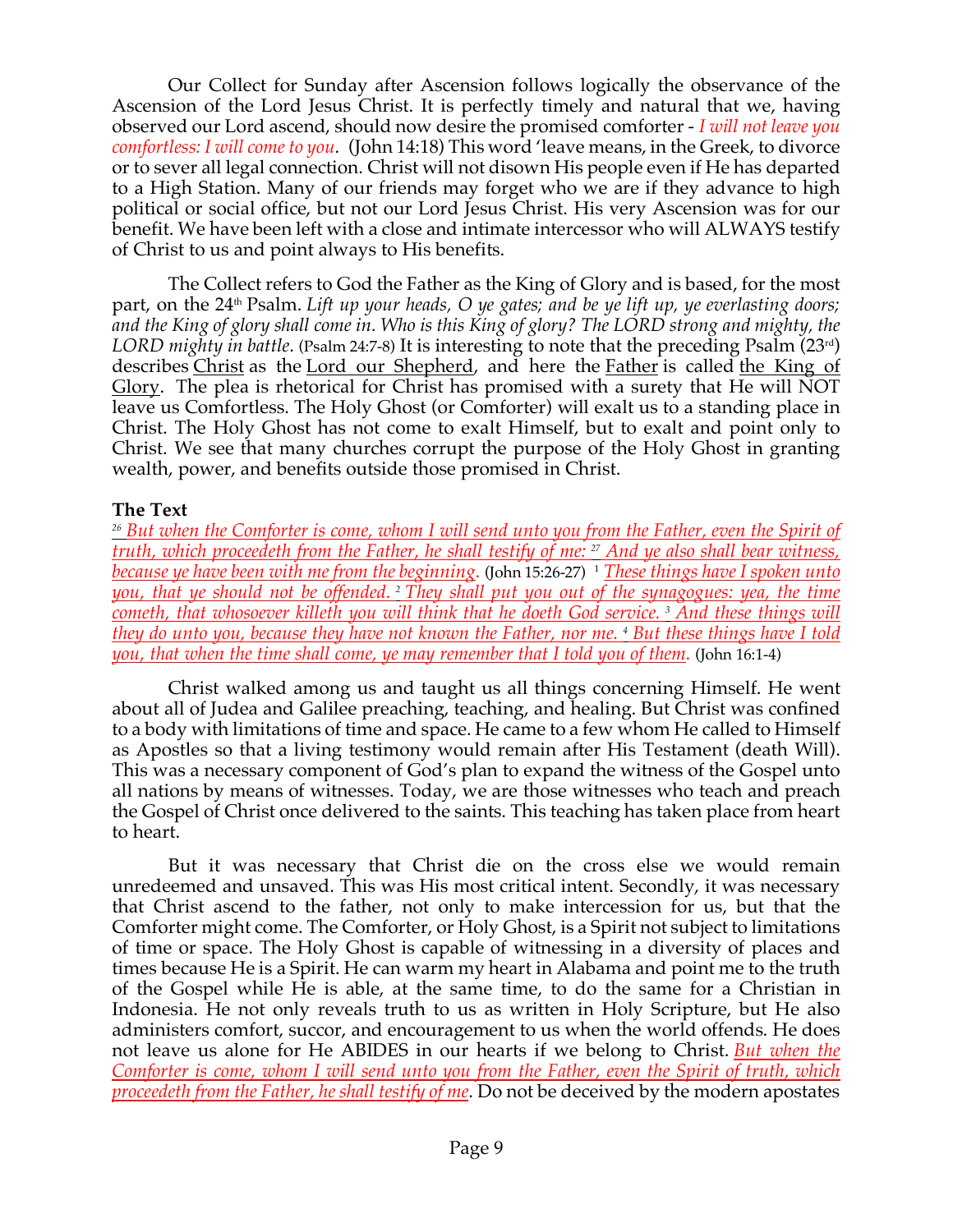that the Holy Spirit will whisper secrets in your ear not revealed in God's Word or cause you to speak in a babble that no one else can understand (including yourself). The Holy Ghost is reasonable, Biblically true, and loving.

*<sup>27</sup> And ye also shall bear witness, because ye have been with me from the beginning*. Jesus is speaking to His apostles here, but He also speaks to us. "From the beginning, for us, is the moment that we first believed. That is OUR beginning, for before we were born anew in Christ, we were dead in trespasses and sin. And you *hath he quickened*, who were dead in trespasses and sins; *Wherein in time past ye walked according to the course of this world,*  according to the prince of the power of the air, the spirit that now worketh in the children of *disobedience: Among whom also we all had our conversation in times past in the lusts of our flesh, fulfilling the desires of the flesh and of the mind; and were by nature the children of wrath, even as others. But God, who is rich in mercy, for his great love wherewith he loved us, Even when we were dead in sins, hath quickened us together with Christ, (by grace ye are saved;) And hath raised us up together, and made us sit together in heavenly places in Christ Jesus*: (Eph 2:1-6)

We all find our 'beginning' in Christ Alone. Because we have known Him from the beginning, we must also bear witness of Him. If we have ever been WITH Him at all in faith and trust, we must still be so, for He loses none that the Father has placed in His able hands.

<sup>1</sup> *These things have I spoken unto you, that ye should not be offended.* There is an old saying, "*To be forewarned is to be fore-armed*." When we have been warned of coming trouble, we are able to make provision for it and to prepare our hearts and minds. The Greek word for 'offend' is *Skandalizo.* It means to entice to sin, or to cause a person to begin to distrust and desert one whom he ought to trust and obey (to cause to fall away). If you have been told by the Field Commander to expect to encounter enemy elements ahead, you will be alert and at the ready for the encounter. If, on the other hand, you walk complacently and oblivious to the enemy, you will not be prepared for the engagement and may perish by the wayside or in ambush.

*<sup>2</sup> They shall put you out of the synagogues: yea, the time cometh, that whosoever killeth you will think that he doeth God service.* Do you realize that more martyrs have died in the last century than any previous one? Do you know that men and women are being hung by their necks, and beheaded, today in the name of a presumptive god called Allah? Those who bear the sword believe that they serve God by brutally killing all who do not accept their false god. Christ has told you already that they shall put you out of the synagogues (churches). If you have not yet been cast out, do not be surprised if you are so cast out when you insist on biblical truth and righteousness. You may be labeled a 'contentious one" for opposing a luke-warm Gospel or outright heresy. You may be beheaded as an 'infidel' for adhering to the faith of Christ. "This is America – such things cannot happen here!" you may say. Really? Have you observed the great changes that have transpired in just your own lifetime in America? Have you noticed how those things that are godd have been relabeled bad, and the bad relabeled good? Have you noticed the departure from solid truth in modern churches and the embrace of abject error?

*And these things will they do unto you, because they have not known the Father, nor me.* How can those who profess Christ, or even allah, cast you out as a heretic? Because they are false professors of Christ. They have not known the Father because they do not recognize His Son. The churches are full of such people every Sunday who call, unbelievingly, upon the name of Christ. They call upon that unblemished name to gain wealth and political objectives. They stoke their own fires in Hell by so doing.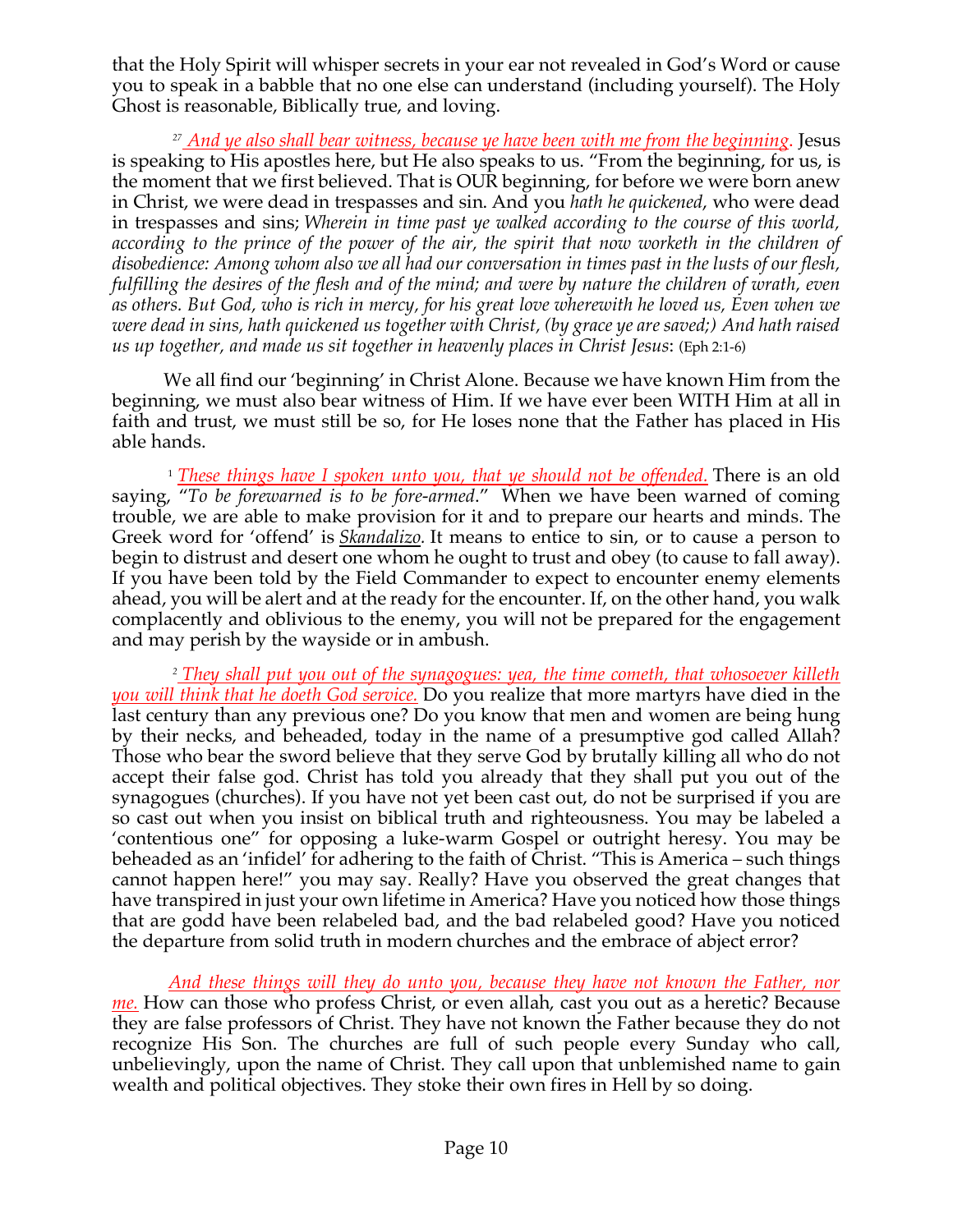*<sup>4</sup> But these things have I told you, that when the time shall come, ye may remember that I told you of them*. The predestinate will of God does not include sin. God never ordains sin, but He warns us that it shall come. God may use the sin of others to advance His will for us and to chastise us, or to try us, but He is never the Author of sin. Many are being told today that God will never allow them to undergo the great Tribulation. Suppose these know-alls are wrong. What happens when the tribulation fires are stirred for believers in China, India, Vietnam, North Korea, or Alabama? Will we cease to believe because we have not been warned and feel deserted by the of our nativity? Erroneous doctrine can do much harm. It is for this reason Christ warns us, and why a right understanding of His Word is so critical for our time.

What is it to you or me if Christ comes for us today, or in one hundred years? Regardless of when He comes for us, He is always 'on the way' and we must be ready for the sounding of the trumpet. He may come for you in the next ten minutes by means of an heart attack, or He may come for me on the highway this morning as I drive to church. His coming for us is at His own discretion and good time. Give no thought for when the Master of the House shall return – simply be prepared for Him always and there will be no worry or grave doubts. Are you ready?

The day will come, my friend, when God's Word ceases to go out through the medium of preaching and teaching. There is a famine coming upon the land – evidence of which may already be observed in the brazen sky and denuded land - *Behold, the days come, saith the Lord GOD, that I will send a famine in the land, not a famine of bread, nor a thirst for water, but of hearing the words of the LORD: And they shall wander from sea to sea, and from the north even to the east, they shall run to and fro to seek the word of the LORD, and shall not find it.* (Amos 8:11-12) Those who pick up man's Bible instead of God's is already evident in its prominence. The NIV, the ESV, and others posing as God's Word are simply copyrighted words of men who have corrupted the Bible and adopted false manuscript evidence to satisfy their insatiable appetite to embrace sin while appearing as Christians.

God's Church is a Holy Army. It sends out missionaries and evangelists ahead of its main body just as an earthly army sends out skirmishers, pickets, and vedettes ahead of its own main line of deployment. When the enemy draws near for the decisive battle, these skirmishers, pickets, and vedettes are recalled to the main battle line. So shall it be in the days of the consummation of that Last Battle.

It is interesting to note the term 'sorcerer' can mean a marketer of mind-altering drugs in some parts of Scripture: *Neither repented they of their murders, nor of their* sorceries, *nor of their fornication, nor of their thefts*. (Rev 9:21) The word, sorceries above in the Greek is the same from which we get the word 'pharmacist' – *Pharmakeia*. Look also in the following verse taken from the last book of the Bible - *Blessed are they that do his commandments, that they may have right to the tree of life, and may enter in through the gates into the city. For without are dogs, and sorcerers, and whoremongers, and murderers, and idolaters, and whosoever loveth and maketh a lie*. (Rev 22:14-15) If you have in your hands a modern wonder of error such as the NIV, you may miss some of the point of this counsel in verse 14: *Blessed are those who wash their robes, that they may have the right to the tree of life and may go through the gates into the city*. (Rev 22:14 (NIV) This change is not consistent with every other truth of the Bible – it is the white and sinless Robe of Christ that covers our sins – not the effort we make in washing them ourselves. We are told in Philippians 3:2 to beware of those of the 'concision.' These are those who 'mutilate' the Word of God.

In Verse 15 above, those dogs and sorcerers are a very clear definition of the society in which we live today. To the best of my recollection, no recognized government has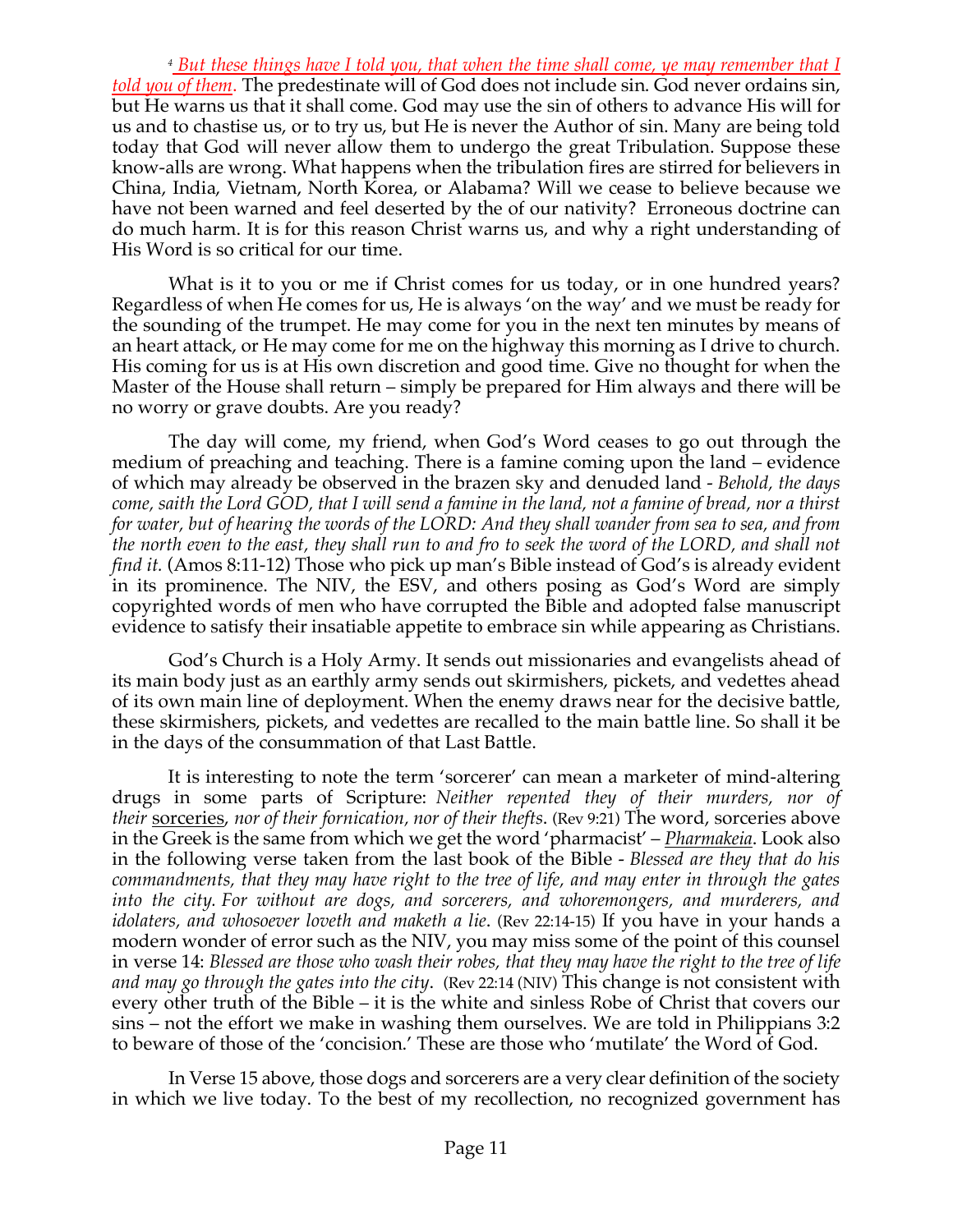ever before sanctioned homosexual marriage as legitimate. Though it was one underlying cause of the fall of Rome (Gibbon), it was not enacted into the law of the Republic. The Bible refers to sodomites as dogs - *Thou shalt not bring the hire of a whore, or the price of a dog, into the house of the LORD thy God for any vow: for even both these are abomination unto the LORD thy God*. (Deut 23:18) The word used for dog is blk *Keleb –* whose gender is masculine and which means a male prostitute. The preceding verse is clear as well: *There shall be no whore of the daughters of Israel, nor a sodomite of the sons of Israel*. (Deut 23:17) We see that this has already happened even at the Episcopal level of ECUSA and other apostate churches.

The Day of Battle draws ever nearer in our day. The Church of God will remain only as a remnant, but all of the forces of Satan shall be destroyed who assail it. All of the armies of Satan shall be gathered and will encircled that little enclave of God's people. Then shall the power and might of God be demonstrated in destroying them. *And they went up on the breadth of the earth, and compassed the camp of the saints about, and the beloved city: and fire came down from God out of heaven, and devoured them. <sup>10</sup> And the devil that deceived them was cast into the lake of fire and brimstone, where the beast and the false prophet are, and shall be tormented day and night for ever and ever*. (Rev 20:9-10)

There are those in our ranks who will resent my speaking so openly and forcefully of sin. The world would prefer a more gentle and polished dissertation of sinners, but God never minces words, and neither should we in addressing the sins of the day. Are you in the right Army, or that which shall be destroyed by the Arm of God. Remember: *And all this assembly shall know that the LORD saveth not with sword and spear: for the battle is the LORD'S*. (1 Sam 17:47)

# *Sermon – Reverend Hap Arnold - Time and Action*

*Church of the Faithful Centurion - Descanso, California*

Today's sermon brought the Collect, Epistle and Gospel together and is partly contained in the forewords above.



Once again the propers for this week come together very well, their focus is narrow, thus powerful.

Consider these words from the Collect:

… leave us not comfortless; but send to us thine Holy Ghost to comfort us, and exalt us unto the same place whither our Saviour Christ is gone before …

Today is no different than the very First Sunday after the Ascension. Jesus has ascended in to heaven, we are alone and physically separated from God who gives us the strength we

need to do His Will. Like Peter and the cock who crew thrice, the further we are from God, the weaker we are. Thus, we are looking towards Pentecost and the arrival of the Holy Ghost. We ask for God's help we might have the true belief, courage, knowledge and strength to follow Jesus to heaven for all eternity. That help is on the way in the form of the Holy Ghost. Yes, we do have the Holy Ghost, here and now, He does not ebb and flow with the liturgical year; where would we be if He did?

The end of the earth and this world may come at any time, indeed for 313,000 people each day, their time here is up. Thus, in a very real sense as Saint Peter put it, "The end of all things is at hand…" So, how should we act? We are to do what we can with a smile on our face. We should act as if it was our last day on earth. We need to be mindful of the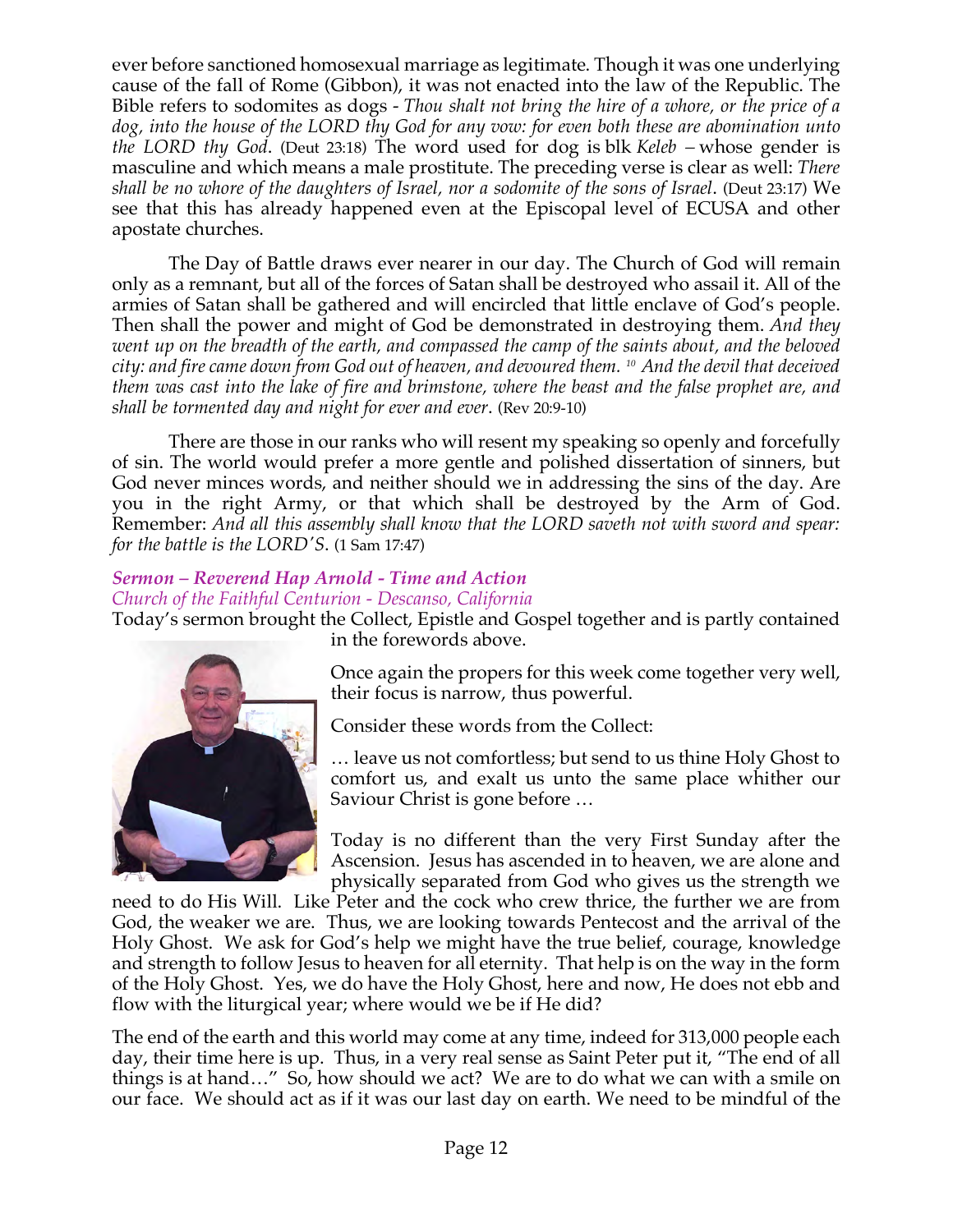fact that at any time, the world may well end for each of us. In other words, if this was our last day on this planet, how would we act? That is a question we all must ask more often and not only ask it, but answer it. The answer comes with the help of the Holy Ghost, who could only come once Jesus left. That is one of the reasons why Jesus ascended into heaven. He left so the Holy Ghost could come down and dwell amongst us and in us to provide us with the guidance we need to follow God.

We have to wait and hear what the Holy Ghost has to say before we act. Then once the Holy Spirit has given the answer, we must act upon that answer. This is a continuous cycle and we must always prioritize our work to be for God, our Country, Family, friends and co-workers in that order and things will fall in line. Along these lines, we must strive to work hard, take care of those who cannot and be good stewards of the considerable grace God has given us. This does not just refer to spending MONEY, but rather to giving of our time and effort to bring the Gifts of God to others. We must give ourselves entirely to help those in need of that help, so we may share the benefits of the Gift of God truly. Only then we will know the grace of God's love truly. We are to share the LOVE in our hearts with those we encounter, for Love is of God. And the Holy Ghost will help us spread that love to others in our lives. We are called not to hoard that love, but to spread it through ought our travels. For as love is of God, then it follows there is a large supply of love. In fact, love multiplies with use, so there is an even more infinite amount of love out there.

For as Saint Peter says in his Epistle this morning, charity (love) truly does cover a multitude of sins. So, when we do things for others, the driving force behind our actions should be that of charity, or love, for our fellow human beings and not any self-seeking motivation. Charity will cover for our multitude of sins, but we need to be thinking of how we can use charity in our hearts to help others. It is the greatest of gifts God and the Holy Spirit gives to us; a gift we find ourselves needing to use more often. The Holy Spirit is key in giving us the desirable thoughts and attributes that we need to carry out His Plan on Earth. He also helps us deal with our less desirable thoughts and attributes and helps us deal with very difficult people and situations. Turning to the Holy Spirit in those very stressful times will reduce the burden on your heart and shift it from you to God, giving you the clarity you need to act for Him, to be able to act in an effective and Christ like manner.

But, without the Holy Ghost, the needed action on our part is impossible. We need God's help and He sent it in the form of the Holy Ghost. He sent it as the "Comforter", that is to Comfort us and to Guide us on the journey on the narrow uphill path towards heaven. The Holy Ghost is that portion of God who can enter our hearts bringing understanding, hope and most of all the courage and determination to do what needs be done. Those who will not have Him in their hearts can never understand God and His Will. That is why they cannot understand or fathom the plan He has for us. They cannot understand why we follow God and Christ. They do not believe; therefore, they cannot have Him in their hearts, and therefore they will not understand. The end of time is nearer each day than the day before, of that we can be certain. But there is a certainty we have in this uncertainly world, the unfailing love of our Lord and Saviour Jesus and the presence of the Holy Ghost in our lives, if we let Him in, and the inerrant Holy Scriptures to guide us throughout the rest of our lives. With this knowledge of an unchanging standard, we can stand fast by this standard and be content knowing we are following the One True Triune God, and though we may physically suffer a while, it is nothing to enjoying eternity with God. We just have to DO and ACT our best for Him here; though it may be hard, it will be worth it in the end. The current world climate and even in this country is less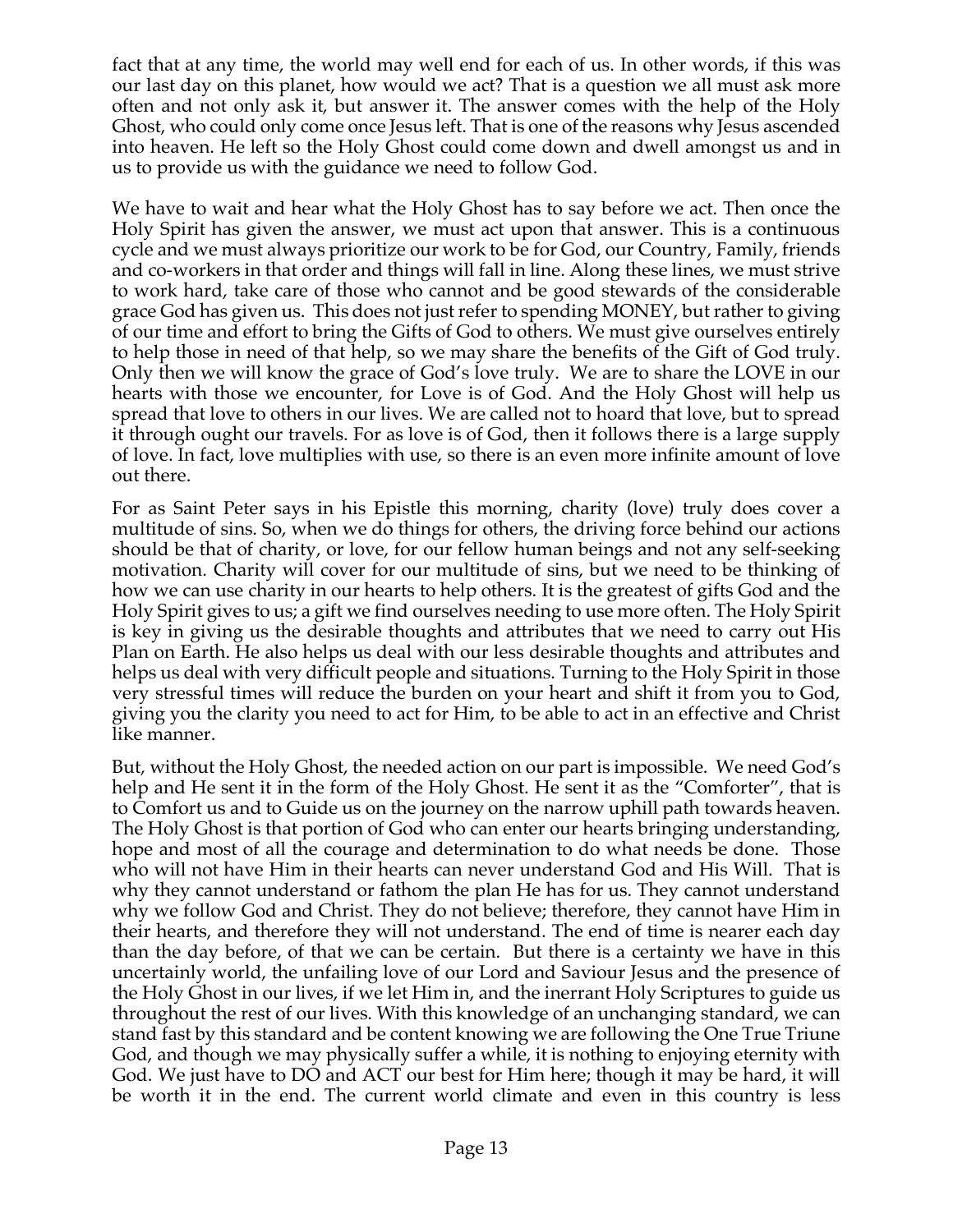hospitable than in centuries to Christians. There is a reason for this which only God understands and not us. God has a plan for all of this. In time, we will realize what the plan is. But for now, we are unaware of His plan in the greater scheme of things. But what it is doing is solidifying the faith of true believers around the globe, forming the Army of Light together, ready to battle against the malicious forces of Satan. We cannot make this journey alone. We must have the close and continuous presence of God. That presence is the Holy Ghost. That is why He is here.

Pray for His continual presence in your heart.

Heaven is at the end of an uphill trail. The easy downhill trail does not lead to the summit.

The time is now, not tomorrow. The time has come, indeed. How will you ACT?

It is by our actions we are known.

# **Be of God - Live of God - Act of God**

*Roy Morales-Kuhn, Bishop and Pastor - St. Paul's Anglican Church - Anglican Orthodox Church*

Bishop Roy is pastor of the biggest AOC parish West of the Mississippi and is in charge of the Diocese of the Epiphany as well as Central and South America.

## **Sunday after the Ascension**

*The Exalted One* 13 May 2018 Psalm 21:1-6, 24 • Isaiah 33: 5-6, 17, 20-22 • John 17

## The Sunday after Ascension Day. *The Collect.*

**GOD**, the King of glory, who hast exalted thine only Son Jesus Christ with great triumph unto thy kingdom in heaven; We beseech thee, leave us not comfortless; but send to us thine Holy Ghost to comfort

us, and exalt us un-to the same place whither our Saviour Christ is gone before, who liveth and reigneth with thee and the same Holy Ghost, one God, world without end. *Amen.*

*The Lord is exalted..., the glorious Lord..., the LORD strong and mighty*. Each of these ascriptions point to the majesty, the power, the awesome nature of our Creator God. It would take the nature of a spiritually blind person to not realize that there is a creator, an intelligent designer, behind all the wonders and mysteries of the world created. Paul warns the non-believer in the first three chapters of his letter to the Romans about ignoring what the creation indicates about the Creator. He tells the reader that they have no excuse.

Now as we address the concepts that are presented in today's scripture selections, let us reflect on the overarching theme here. Exaltation. The Creator {John 1:1ff}, God the Father and God the Son are exalted in who they are, they are exalted in what they provide to mankind and creation, they are exalted in their own right.

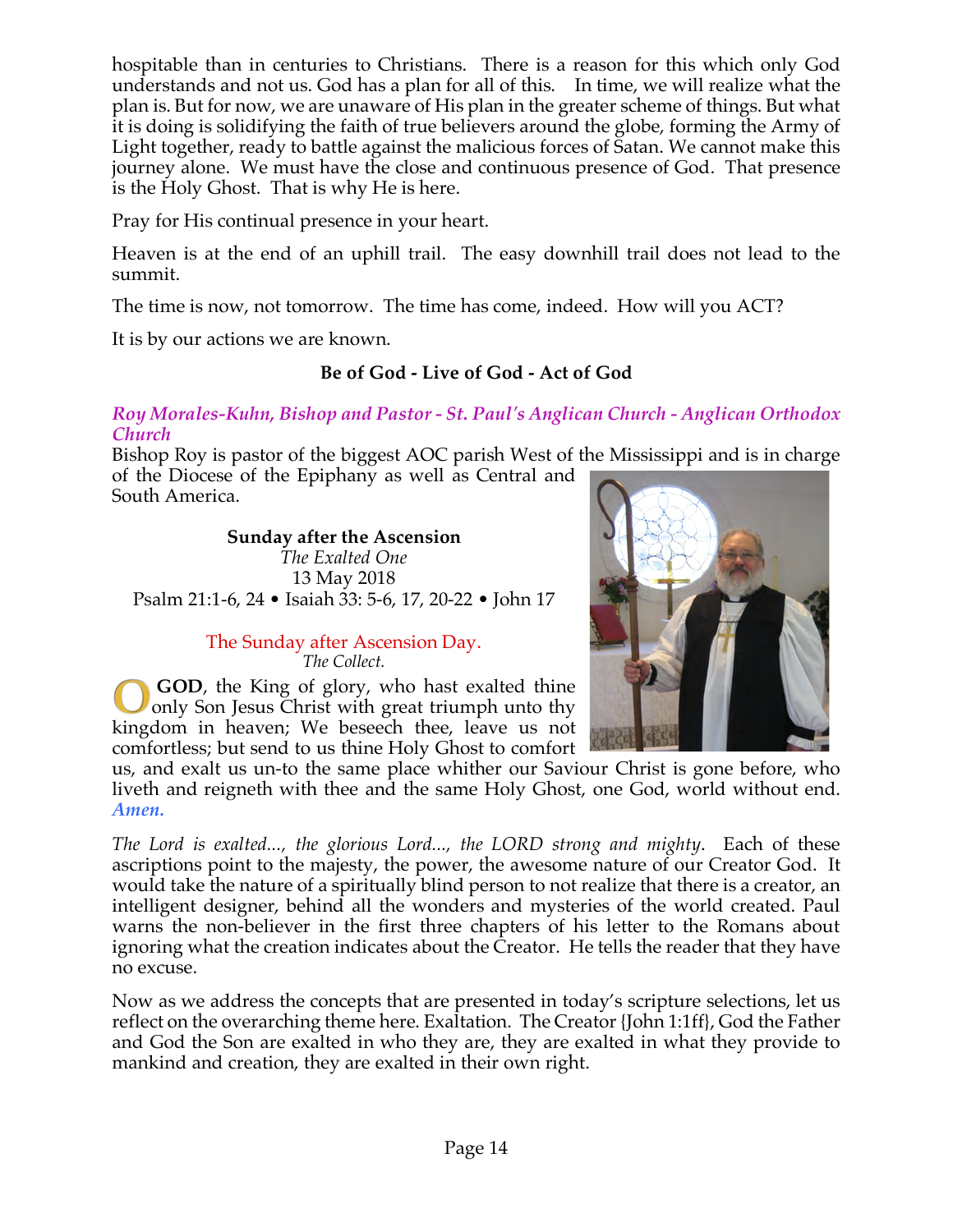When we look at what the church calendar read for last Thursday, we see the Ascension of the Lord Jesus Christ, he goes to join the Father, to sit on his right hand side, to advocate for us sinners. And just in case one feels that they are not worthy, {which in reality we are not}, we read what Jesus said just before he was crucified that Friday so many centuries before.

## *...those that thou gavest me I have kept, and none of them is lost, but the son of perdition {Judas Iscariot}; that the scripture might be fulfilled*....

As we read of the great and mighty Lord, both of the Old and New Testament, we now understand that we as believers do not get lost in the fray. Even though we are standing in the presence of All Glory, we are still remembered. Jesus is telling us, not God the Father, that all who have been given to Him are not lost, he, Jesus, has, is and will always keep us. In other words we are saved eternally. There is no doubt, Jesus assures us of that fact.

In David's two psalms, portion of 21 and all of 24, he points to the Exalted One. He leaves us not doubt of who this Exalted One is, so much so that we read of the great praise afforded the Creator. Interestingly, this psalm is also used as a Psalter selection for Palm Sunday. The imagery of the gates, the coming of the Messiah, he who is described as having 'clean hands, a pure heart, not giving his soul to vanity or having sworn deceit. Psalm 24 gives a foreshadowing of the coming Savior/Messiah, coming as a king, not necessarily on a white horse, but in procession to the holy city of Jerusalem. This will tie into his ascension some 40 days later when it will be declared... 'ye men of Galilee, why stand ye gazing up into heaven? This same Jesus, which is taken up from you into heave, shall so come in like manner as ye have seen him go up into heaven...' The Plan is not of our making. The Plan is of God the Father. Remember as Jesus and his disciples were walking out to the Mount of Olives {Olivet}, they were quizzing Jesus about the foundation of a physical kingdom of God. Jesus replied gently, it is 'not for you to know the times or the seasons, which the Father hath put in his own power.' My question; why doesn't anyone on TV or writing endless books about the END TIMES ever look at this and other similarly worded scripture pay heed. NO ONE knows the time or the season of when God the Father will establish a physical kingdom. So stop looking, stop writing endless tomes about the end times. Quit selling Jesus to the masses, especially those who are fearing the end of times. The only end of time a human should fear is their own time here on earth. IF you haven't confessed your sins, asked forgiveness of the same and called upon Jesus to save you from the same, nothing else matters. You must seek the Lord Jesus while He may be found. You cannot do it once you are dead. No second chances, no matter how many movies, television dramas and novels depict this, when you are finished living, you will go to your reward. Heaven or Hell. Period.

Wow. How does all this tie into the Exalted One? We need to understand that as creatures, we must seek our Creator. Since the Fall of Adam and Eve, we have always sought other solutions. All of which end up in bitter dust. Only by acknowledging the Creator and His gift to us, His precious Only Begotten Son, Jesus Christ, do we even begin to understand what it means to be Exalted.

Beloved, come to Jesus Christ, the Savior of the World. Only he can save you from your sins.

Let us pray:

**ALMIGHTY** God, the fountain of all wisdom, who knowest our necessities before we also ask, and our ignorance in asking; We beseech thee to have compassion upon our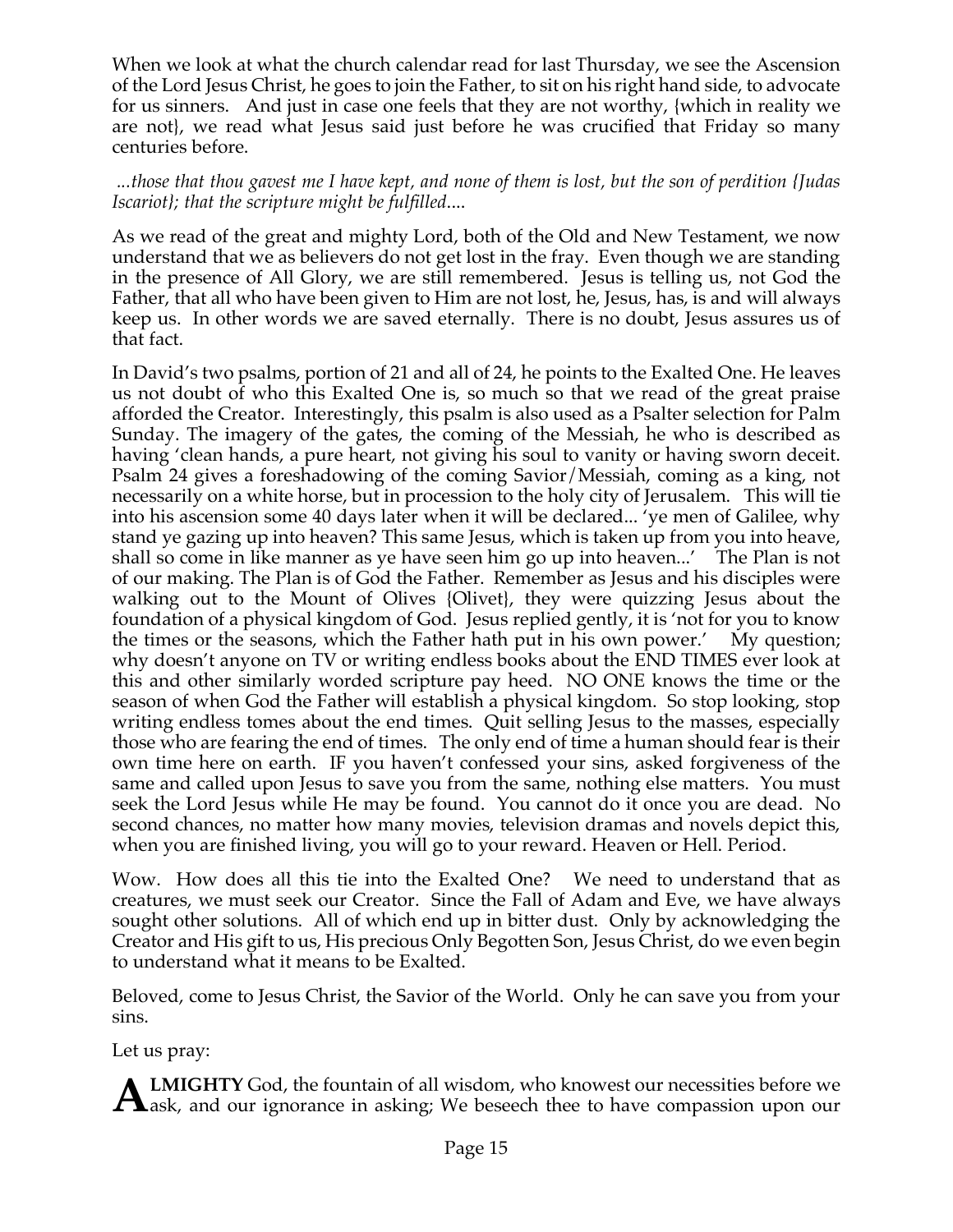infirmities; and those things which for our unworthiness we dare not, and for our blindness we cannot ask, vouchsafe to give us, for the worthiness of thy Son Jesus Christ our Lord. *Amen*.

**LMIGHTY** God, who hast promised to hear the petitions of those who ask in thy **ALMIGHTY** God, who hast promised to hear the petitions of those who ask in thy Son's Name; We beseech thee mercifully to incline thine ears to us who have now  $\frac{1}{2}$ made our prayers and supplications unto thee; and grant that those things which we have faithfully asked according to thy will, may effectually be obtained, to the relief of our necessity, and to the setting forth of thy glory; through Jesus Christ our Lord. *Amen*.

**GRACIOUS** Father, we humbly beseech thee for thy holy Catholic Church; that thou wouldst be pleased to fill it with all truth, in all peace. Where it is corrupt, purify it; where it is in error, direct it; where in anything it is amiss, reform it. Where it is right, establish it; where it is in want, provide for it; where it is divided, reunite it; for the sake of him who died and rose again, and ever liveth to make intercession for us, Jesus Christ, thy Son, our Lord. *Amen*. **O**

**HE** grace of our Lord Jesus Christ, and the love of God, and the fellowship of the **THE** grace of our Lord Jesus Christ, and the Holy Ghost, be with us all evermore. Amen.



## *Rev Bryan Dabney of Saint John's Sunday Sermon*

We are fortunate to have Bryan's Sunday Sermon. If you want people to come to The Truth, you have to speak the truth, espouse the truth and live

the truth. This is really a good piece and I commend it to your careful reading.

### **Sunday after Ascension Day**

In the Book of Revelation, we hear the final words of our Lord to the apostle John: *For I testify unto every man that heareth the words of the prophecy of this book, If any man shall add unto these things, God shall add unto him the plagues that are written in this book: and if any man shall take away from the words of the book of this prophecy, God shall take away his part out of the book of life, and out* 



*of the holy city, and from the things which are written in this book* (22:18-19). Rev Matthew Henry once said these passages conveyed, "a most solemn sanction, condemning and cursing all who should dare to corrupt or change the word of God. He that adds to the word... draws down upon himself all the plagues of this book; and he that takes anything away from it cuts himself off from all the promises and privileges of it. This sanction is like a flaming sword, to guard the canon of the scripture from profane hands. Such a fence as this God set about the law (Deut. 4:2), and the whole of the Old Testament (Mal. 4:4), and now in the most solemn manner about the whole Bible, assuring us that it is a book of the most sacred nature, divine authority, and of lasting importance."

We might liken the aforementioned passages to a warning label which, if observed, will keep the reader from harm, and if not, then consequences will follow. Unfortunately for many in today's world, God's word is not read regularly neither is it properly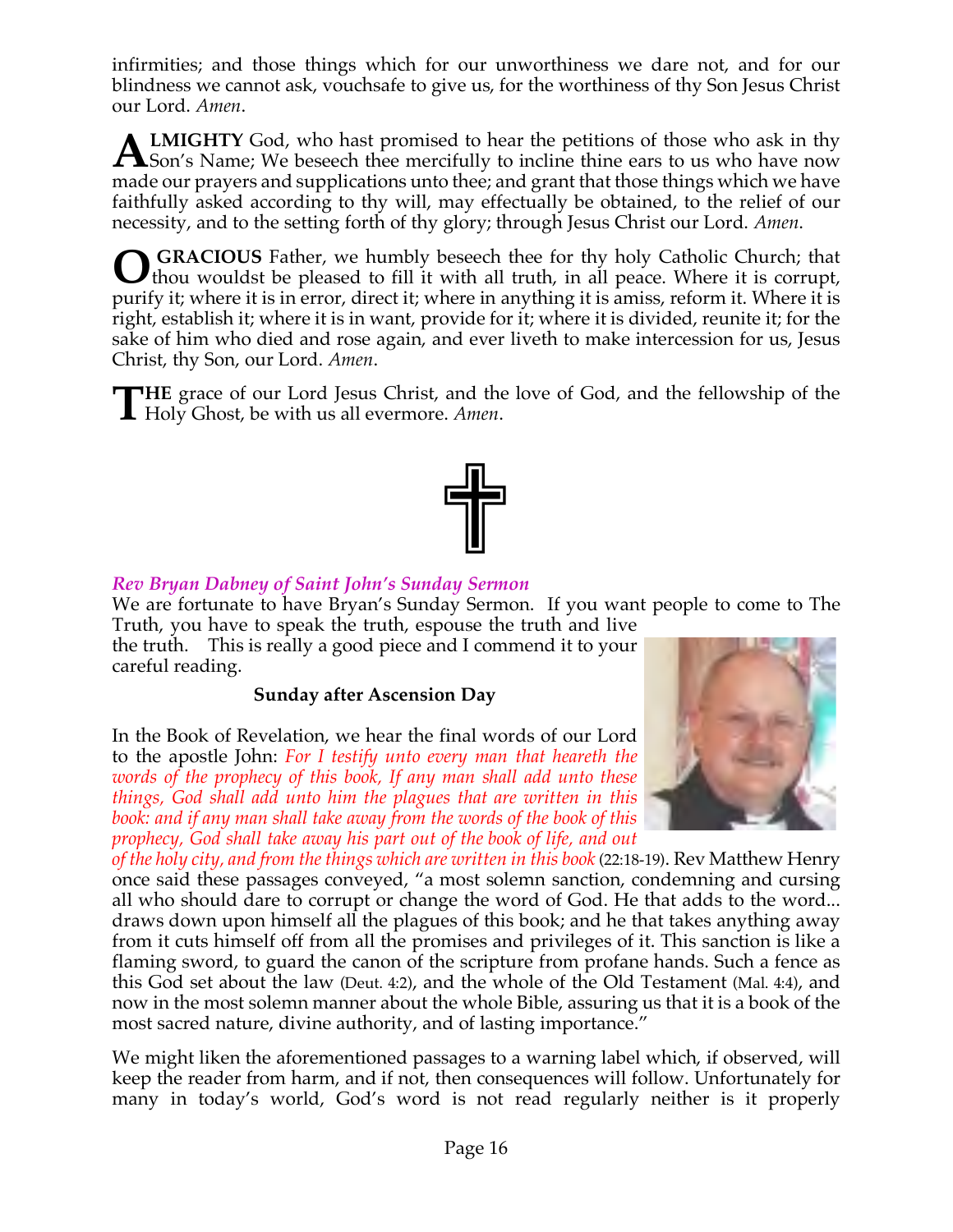understood. Their ignorance of sound Bible doctrine will only increase should they adopt for their use any of the new bible versions which have come along since 1881. How insidious is our adversary. He has peddled these new bible version to many careless Christians via a variety of sources. They may have received one from a relative or friend. They may have purchased one at a book store, or picked up one at a church, or other religious gathering. Regardless of where they acquired it, they now have in their possession a weapon of spiritual mass destruction.

Now, some might ask, "What's the big deal? They are reading God's word regardless of the translation... I mean... They are all the same, aren't they?" My answer is rather straightforward: WRONG!!! They are many differences between the venerable King James Bible and the various new translations and none of them are designed to give glory to the Godhead. Mostly they come in the form of deletions— take aways— that reduce and diminish the truth being communicated.

Consider our Lord's words as recorded in St. John 6:33. In the KJV it reads, *For the bread of God is he which cometh down from heaven and giveth life unto the world.*

Now hear how the new version editors have translated this passage.

*For the bread of God is that which comes down out of heaven and gives life to the world.*

The passage speaks of the person of our Lord and thus the use of the pronoun "he" and not some other agent or object of an impersonal nature which would warrant the use of the word "that."

Consider also the words of King Nebuchadnezzar in Daniel 3:25. The king ordered that Shadrach, Meshach and Abed-nego be cast into the fiery furnace for failing to worship his golden statue. He questioned his subordinates afterward*, Did not we cast three men bound into the midst of the fire? And they answered, ... True, O king* (v. 24). In the KJV, Nebuchadnezzar's reply was *...Lo, I see four men loose, walking in the midst of the fire, and they have no hurt; and the form of the fourth is like the Son of God*.

Now hear how the new version editors have translated Daniel 3;25.

*Look! I see four men walking around in the fire, unbound and unharmed, and the fourth looks like a son of the gods.*

Nebuchadnezzar's testimony in the King James Version revealed the truth which God wanted him to see. He was given of the LORD to see the deliverance of those men he had wrongly sought to punish with fire and at the same time acknowledge the God they served (see also verses 28-29). So then which of the two translations fits with the final verses of Daniel 3? Is it the KJV, or is it the new versions?

Or how about the words of our Lord in St. John 9:35? In the KJV it reads, ... *Dost thou believe on the Son of God?*

On the other hand, the new versions (the NIV and the NASB) say something different. Do *you believe on the son of Man*?

In John 9, the Greek word theos was translated in the KJV as "God" while the new versions substitute a different word anthropos or "man." Why the switch? Was this just an innocent word choice? I wonder. It speaks volumes concerning the theology of the editor when they switch "man" for "God."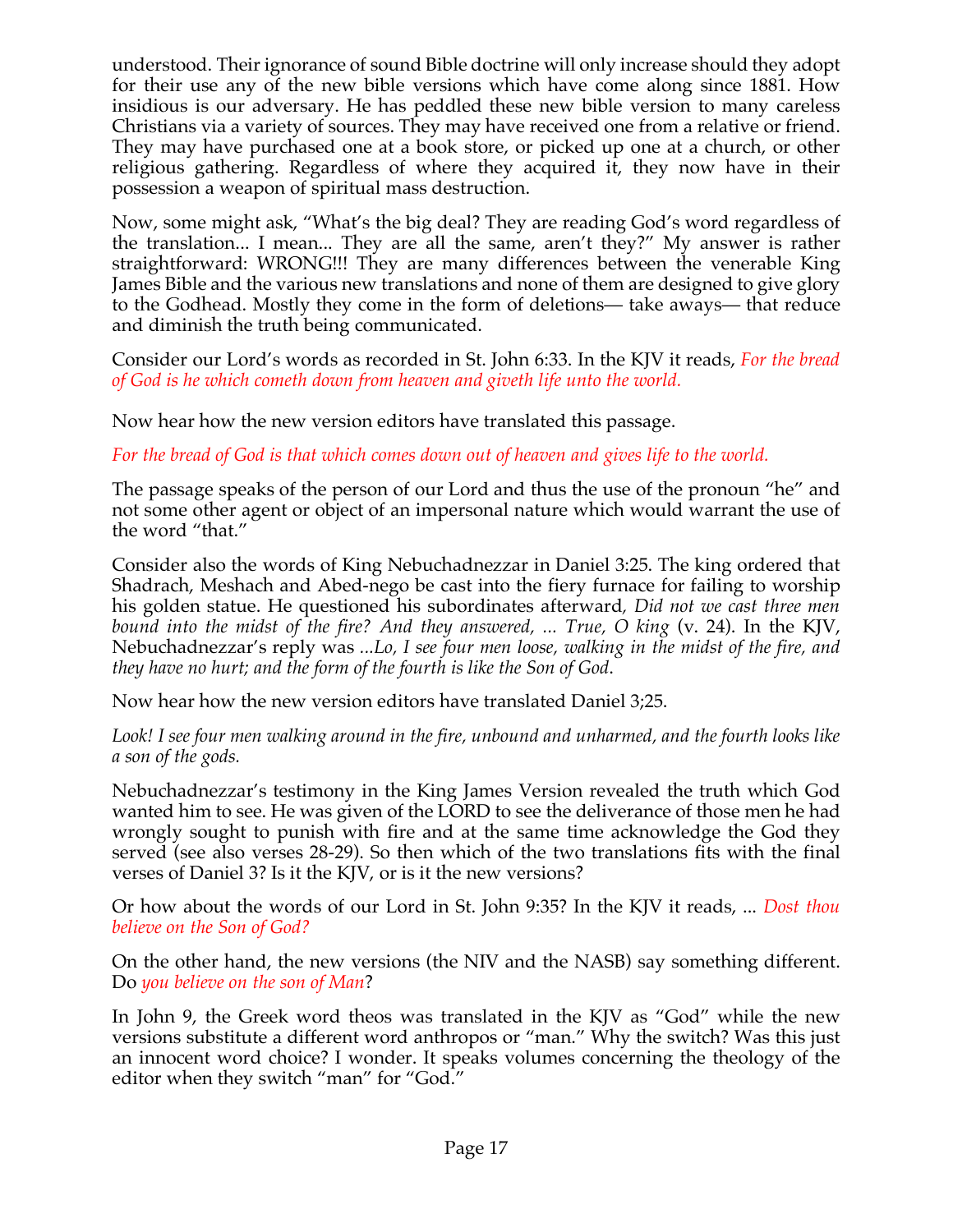The new versions also have removed significant portions of Mark 16:9-20 and I John 5:7- 8. In the former, the new version editors took away from the text because they claim those verses are not found in the earliest manuscripts. One bible commentator said of their explanation, "A more deceptive statement cannot be imagined." Of the early witnesses who supported the inclusion of those passages we have solid, Bible Christians such as Papias in the first century AD; Justin Martyr, Irenaeus, and Tertullian in the second century; and Hippolytus in the third century. In opposition, we have the "omitters" such as Ammonius Saccus in the second century, with Clement and Origen in the third century. For the most part, these naysayers were well known heretics. Irenaeus spoke against those who used the shortened version of Mark as they did not like its emphasis on the physical resurrection of our Lord.

The removal of John 5:7-8 is an attack upon the Trinity of God. These passages are referred to as the "Johannine Comma." Modern bible scholarship claims that the words of "the Comma" were perhaps added by an overzealous monk and should not have been included in the body of the epistle as coming from Holy Spirit. Still, there are scholars who support its inclusion. The mid  $19<sup>th</sup>$  century Anglican professor of divinity and seminary dean, John William Burgon, supported the inclusion of "the Comma" for several reasons: its use in antiquity by a variety of persons in different times and in different locales all the while using the same language or expression as found in the text. As one writer put it, "In a later revision of the Vulgate known as the Codex Fuldensis (circa 546 AD)— which does not contain 'the Comma'— the revisors failed to edit or remove Jerome's prologue [where it was described] . So it seems ironic that in a text which 'the Comma' was omitted one would find it prefaced by a prologue where the author referred to such an omission as a textual corruption. The commentator then finished his point by saying, "This lends weight to the view that [the Codex Fuldensis], far from being an accurate, 'oldest is best' manuscript, in fact represents a corrupted textual line from which the Comma was removed."

There are other examples to be sure. But the main thing you should understand is modern bible scholars are not on the level, as it were, with the public concerning their "faith" in Christ and in God's word written as found in the majority of manuscripts from which the King James Version was translated. They have taken away from God's word things that he meant for us to know and they have opened the door to additions which he did not intend via the use of inclusive language supporting every sort of false doctrine, heresy and schism.

Let us then not be held captive by these pawns of the evil one. Remember the Devil comes to "steal, kill and destroy." If he can win a soul to his understanding of whom to worship, then he has won a terrible victory. We must avoid deception by keeping to the truth of God's word written. We must follow our Lord in obedience. We must avoid all that is false and error-filled. But we cannot do that if we are holding on to bibles that do not accurately communicate the word of God to us. Therefore pray that our Lord will lead you to acquire a sound bible translation so that you may truly understand his word and commandments for your eternal good and his eternal glory.

Let us pray,

**O FATHER** Almighty, whose word is truth; communicate to us via your word written the ways we should go and the paths to avoid; for this we ask in the name of our Lord and Saviour Jesus Christ. *Amen*.

Have a blessed week, Bryan+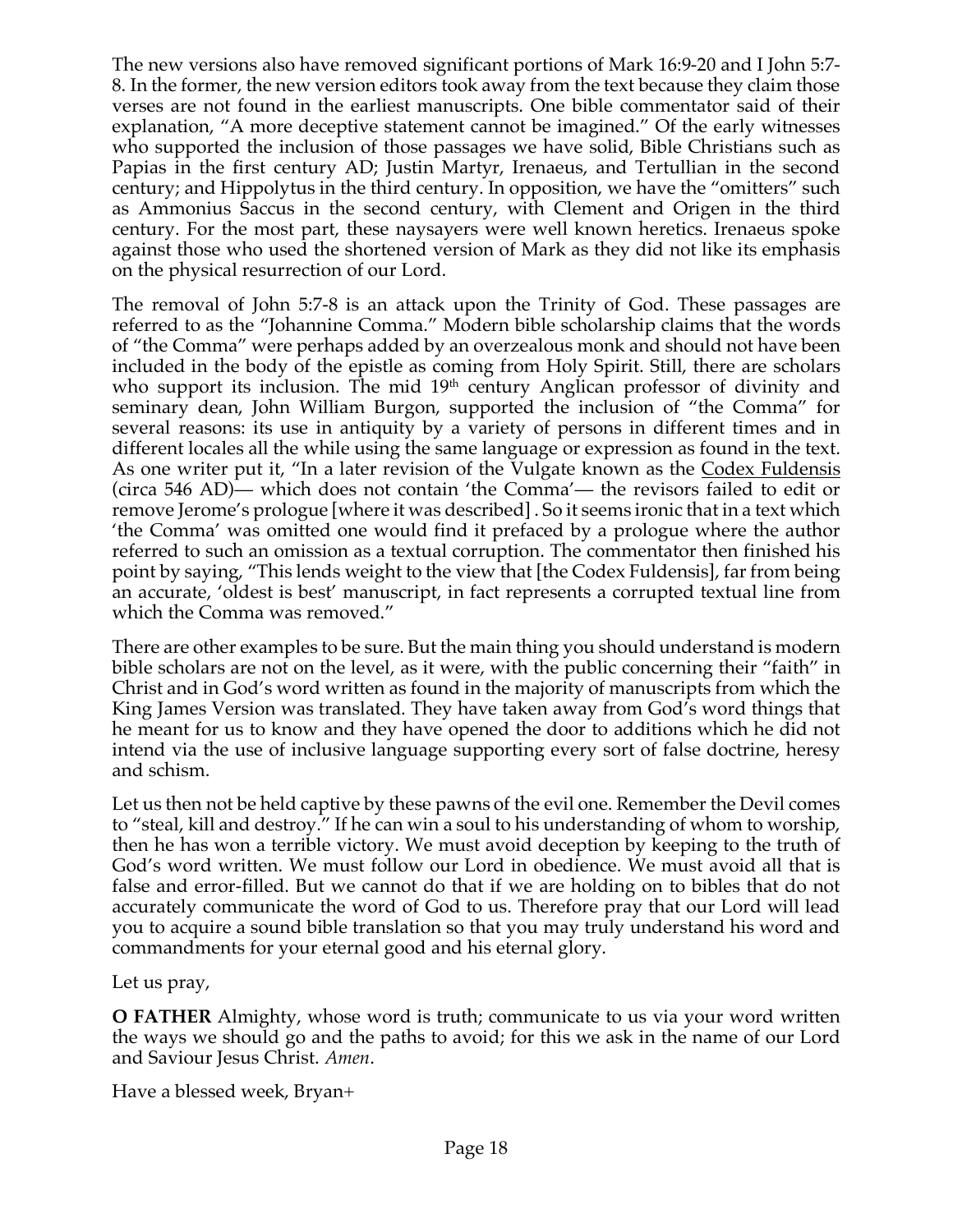## *People in our Prayers* - http://faithfulcenturionprayerteam.blogspot.com/

### **Why? Prayer is an extremely important activity.**

It is not that God knows not our needs, for He surely does. Yet, Jesus commanded us to ask God for those same needs. In addition to the obvious of asking God for help, offering thanksgiving and the like, prayer helps us focus our thoughts on how we might do God's work.

The Prayer Team of the Anglican Orthodox Church was established to help our members and fellow Christians pray for those in need and to give thanks as well for the blessings we have been granted.

#### **Who can be on the list? Do I have to be a member of the Anglican Orthodox Church to be prayed for?**

No! The only qualification to be on the list is that you want our prayer team to pray for you. We are Christians and are happy to pray for you, no matter who you are. If you want help from God, you are our kind of people.

#### **What is the commitment from the prayer team?**

Each member of the team will pray for the desired outcome at last once per day.

#### **How do I get myself or someone else on the prayer list?**

You can email one of the prayer team leaders: Jack - jack@faithfulcenturion.org or Dru dru@ faithfulcenturion.org, or call the office at (619) 659-3608 or fill out a prayer card at your church.

#### **What should I ask for?**

Depends on what you want. Some people merely want God to be asked to heal their ills and be mentioned by their first name, others want a specific outcome and / or have more of their personal information known to the team. Ask for what you want. It is your desire and need for prayer the team is attempting to meet. For typical examples, see the list below.

### **Updating the Team**

If you are on our prayer list, or if you have submitted a person that you have asked us to pray for, please update one of the team members or Hap in person, by telephone or email. It helps to be able to pray specifically for these individuals including their specific needs; plus if they get better, it is our happy duty to give thanks!

Please note that on the yellow (maybe green or orange if you get an old one) cards at church, you can ask that those to be prayed for have their names disseminated to the prayer team. Those names will be said in church and appear here. Or, you can ask that their names and purpose be kept confidential, then only Hap will know to pray for them.

*Prayer List Notice – If you have someone on the prayer list and their needs have changed, please let us know. We'd like to update our prayers to reflect the need and most important to give thanks!*

### *Travel*

*Tricia and Whitney* are on travel to the British Virgin Islands for work. Pray they have a safe travel and a productive time there.

### *Move*

*The Thomas Family* are now in Virginia on what was to be a headquarters tour. Pray for peace of mind for Kurt and for Mary and the kids.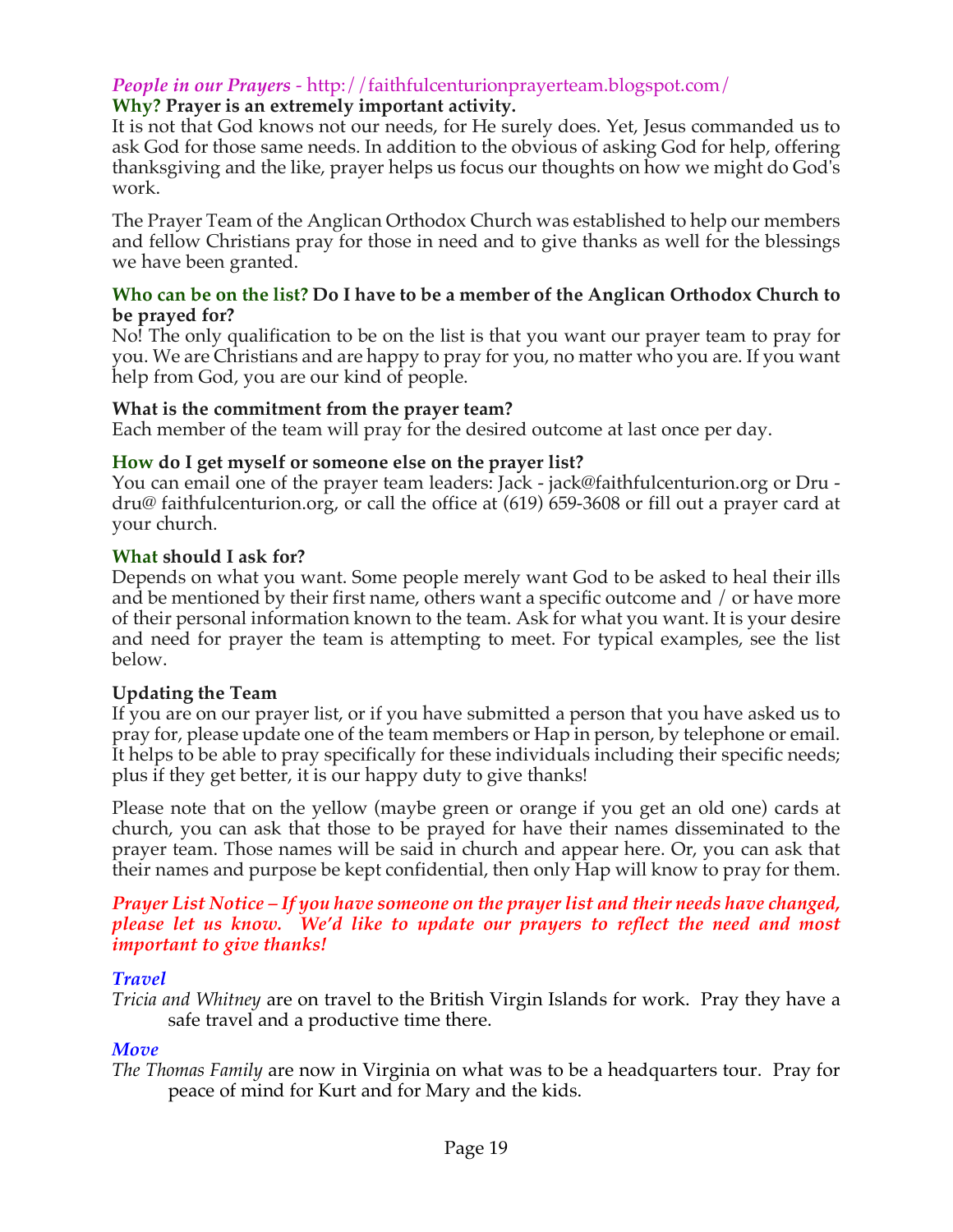## *Immediate Prayer Please*

- *LTC Jay Houston* a very confident Christian, particular friend and one of Hap's favorite WSOs had a biopsy the morning of 9 May 2018 for an apparently major lung issue that has been going on for some time. The biopsy was successful and Jay is awaiting the results. Please give thanks for the surgical team paying attention. Pray also for peace of mind for Jay and his family, as well as a favorable result.
- *Ken Harris* lost his wife Carol in December after many many years of happy marriage and is really lost and unable to regain his place here on earth. Please pray that he will be able to adjust to her passing and concentrate on those things which he needs to do in order to be an effective and useful member of society here and now. He has much left to do here and right now, he just cannot see his way clear to doing those things. Please pray he will look to God for solace and help at this time of need.
- *Evelyn*, an 88 year young woman recently experienced a TIA affecting her sight, speech and walking. Please pray for God to guide those treating her and for her to let God carry her worry.
- *Tricia* broke her left arm and it seems to be recovering slowly. Please pray God will enter in to her, help her to regain range of motion in her arm so that she will not require surgery. She would appreciate your prayers for healing and patience.
- *Chelsea Brown* has need of God's strength and guidance for her, her daughter Lauren and those around her. Her life has been in turmoil for the past two years. Chelsea was in an accident which left her without the use of her right arm for almost two years, though after two surgeries it is back, her daughter has had three sets of lung blood clots, dropped out of college and lost her job and car due to another accident. Things are very bad for them, they need housing as they are about to be evicted from their current apartment. Please pray that God will give them the direction and strength they need and that the government officials in Raleigh will see clear to provide housing.
- *Dakota* had to be life flighted from Enterprise to Birmingham, Alabama. He is having seizures. Please pray for peace of mind and soul for Dakota and his family and for inspiration and understanding for the medical team treating him that they might find a solution to the seizures.
- *Ron Cole Klages* is a patriotic former Marine who has debilitating blood clots pursuant to cancerous growths on his liver and unknown other places. Please pray for the medical team treating Ron that they might pay attention, do their very best and be open to God's guidance.
- *Jill* was on life support; her family members traveled a great distance to see her and returned home safely. Jill's condition improved to critical, but needs your prayers to continue her recovery.
- *Samson Hendrik* has prostate cancer and his kidneys are not working. Pray our Lord Jesus Christ will be close to him and his family of friends during this illness.

### *Departed*

*Brent*, brother Tommy groundskeeper for the AOC National office, left for home on 24 April 2018. Please give thanks for a safe passage to his real home in Heaven and for trust in our Lord and comfort for his family and friends who of necessity remain behind, in particular his three children.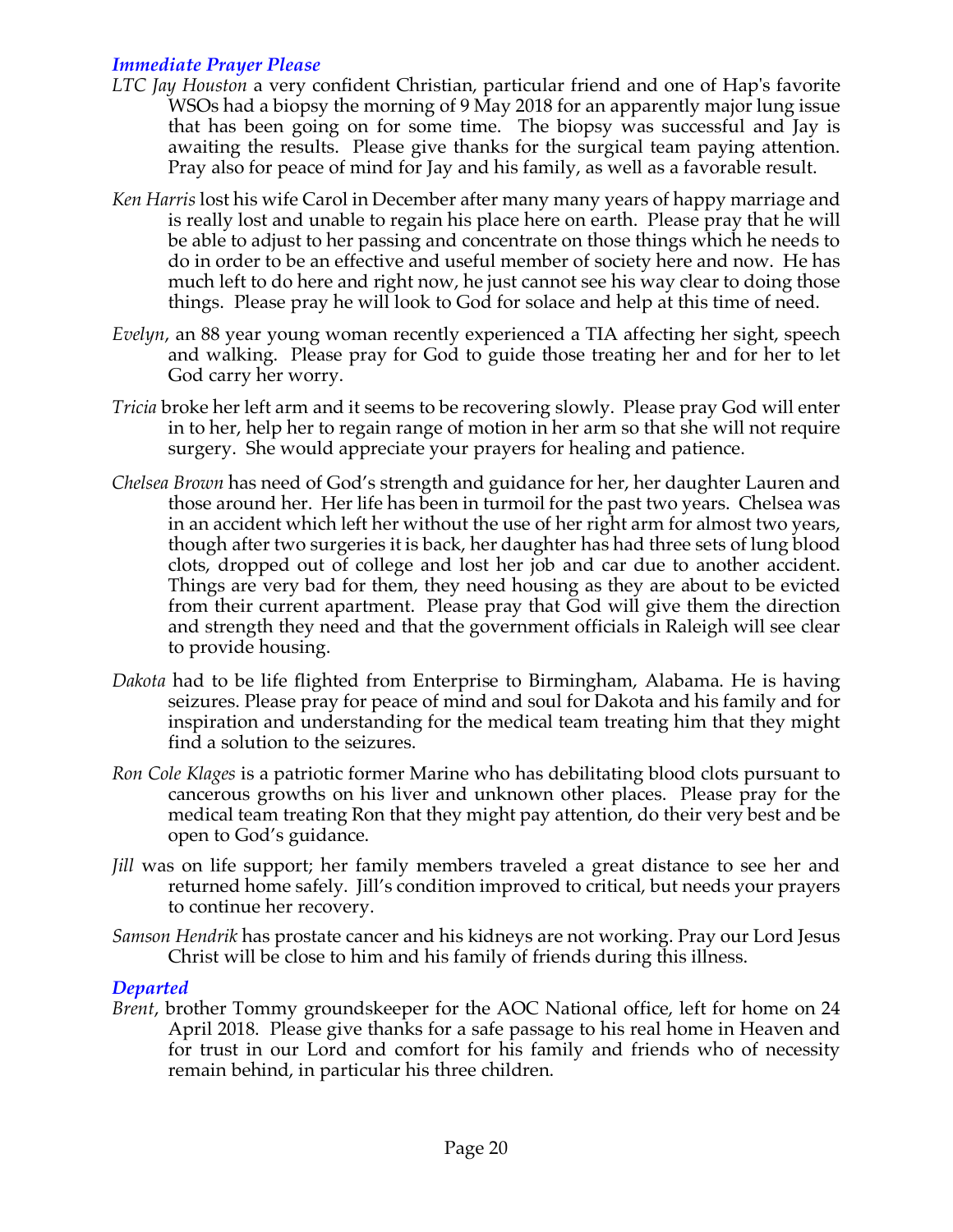*Claudia Jean Ryan* left for home early the morning of 23 March 2018, after a short and hard battle with cancer which began on 2 January 2018. Claudia and her husband Al, an Anglican Deacon, have great faith, strong will and trust in the Lord. They ask you give thanks for her time here on earth and a safe passage from the Shadowlands to home. Pray for comfort and strength for her family who of necessity remain behind.

## *Nearing the end of their time here on earth*

*Amos Dweh* the Bishop of Liberia is critically ill. He is a long standing minister of the

Anglican Orthodox Church and preparing to meet the Lord. Please pray for comfort for his family and especially his son Benjamin. This picture was taken when he was in Statesville at St. Peter's Anglican Church the church of the AOC National office after he was consecrated as a Bishop.

# *In need of a miracle or understanding of God's Plan*

*Doug Lambert* has been battling sepsis of unknown origin. For twelve weeks they have not been able to find the source of the problem. He is very weak and concerned that no one can find the reason for the infection. He asks that you pray for the medical team treating him to do their best, to be open to God's



guidance and for him to keep his trust in the Lord and not worry.

- *Neal* has heart problems and is very weak, he also has COPD, kidney problems, his potassium is too high, he came back from the point of death. He is now home and permanently on oxygen. He is doing well, for that he and his family are grateful and ask your thanksgiving prayers. More importantly, please pray Neal will accept salvation through our Lord and Savior.
- *Paul* is in hospice and ready to meet His Lord. Please pray for Paul as he prepares to go home to be with his family who have gone before him. Pray for the faith of his family to build and the transition to be good.
- *Dot* is an elderly woman with liver cancer. Please pray for Dot as she prepares to go home to be with her family who have gone before her. Pray for the faith of her family to build and the transition to be good.
- *Mrs. Tiffany (90)* has chosen to refuse extraordinary care as it will not gain much earthly time. The Tiffanys have been together for a long, long, long time. Pray for Mrs. Tiffany and her husband as together they begin this Journey to be with their Lord.
- *Saundra* is in ICU with congestive heart failure after a heart operation. She is aged and frail. Saundra is near the end of her time here on earth. Please pray for comfort, understanding, strength and guidance for Saundra and her family who will of necessity remain behind. Pray for the love of God to stay foremost in their hearts.
- *Polly* is in hospice care with dementia and spinal stenosis. Please pray for her as she prepares to go home to be with her family who have gone before her. Pray for the faith of her family to build and the transition to be good.
- *Ron* had a Heart Attack, at the hospital he found out he also has Kidney Cancer. He is a man of faith and is in need of prayer for his health and that the Lord will provide strength for his family.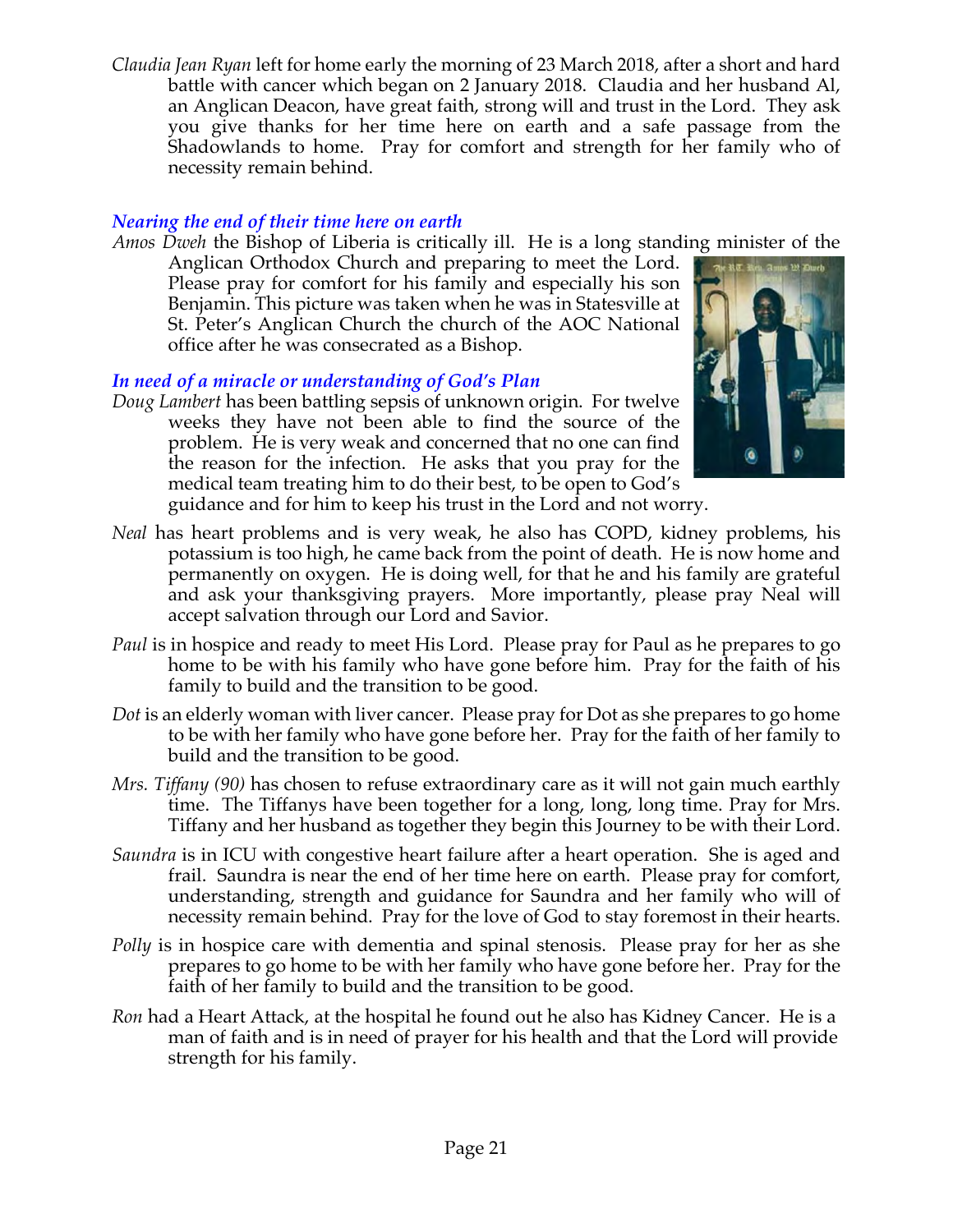- *Kathy Cox Merritt* has been receiving Chemo and 12 November 2016, had bowel resection surgery and was given a very bad prognosis. Kathy just retired as an RN in Orthopedics at a local hospital; sometimes a little medical knowledge can be dangerous to the patient but she remains positive. Please pray for Kathy's healing and peace and comfort for her and her family, both spiritually and physical
- *Krysti* is off life support and able to talk, please give thanks for the good news. She is still unable to feel her legs. When that comes back she will go to a rehabilitation facility. Krysti has used drugs, has high blood pressure, is diabetic and has organ failure. Her families are with her and will appreciate your prayers.
- *Pat* has metastatic osteosarcoma; there is little that can be done. Please pray for a miraculous remission; that Pat's remaining time here on earth might be good. Help Pat and family put their trust in the Lord and let Him carry their sadness, fear, worry and terror.
- *Amy* has been diagnosed with metastatic melanoma and has cancer all over her body, and in one of her kidneys which are no longer functioning. Amy and her family have asked for prayer to stop the growth and to aid the family financially with the medical bills. At present she has to have surgery every two months to place stents. Pray Jesus will be close to all.
- *Gemma Dillinger* has been treating for breast cancer for over a year now, after surgeries, radiation and chemotherapy, she is reaching the limit of her tolerance with no end in sight. Please pray for her to gain strength and ground on the cancer. Help her to continue with her faith in our Lord, she is not afraid to go home, but wants to make sure it is time. Pray she will be encouraged to not give up until it is her time to go and that her time here on earth with her family will be good.
- *Janet* has had a blood borne cancer for several years. Her faith in the Lord is great and she is ready to be with Him. Pray she will be encouraged to not give up until it is her time to go.
- *Holly* has had Colon Cancer, Breast Cancer and now it is in her spine. Please pray for guidance for the medical personnel treating Holly, for a miraculous remission; that Holly's remaining time here on earth might be good. Help Holly and her family put their trust in the Lord and let Him carry their sadness, fear, worry and terror. Pray for strength and courage for Holly.
- *Tim* was on a kidney transplant list and started dialysis and was taken off the transplant list for a heart problem that required stents, while putting in stents a leaking valve was found. A port was put in and something happened and it has to be redone. In several days he will have a valve replaced, after heart surgery and recover he will go back on the transplant list. Please remember him in prayer in the days and weeks ahead. Pray he will put his worry on God's shoulders so he might be at peace and rest. Pray for those treating him that they might pay attention and do their best.
- *Marilyn* has been diagnosed with non-operable pancreatic cancer. Please pray for a miraculous remission; that Marilyn's remaining time here on earth might be good. Help Marilyn and her family put their trust in the Lord and let Him carry their sadness, fear, worry and terror.
- *June* found she has a recurrence of colon cancer, which is now Stage Four, that is it has spread. Please pray for a miraculous remission; that June's remaining time here hon earth might be good. Help June and her family put their trust in the Lord and let Him carry their sadness, fear, worry and terror.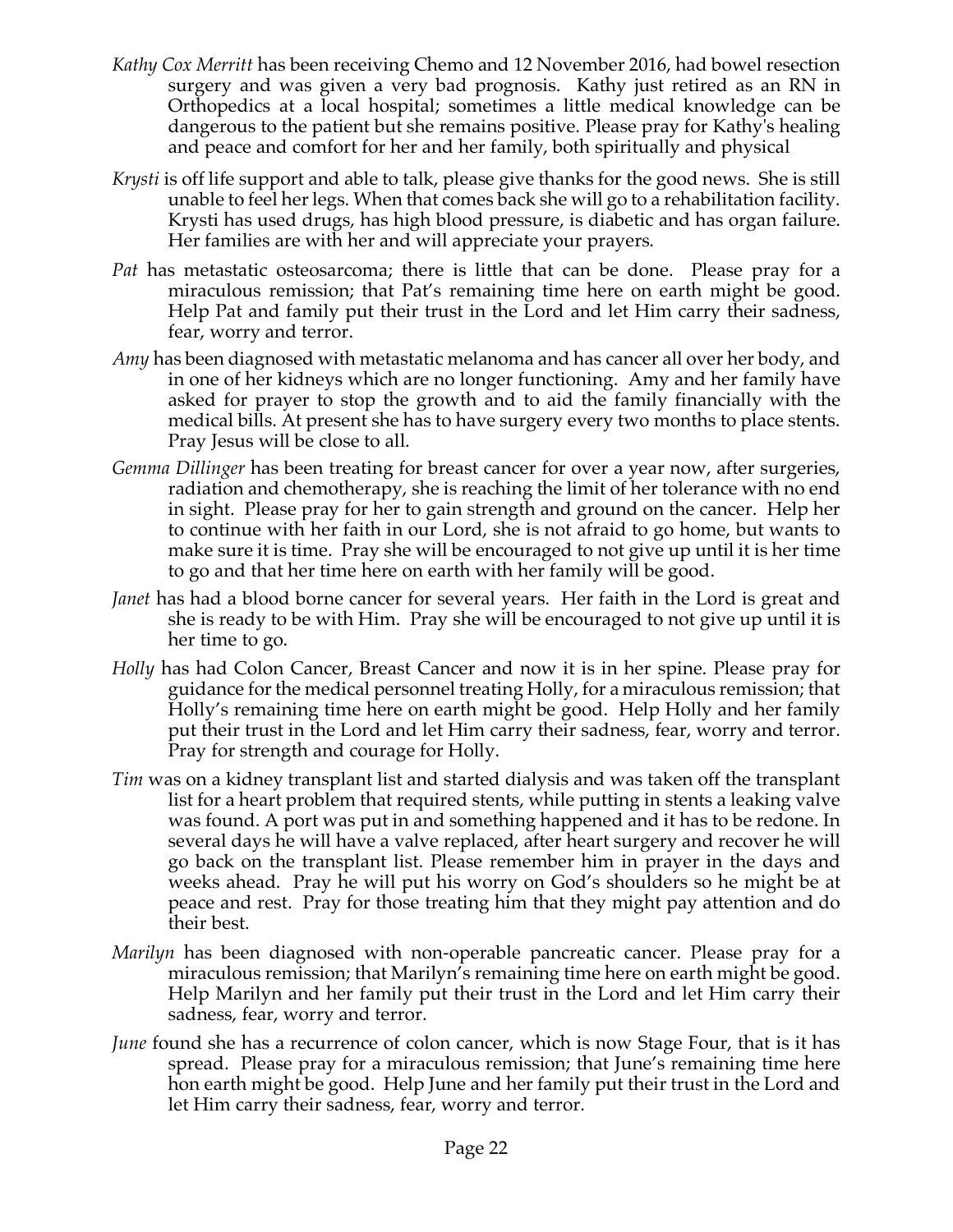- *Leon McKay* suffered a stroke a few weeks back that has left him unable to speak and while undergoing evaluation the doctors also found he has a very aggressive cancer. Please pray for a miraculous remission; that Leon's remaining time here on earth might be good. Help Leon and his family put their trust in the Lord and let Him carry their worry.
- *Rev. Thomas Brooks* is not improving and being kept alive by artificial machines. Please pray for a miraculous recovery and if that not be God's Will, a rapid passing to home. Help Thomas' family put their trust in the Lord and let Him carry their worry.
- *Ronnie* has kidney cancer that has spread and the surgeons are very concerned. Please pray the medical team to formulate a successful treatment plan and for a miraculous remission; that Ronnie's remaining time here on earth might be good. Help Ronnie and family put their trust in the Lord and let Him carry their worry.
- Levi was cancer free for 4 years and just discovered he has kidney cancer. Levi has a great deal of faith and said whether he is healed or God takes him home he will be fine. Please pray for the medical team to pay attention and to their best and for a good outcome. Pray also that Levi and family will be able to put their worry on God's shoulders. In particular, please pray for pain relief; Levi is 22 years old.
- *Ray Daley* is a member of the Royal Canadian Legion and served his country during the Korean War era. Ray is taking chemotherapy treatments for cancer. Meanwhile his son Trevor is in the hospital in a coma and seems to have lost the will to live.
- *Pat* has been under treatment for colon cancer for some time. He has had major complications the last few days and your prayers will be appreciated by family and friends.
- *Dorothy* had pneumonia, on checking her lungs they found tumors which permeated the lung area. Further investigation found a primary site in the colon, with the lung being secondary. It would appear there is no viable treatment at this time. Please pray for a miraculous remission; that her remaining time here on earth might be good. Help Dorothy and her family put their trust in the Lord and let Him carry their worry.
- *Becky* has fourth stage metastasized lung cancer and is not doing well with chemotherapy treatments. Please pray for Becky and her husband as they are together during this difficult time in their lives.
- *Jane* has fourth stage cancer and is not doing well. Please pray for Jane and her family as they are together during this difficult time in their lives.
- *Colleen* has been battling pancreatic cancer over the last year and it has now spread to one of her lungs. Please keep her and her family in your prayers.
- *Christine* has cancer of the colon, which spread to her liver; she is receiving chemotherapy and is having difficulty eating. Please pray for the medical team treating her to pay attention and do their very best; pray also for confidence in our Lord for Christine and her family.

### *Homebound or Infirm*

*Loretta Walker* is aging and losing some of her mental acuity, and thus independence, she is also plagued by diabetes and loves sweets. She is understandably vexed with this. She and her family ask you to pray God will help keep her mind and body together and that she not be mean or bait those who care most for her.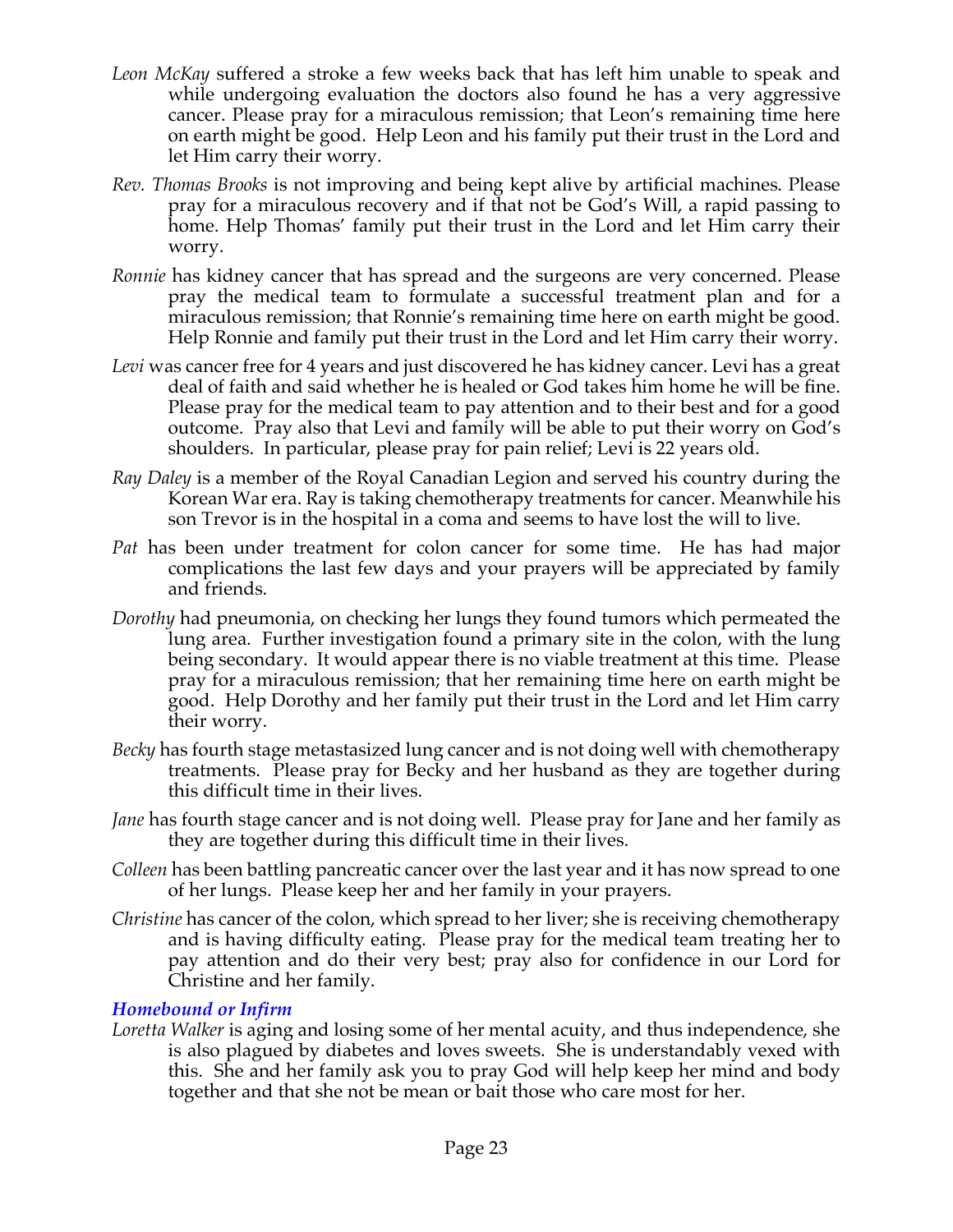- *Sarah* had to move to an Assisted Living Home and has found the adjustment very difficult. Please pray she will come to terms with the situation and that her Lord Jesus will be close to her. She recently lost 30 pounds and her eyesight is deteriorating. Pray her appetite will improve and her eyesight will return to normal. Most of all, please pray our Lord Jesus Christ will be close to her at this difficult time.
- *Larry H* has general weakness as the result of extreme fatigue. Larry is now up and about, walking without assistance. The depression is still a part of his life. Due to several chronic illnesses, he will never be able to live on his own. On the other hand, he has been transferred to a facility near his former home so he will be nearer his friends. Larry has difficulty with the lack of what he considers fairness in the Word. Please pray for help for Larry to put his trust in the Lord, relax and build strength and give Pastor Roy guidance on helping him.
- *Laurel Bessessen* (95) has begun to lose her mental abilities to recall people, places and things around her. Her family is no longer able to care for her at home and she is in a skilled care facility. She is the last of that family's generation. Please pray for the mental degradation to stop or for her to leave for home. Pray for her family who do their best to care for her, visiting every day; for her children Cookie, John and Bill, as well as the other members of the family.
- *Judith Clingwall* is afflicted with Multiple Sclerosis (MS). She is currently in Laurel Place, an extended care facility in Surrey, British Columbia. Please pray for remission of the disease so she might return home to her family. Pray also for strength for her husband Martin as he deals with all the problems and stress of Judith's situation.
- *John* has Alzheimer's pray he will call on God to help him as he deals with this.
- *Steve,* brother in law of Paul Martin, appears to have early onset dementia. Steve had teenage children and is very concerned for them. Please pray for the disease to stall or abate and for peace of mind for Steve and his family.
- *James* is on oxygen all the time, this is bothersome to him and terrifying as well. Please pray for James to put his worry, his bother and his terror on the Lord. Pray for strength and guidance for James and his family. They suggest this verse, I am thine, save me, for I have sought thy precepts.
- *Joan* has had serious medical problems that have kept her confined. Please pray her health will remain stable.
- *Norma, Sara's* mother is in a state of deteriorating health, both physically and mentally, with both dementia and Alzheimer's She is slowly drifting away, though she still recognizes Sara and prayer gives her a sense of peace. Please pray for both Sara and her mother to put their cares and worries on God's shoulders so they can deal with the many problems involved.

### *Surgery*

- *Maria Carla* is going to the hospital for corrective surgery. Pray our Lord Jesus Christ will be close to her as she has this operation. Pray for her father who will be taking her a long distance for the operation.
- *Marcia* has had a biopsy of a mass in her breast which indicated a tumor that must be removed. Pray the surgical team will be open to guidance, pay close attention and do their very be Pray for peace of mind and trust in God for Marcia and her family.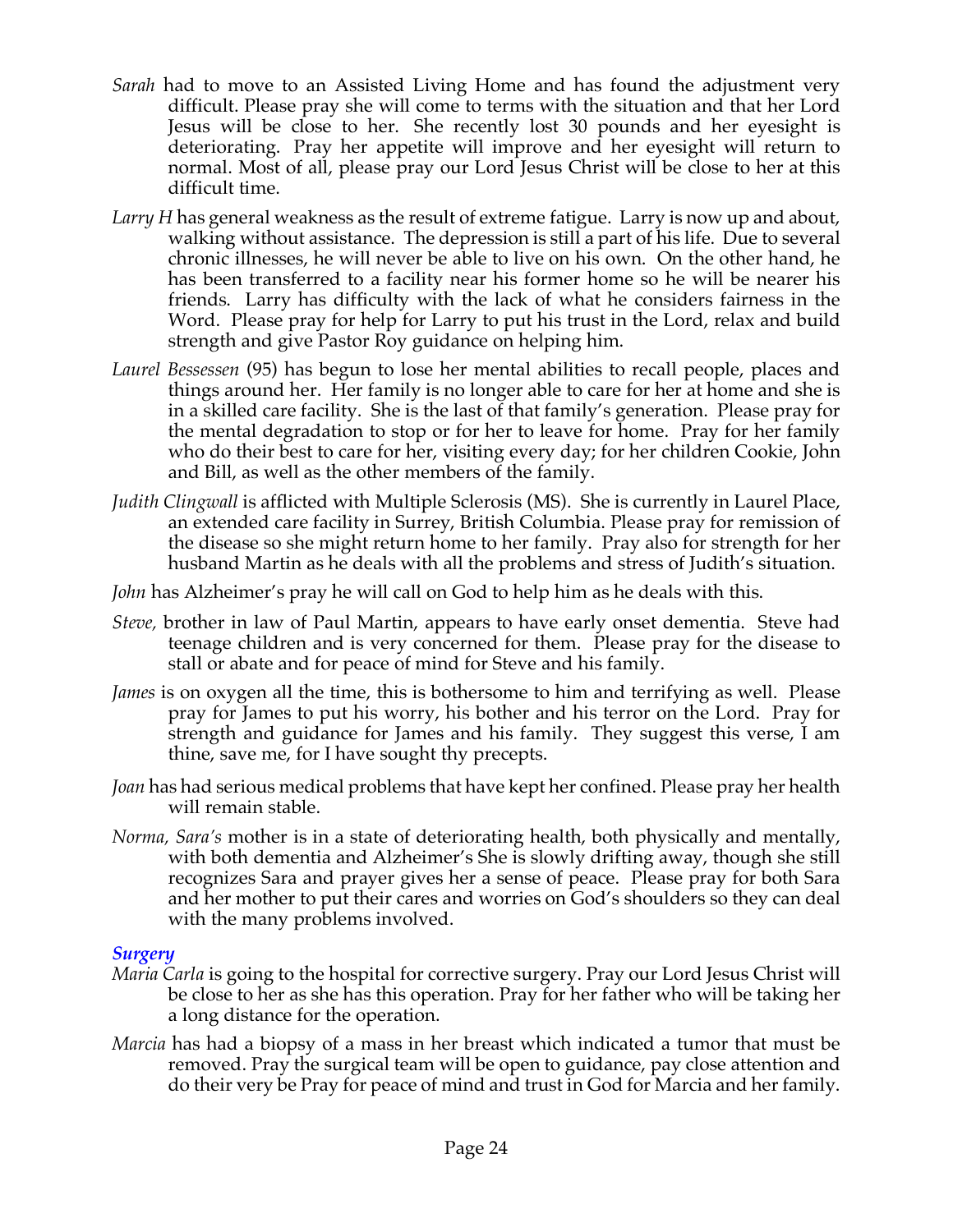- *Edware* is having his fourth back surgery (in the last four years) Please pray for the medical team to pay attention and to their best and for a good outcome. Pray also that Edware and his family will be able to put their worry on God's shoulders.
- *Jeff* has been undergoing surgery, chemo and radiation since October for pancreatitis and Pancreatic cancer. Please pray for the medical team to pay attention and to their best and for a good outcome. Pray also that Jeff, his wife and family will be able to put their worry on God's shoulders.
- *Albert* had a pacemaker installed recently. He will require surgery soon for a leaking heart valve and has just been told he has esophageal cancer. Pray he will turn to God and come to know Him on a more personal basis as the days go by.
- *Mario* has early-diagnosed prostate cancer and had surgery. Pray for complete remission and that Mario and his family will be able to put their worry on God's shoulders.
- *Eddie* has upcoming bladder surgery. Please pray for the surgical team to pay attention and to their best and for a good outcome. Pray also that Eddie and family will be able to put their worry on God's shoulders.

## *Testing and Treatment*

*Bryan Alford* (~40) has been diagnosed with multiple myeloma and seeking treatment.

- *April and her husband* ask you prayers for the Lord to guide them and lead them both to the correct medical care; and that the family may receive comfort in the process.
- *Michael Moriarty* has been diagnosed with upper duodenal cancer which is the upper section of the small intestine. It is fairly rare and they have not decided how to treat him. Pray with Michael, his family and friends that the medical insurance people will fulfill their obligations and the physicians treating him will be guided in their assessment and treatment plan, for a full and speedy recovery to good health and for continued trust in the Lord for Michael, his family and friends in this worrisome time.
- *Chloe Mayo*, granddaughter of Justice Roy and Kayla Moore, good friends of Bishop Jerry, suffered a serious kidney attack possibly resulting from strep. Pray her family and friends the physicians treating her will be guided in their assessment and treatment plan, for a full and speedy recovery to good health and for continued trust in the Lord for Chloe, her family and friends in this worrisome time.
- *Josh* has two little children and just discovered he has a rare form of Cancer. Please keep him and his family in your prayers in the days ahead.
- *Ross* an elderly gentleman has been diagnosed with Leukemia. Ross has had good health until now, your prayers at this time will be appreciated by his family and friends.
- *Carman* was just diagnosed with breast cancer. Pray for her family as they continue to help her get the proper care. Pray with Carman, her family and friends that the physicians treating her will be guided in their assessment and treatment plan, for a full and speedy recovery to good health and for continued trust in the Lord for Carman, her family and friends in this worrisome time.
- *Kathie Lynn Holter* sister of Rev Phil Ternahan, was just diagnosed with Stage Four lung cancer (never smoked) which spread to the brain. She was operated on 26 June 2016. Please pray with Kathie, her family and friends that the physicians treating her will be guided in their assessment and treatment plan, for a full and speedy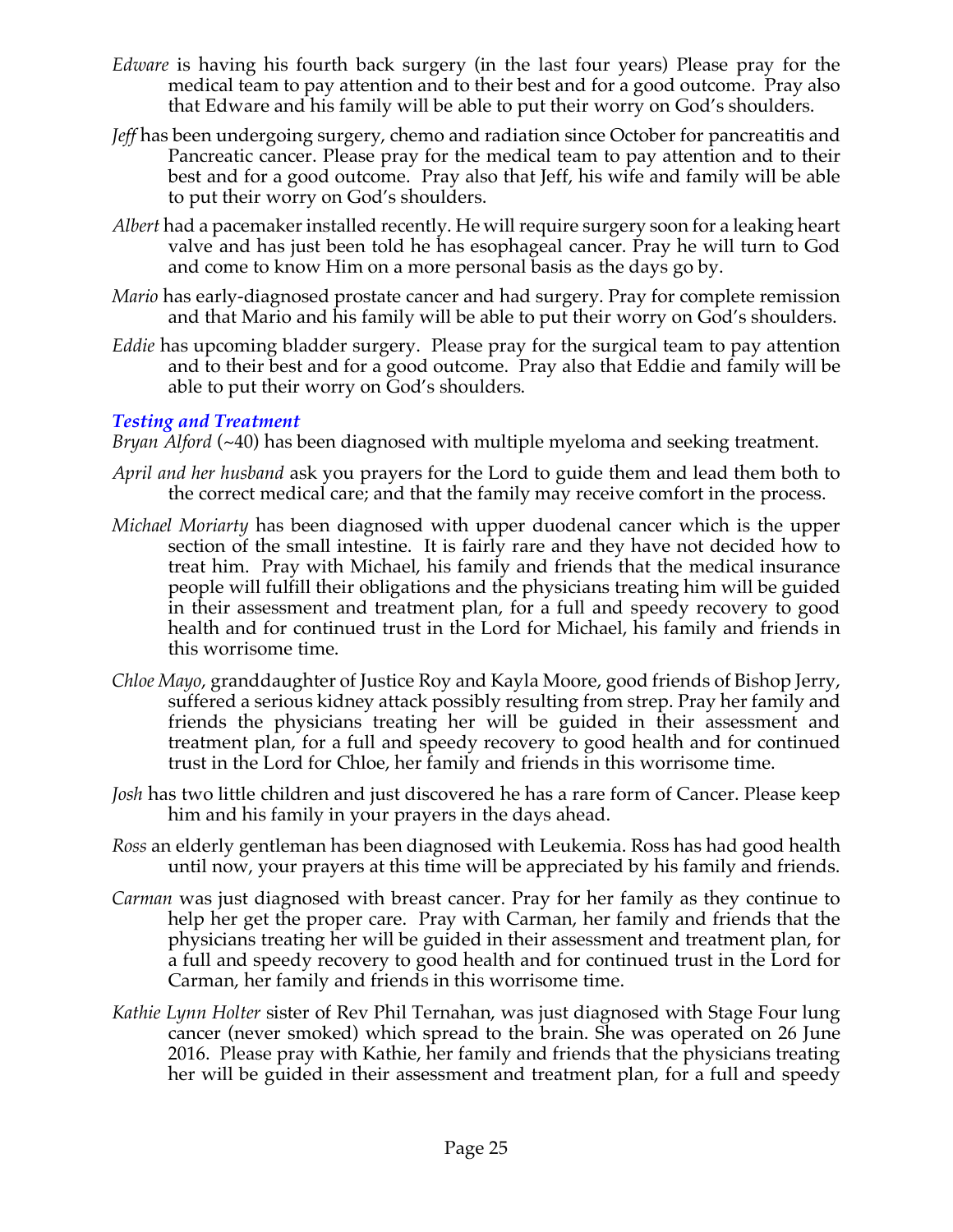recovery to good health and for continued trust in the Lord for Kathie, her family and friends in this worrisome time.

- *Tina* just found out she has cancer on her left kidney. Please pray for guidance for the people treating her and for trust in our Lord for Tina and her family.
- *Martha* is now home after testing and she does not have cancer, but she does have bad kidneys and is adjusting and getting ideas to work with that. Please pray for guidance for the people treating her and for trust in our Lord for her.
- *Spencer* has been diagnosed with Autism. Please pray for guidance for the people treating him and for trust in our Lord for him and his mother Lorna.
- *Michael* has cancer of the blood and is starting chemotherapy. Please pray for the physicians treating him to be guided in their assessment and treatment plan, for a full and speedy recovery to good health and for trust in the Lord for Michael.
- *Clay* has a large gallstone; he is in poor health and not currently a surgical candidate. Please pray for the physicians treating him to be guided in their assessment and treatment plan, for a full and speedy recovery to good health and for trust in the Lord for Clay.
- *Jim Sevier* has been in the hospital for heart related troubles. Please pray with Jim and his family the physicians treating him will be guided in their assessment and treatment plan, for a full and speedy recovery to good health and for trust in the Lord for Jim and his family in this worrisome time.
- *Claude* has been falling and he does not know why. Pray doctors will discover what the problem is and he can continue without any more difficulties.
- *Gretchen* has been diagnosed with severe osteoporosis and is now being treated with exercise, nutrition and vitamins. Please pray with Gretchen and her family the physicians treating her will be guided in their assessment and treatment plan, for a full and speedy recovery to good health and for trust in the Lord for Gretchen and her family in this worrisome time.
- *Pete* has not been well and is back in the hospital with another stroke. Please pray for the physicians treating him to be guided in their assessment and treatment plan, for a full and speedy recovery to good health and for trust in the Lord for Pete and his family in this worrisome time.
- *Mary Lee* has bleeding into her stomach and they cannot find the sources. Mary Lee is in CCU and her husband *Maurice* is not eating until she returns home for is so upset. Please pray for the physicians treating her to be guided in their assessment and treatment plan, for a full and speedy recovery to good health and for trust in the Lord for her, Maurice, as well as the rest of the family in this worrisome time.
- *Glenn Porter, MAJ USMC Retired,* has Interstitial Pulmonary Fibrosis, which causes him to be unable to get enough oxygen into his system without supplemental oxygen all the time. The only real treatment is a lung transplant, without a transplant he has between two to five years here on earth. Please pray for him to continue in his faith and for a set of lungs to become available.
- *Pat* has an aneurism of the brain, pray she will make the right decision on how to treat this problem and it will be healed.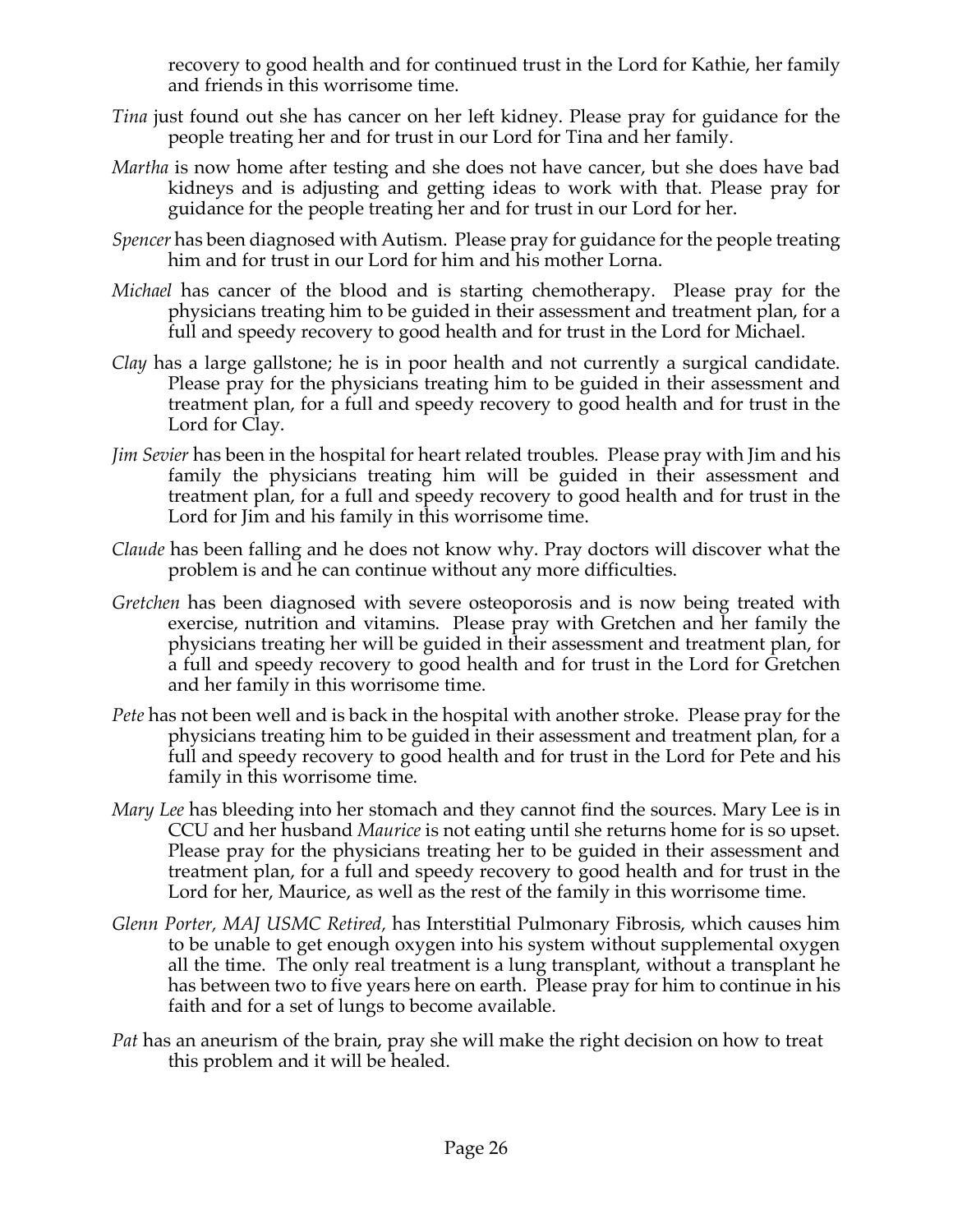- *Dan* is very sick with cancer and is starting an experimental treatment. This treatment will take Dan away from their family business and put even more stress on him and his family. Please pray for Dan's wife who is meeting with Steve who plans to keep the family business going while Dan is ill. Pray for Steve as he has many new responsibilities.
- *Timothy* has brain cancer. He had surgery and is waiting for the pathology report to find out what kind of chemo he will need. Please pray for continued guidance for the medical team treating Timothy and patience and trust in God for Timothy and his family. Pray also for a full recovery for Timothy.
- *Helen* was admitted from her doctor's office 15 July 2015, as the result of a blood test, to the University of Pennsylvania Hospital with an extremely high white blood count. She and her husband are very active in the ministry of their church and are asking for believers to pray for them and their family, as they are facing very serious problems in the days to come. Please pray for guidance for the medical team and patience and trust in God for Helen and her family. Pray also for a full recovery for her.
- *Elma* has been suffering with headaches for a long time. Doctors have not been able to discover the reason for them. Pray for strength, courage and understanding for Elma and her family; as well as for God's guidance for the medical people caring for her that they might find the best treatment method to banish the headaches completely.
- *Barbara Apple* is bedridden after a fall which left her with two paralyzed limbs. She continues to experience pain in the effected limbs and will be totally bed bound for the remainder of her life. Your continuing prayers for her are appreciated and are great comfort to her. Please pray for Barbara to put her trust in the Lord, look to Him for strength and for her to gain energy so she does not lose the mobility she has; pray for a miraculous full and rapid recovery. Also, please continue to pray for her husband Bob who is her sole caregiver that he will be comforted and strengthened in his time of need.
- *Deborah* has had a stroke, she is doing much better and out of the hospital. She has a problem with anemia and is taking supplements for that. Pray our Lord will be close to her and her family. Pray for strength, courage and understanding for Deborah and her family; as well as for God's guidance for the medical people caring for her that they might find the best treatment method to allow her to heal completely.
- *Rev. Steve Boardman* has been diagnosed with stage 3 cancer. Pray that Jesus will be close and comfort his family and members of his congregation*.*
- *Hang So Ryu* has cancer. Please pray for medical team contemplating and evaluating the treatment that they might be guided to the correct choice and do their very best. Pray also for peace of mind and trust in God for him and his family, as well as physical strength.
- *Olivia,* age 7, has been diagnosed with Stage 3 Lymphoma. The prognosis is good at this time, please pray for medical team contemplating and evaluating the treatment that they might be guided to the correct choice and do their very best. Pray also for peace of mind and trust in God for Olivia and her family, as well as physical strength.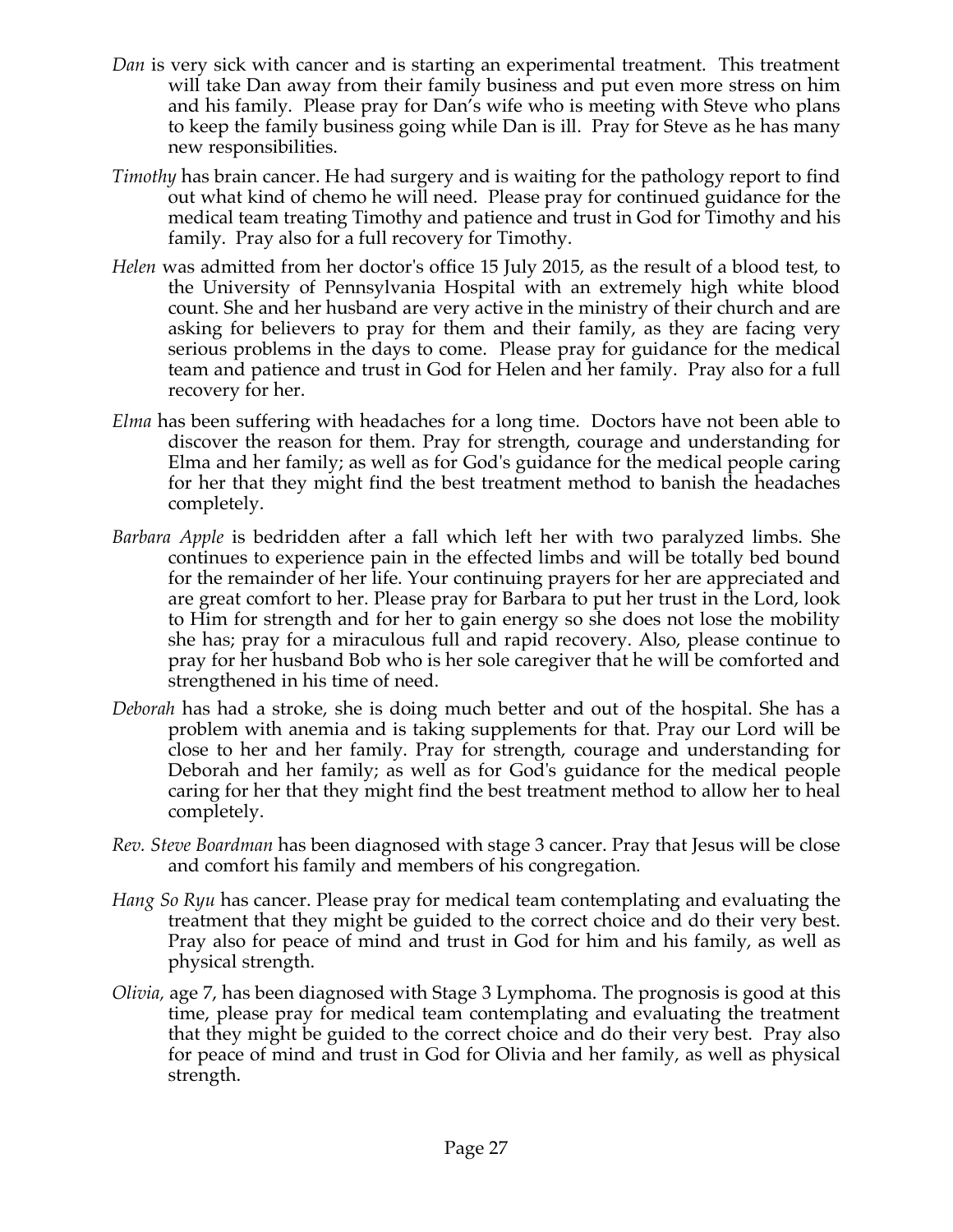- *Paul* has been hospitalized recently several times because of persistent high fevers. He is being tested and checked by physicians and seems to have a slight scoliosis, a node and Schuermann's disease. Please pray it will be discovered how to treat these problems and healing will begin so he will be inspired to continue his education.
- *Rick* has heart problems. Please pray for guidance for the medical people treating him that they might pay attention, do their very best and make the right recommendations regarding treatment. Pray for help for Rick and his wife Wanda to keep their trust in the Lord and let Him carry their worry.
- *Stacy* has Multiple Sclerosis and was hospitalized for what turned out to be food poisoning. Pray for trust in God for Stacy and Chris as they deal with Stacy's illness.
- *Faye* is in the hospital because she is weak has been receiving blood transfusions. Pray for strength, courage and understanding for Faye and her family; as well as for God's guidance for the medical people treating her that they might find the best course of treatment and allow Faye to heal completely.
- *Tom* has heart and kidney problems. Pray for strength, courage and understanding for Tom and his family; as well as for God's guidance for the medical people treating him that they might find the best course of treatment and allow Tom to heal completely.
- *Harold* is having surgery on 30 September 2016 to repair a hole in his aorta bleeding into the abdomen which caused stroke like symptoms.
- *Joe* has had a preliminary ALS diagnosis. Pray the final diagnosis will something that will allow him to continue taking care of his devoted young family. Pray for strength, courage and understanding for Joe and his family; as well as for God's guidance for the medical people treating him that they might find the best course of treatment.
- *Preston* is reacting poorly to recent neck surgery and now has problems with his liver count; Physicians feel that dialysis will help. There may be a blockage in the bowel and an operation might be necessary. Please pray for the medical team to pay attention and to their best to determine how to help Preston and for a good outcome. Pray also that Preston and family will be able to put their worry on God's shoulders while Preston does his best to facilitate a return to good health.
- *Brenda* is in the hospital because of bleeding on her brain. Please pray for peace of mind and trust in the Lord for Brenda, as well as for her family, and for God's guidance for the medical people treating her that they might find the best course of treatment.
- *Mackenzie* is a young girl with leukemia. Please pray for peace of mind and trust in the Lord for Mackenzie, as well as for her family, and for God's guidance for the medical people treating her that they might find the best course of treatment.
- *Mack* has had diabetes most of his adult life. Circulation in his legs is very bad and doctors are considering amputation. Please pray his medication will help and he will not face amputation. Please pray for peace of mind and trust in the Lord for Mack and for God's guidance for the medical people treating him that they might find the best course of treatment.
- *Michael* has been diagnosed with lung cancer recently after making it through gastro intestinal cancer last year. Please pray for peace of mind and trust in the Lord for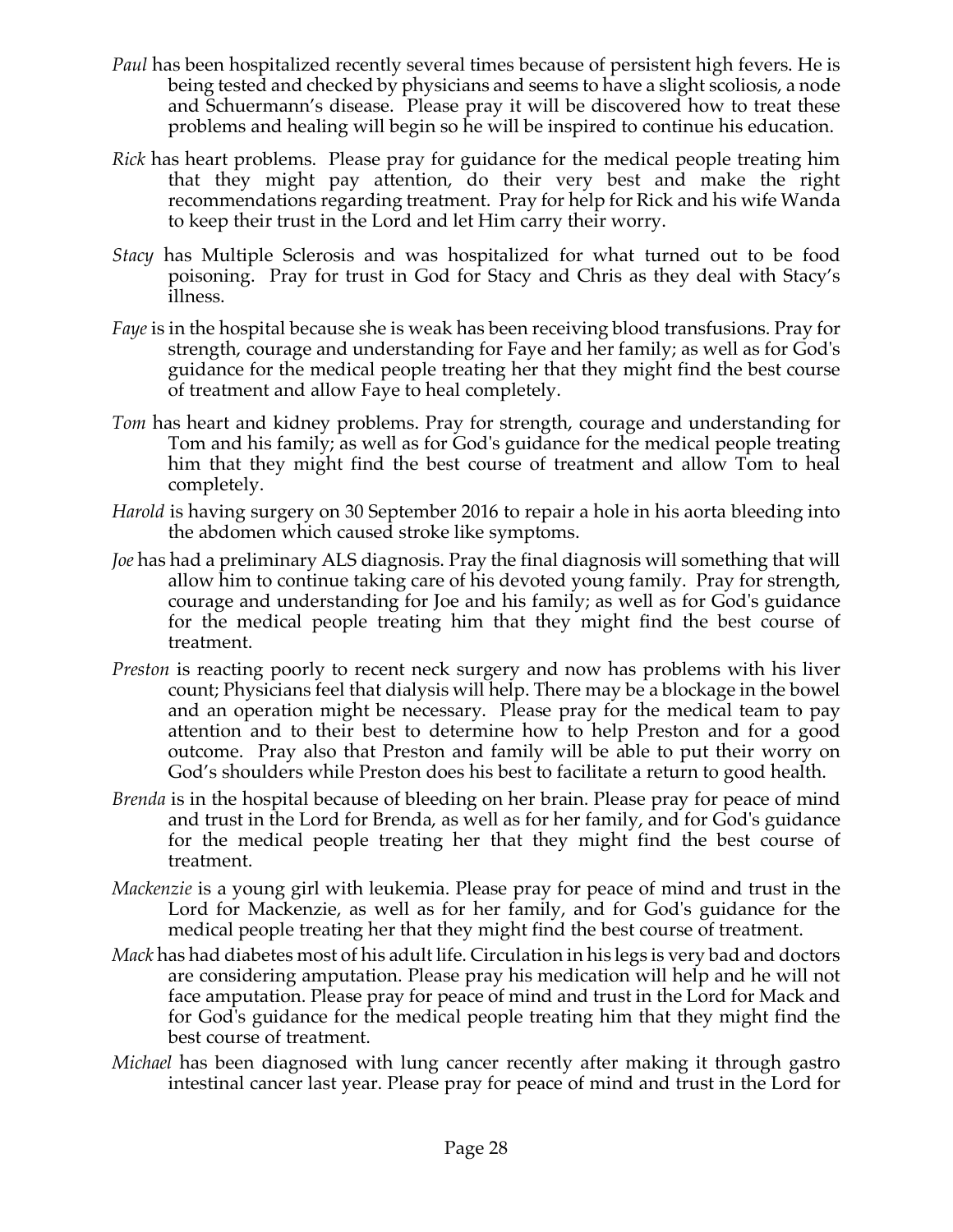Michael and his wife Gayle; as well as for God's guidance for the medical people treating him that they might find the best course of treatment.

- *Adriano* is in the hospital due to high sugar and high blood pressure. He is very weak and will appreciate your prayers.
- *Heather* recently found out she has cancer. Please pray for peace of mind for her and for the medical team treating her will be guided to the right solution.

*Jim* has had an aneurism and blood clots. Pray that healing will come.

- *Georgia* has liver and pancreatic cancer. The doctors are evaluating whether to do surgery and how to tackle the disease. Georgia is a faithful Christian and appreciates your prayers. Pray for God's guidance for the medical people treating her that they might find out the source of the problem and best course of treatment. Pray also for peace of mind and trust in God for Georgia and her family.
- *Lana's* doctor found something on her lymph nodes and ovaries. Pray for God's guidance for the medical people treating her that they might find out the source of the problem and best course of treatment. Pray also for peace of mind and trust in God for Lana and her family.

## *Healing*

- *Jim Simmons'* Hodgkin's disease has returned after 24 years. He hopes to get through this as he did before. Jim would appreciate your prayers for the medical team treating him; please pray for the doctors, nurses and technicians treating him to pay attention, to be open to God's guidance and do their very best. Pray for trust in our Lord and peace of mind for Jim and his family.
- *Kurt Thomas* asks for your continued prayer that his body not reject his transplanted heart parts Pray also for Kurt to accept what he cannot do at present and concentrate on what he can do. This is a very foreign situation for this Christian warrior. He needs God's help to adapt and prosper.
- *Vladia* had a right knee replacement which went well, but since the operation she is experiencing very painful side effects from medicine, very low hemoglobin and also back problems. She has been transferred back to the hospital to help correct these problems. Please pray the doctors will seek God's Wisdom and come up with a plan to help her get back on her feet and have some normalcy in her life.
- *Madisun Hanks* (14) has Tourette's Syndrome and suffers from horrible migraine headaches. There are various very high risk treatments which provide some relief. None of them are close and none are easy. Madisun is truly one of the most inspiring young ladies we have ever come across, her attitude and actions are almost unbelievable. No one should have to go through what she does, but she makes it through and performs incredibly when others just get by. Please pray for Madisun, her mom Hilda who guides her through all this and those treating her.
- *Linda* has a melanoma just forming and she needs to have it removed. She has had severe medical problems the last 15 years and needs help coping. Pray for all of her family at this time as new problems have come to light.
- *Chris Hill* (close friend of Jon Weston) suffered a brain aneurysm and needs your prayers. He came out of a coma he had been in since the week before Christmas 2016. He is now in a stepdown facility. Every day is a new day to him; his memory seems to have been damaged to a point where it is not recovering so far. Pray for the doctors, nurses and technicians treating him to pay attention, to be open to God's guidance and do their very best. Pray for trust in our Lord and peace of mind for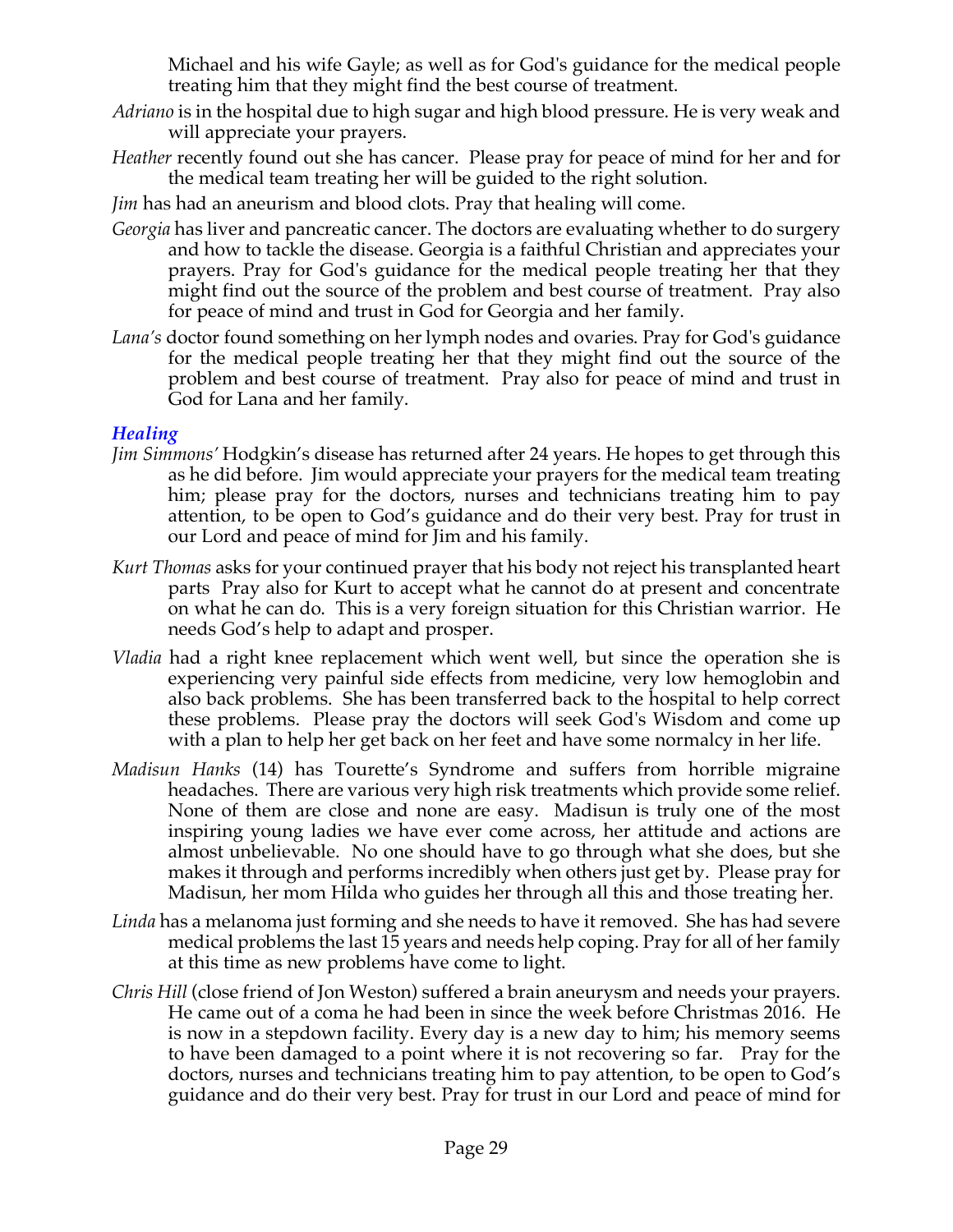Chris and his family.

- *Rev Bill* had a stroke. Pray he will stay comfortable and Jesus will be close by, please pray for a full and rapid recovery.
- *Dennis* will begin chemotherapy for an active cancer spot on his spine on 17 September 2015. Please pray for a good result and tolerance of the treatment for him.
- *Vickie* has been bothered with Migraines and all that go with the headaches. Please pray for relief from the pain for Vickie.
- *Jon* has Stage 4 mantle cell lymphoma. There is good news in that he is in remission; however the chemotherapy is producing neuropathy in his legs so it is a challenge for him to get around. Please pray that he will be as comfortable as possible; he has been a Marathoner runner so this is especially difficult.
- *Amy* has melanoma in her lungs, liver and kidneys; they have found a treatment for her that has a high success rate however the side effects are debilitating. Please pray she will be able to tolerate the side effects and the treatment is successful. Amy has full trust in the Lord, but would still appreciate your prayers.
- *Liz* had a massive stroke at age thirty-seven. The prognosis is good but she has a long road ahead. Please pray for guidance for those treating her, for trust in our Lord for Liz and her family, for healing.
- *Ebick* is suffering from a severe ulcer but the Doctors cannot give her the proper dosage of the medicine due to her six month pregnancy. Please pray doctors will find an alternative avenue for treatment or that God will provide.
- *Stan* is going through chemotherapy and radiation treatments for cancer. He is elderly and the treatments are tiring him. Please pray for his wife *Marvelene* as they do this together.
- *Donald* is in the hospital and had his leg amputated on 14 April 2014. Pray he will adjust and healing will begin.
- *David* has many concussions and unable to go to school, read books, watch TV and has headaches and migraines. He has trouble sleeping and his family will appreciate your prayers for this 10 year old young man.
- *Gladys* has breast cancer and has had a lumpectomy. She needs to take a year off of her work to have chemo treatments.
- *Alwin Jack* has had a stroke and recently has had a relapse. Please pray for those who treat Alwin that they might choose the best possible treatment and pray for peace of mind for Alwin during the recovery phase.
- *Carolyn* has Multiple Sclerosis with complications. Pray Carolyn and her children will be close to our Lord Jesus Christ as they and family members help to ease the problems.
- *Bill* had malignant growth removed from a lip last month and seems to be experiencing a re-growth of the cancer. He asks your prayer for the medical team treating him and for peace of mind for himself.
- *Hank* has osteoporosis, which has caused him a great deal of pain and inconvenience in the past few years. Pray for his healing and that his medical bills will be met.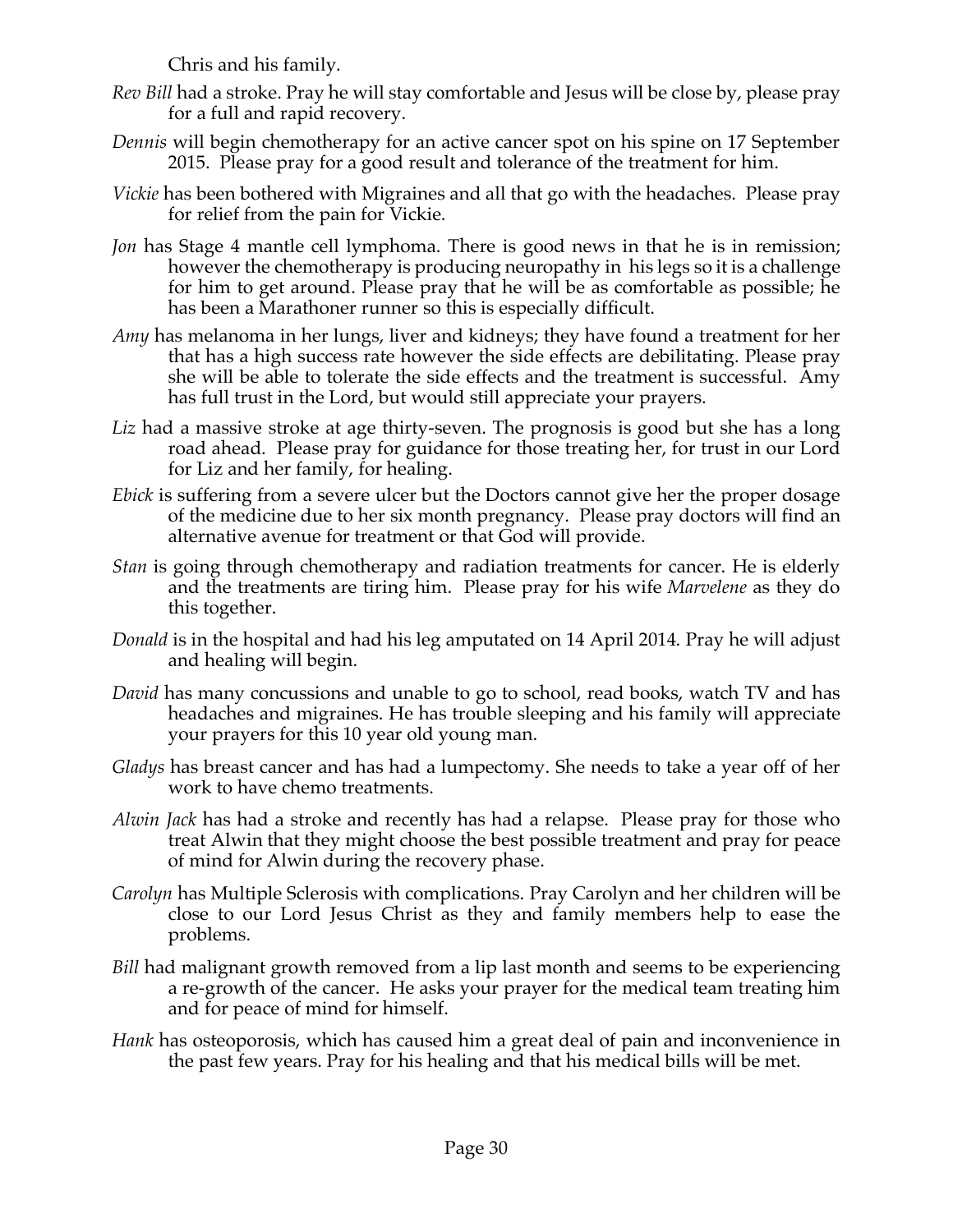- *Evelyn is* an elderly woman who has had problems with her eyes and is now blind. It appears some sight will return shortly, pray for that to happen!
- *Joanne* has begun kidney dialysis as a result of kidney failure due to extensive chemotherapy. Additionally she cares for an adopted drug addicted baby who is now nine years old. Please pray for her to keep her faith, to let the Lord carry her worry and concern and to give her strength. Pray also for those treating her that they might pay attention and do their best.
- *Bud and his wife* for their continued welfare and enthusiasm. Bud has been advised of an aneurism in his heart of a size not mandating immediate surgery. This comes at a time when he has sole care of his wife who recently broke two vertebrae and thereafter sustained pneumonia.
- *Dester* is suffering from unknown skin and diseases. Please guide the medical team treating him to find out what the problem is and cure it. Pray also for Dester to trust in the Lord.
- *Lee* has Arterial Fibrillation, she is doing much better and she and her family thank you for your prayers. Her pain level is high and some medications have bad side effects. Please continue her in Prayer in the weeks ahead as she heals.
- *Nell* recently adopted two children and has just been diagnosed with multiple myeloma.
- *Mary Lou* has been suffering with seizures. She was in the hospital with a 24 hour monitor and is being sent home from the hospital with two medications and orders to return in 2 months for another MRI to review whatever is going on in her brain. Please pray for guidance for the medical people treating her, as well as peace of mind and trust in God for her and her family.
- *Kathleen* has spent the last two weeks in the hospital. She has been diagnosed with colitis, shingles and possibly colon cancer. Pray she will be comfortable and begin to heal.
- *Rachel* has Mitochondrial Myopathy. This is a hereditary disease of the muscles and they do not have a cure for it. Part of her pain is her family does not believe she is indeed ill, as she appears to be just fine. Please pray her family will learn the truth and be supportive of her; pray also the medical people treating her will find the right measures to minimize the disease. Most particularly pray for Rachel's trust in God.
- *Nicolas* is in the hospital with serious symptoms of a heart disorder. Please pray for peace of mind for him and guidance for the medical team looking for the cause and cure.
- *Juanita* is a young girl who was in a coma because of a blood disease. She has not come out and is gaining strength. They are awaiting results from blood samples. Her family thanks you for your prayers and asks that you continue.
- *Lauralee Meade* underwent a lumpectomy on Friday after Thanksgiving. A further anomaly has been discovered and she had additional preventative radiation treatment. Please pray for a complete remission of the cancer. Pray also Lauralee will maintain her great attitude and trust in God.
- *Kay Denton* (Mrs. Kay) was able to get a hip replacement in spite of her heart and kidney problems and is recovering remarkably! Please give thanks for this great event and result! Please pray for continued peace of mind for Mrs. Kay and her family. Give thanks for her trust in the Lord and her positive attitude.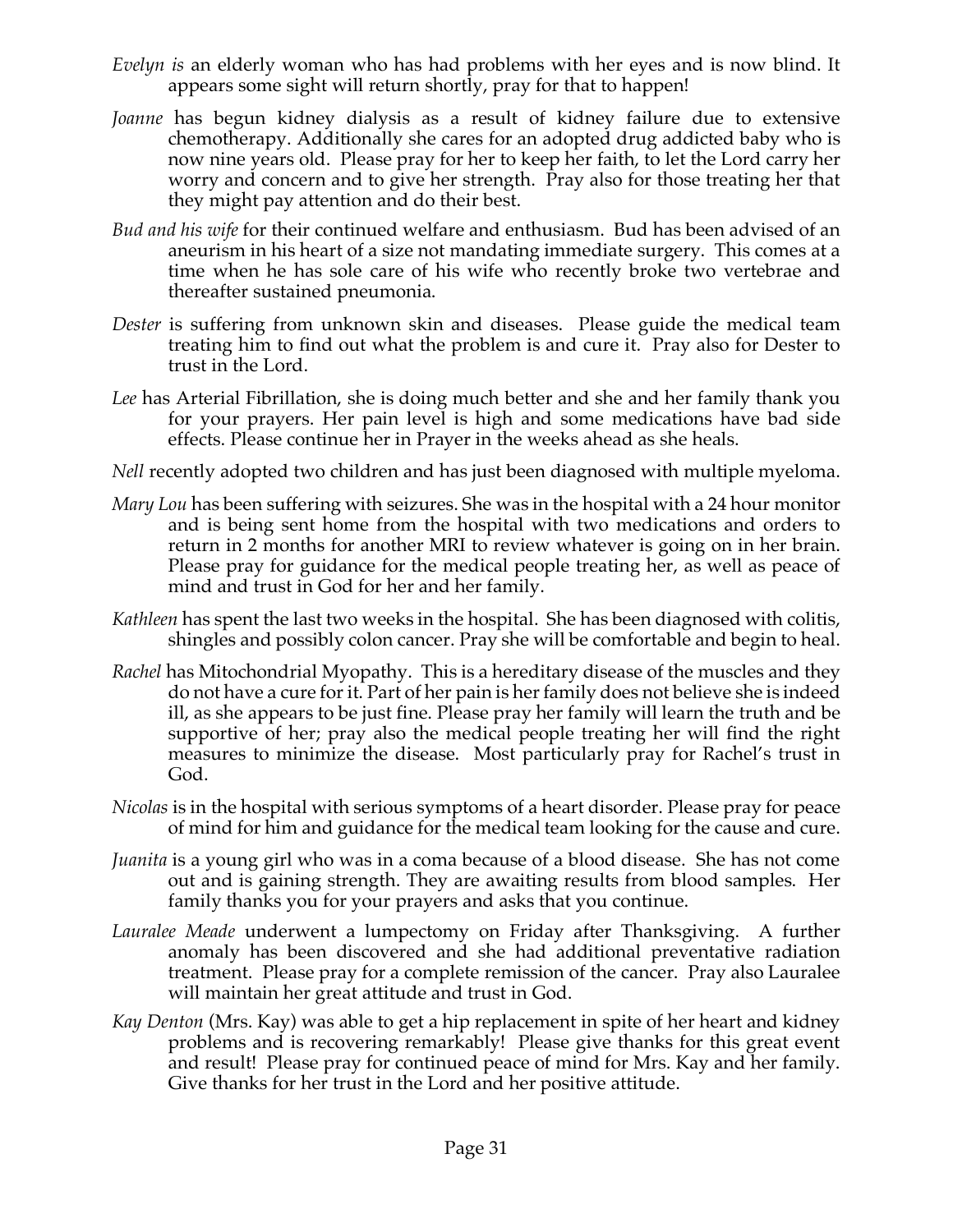## *Healing and Patience*

- *Kym* (43) has various hip problems which seems to be related to osteoarthritis. And, her mother *Ruth* is in the early stages of dementia. Pray for guidance for those treating both of them, as well as patience and trust in the Lord for both of them.
- *Christopher* has had problems with his leg for some time. Now he has to have it casted and it will stay that way for what to him seems an interminable time. Pray for patience and peace of mind for this young man who has much he wants to do.
- *James* for the Lord's healing of health issues and give a remedy for many personal challenges at the moment.

## *Thanksgiving and Continued Healing*

- *Bruce Arnold* was hospitalized with Atrial Fibrillation and an enlarged heart. He has had his heart stopped and re-started twice, as well as a temporary boost pump installed and removed. He made it through all that and is now home and doing amazingly well. Please give thanksgiving for that. There is still more to go. Please pray for guidance for the medical team treating him that they might find a complete solution to his heart problems. Pray for peace of mind for Bruce, his wife Milly and his children Megan, Kikki and Bruce, Jr.
- *Shamu* underwent surgery at John Hopkins hospital 19 March 2018, where they found a stricture in her lower intestine and relieved it. Please pray this will be effectual in relieving her suffering. She is also having trouble retaining nourishment and hydration, pray a solution will be developed for this problem also. Please pray particularly she will retain her trust in God and her family will follow suit.
- *Chief Mike Wysocki* finally had heart valve surgery June 2017. He was back in the hospital with a bleeding ulcer, but made it home. Please give thanks for that and pray for the medical team treating Mike that they might pay attention, do their very best and be open to God's guidance. Pray a complete recovery and peace of mind and trust in God for Mike, his lovely wife Wendy and his family.
- *John Young* had three way heart bypass surgery on Thursday, 23 March 2017, in Alabama, which was apparently successful, then had a stroke in October while undergoing testing for his FAA medical. He has lost his right side peripheral vision. Please for a recovery of John's vision.
- *Bill* had surgery November 2016 for a kidney tumor; he is one kidney short, but recovering very well for the present. It appears the cancer has spread to another spot. Please pray for Bill as he undergoes chemotherapy and perhaps other treatment. Pray Bill and his family will stay strong in their faith and draw the strength they need from our Lord.
- *Anita* had surgery on 4 November 2016 to remove what they thought were five tumors in her right lung, but turned out to be eight. They removed all eight. In addition, her lung was folded from her previous coil embolization. They removed the coils, unfolding her lower right lobe and oversewed the area. In reality she may come away with increased lung capacity. Anita, her husband Michael and family express for the power of your continued prayers and expressions of love. Please join them in giving thanks for God's Grace and pray for her continued healing.
- *Bob Reisor* had surgery on 19 September 2016 for a kidney tumor; he is one kidney short, but recovering very well for the present. The cancer has spread to his lung and another spot. Five years ago there was no treatment, but now it appears there is an oral medication that has shown great effectiveness on this particular cancer. As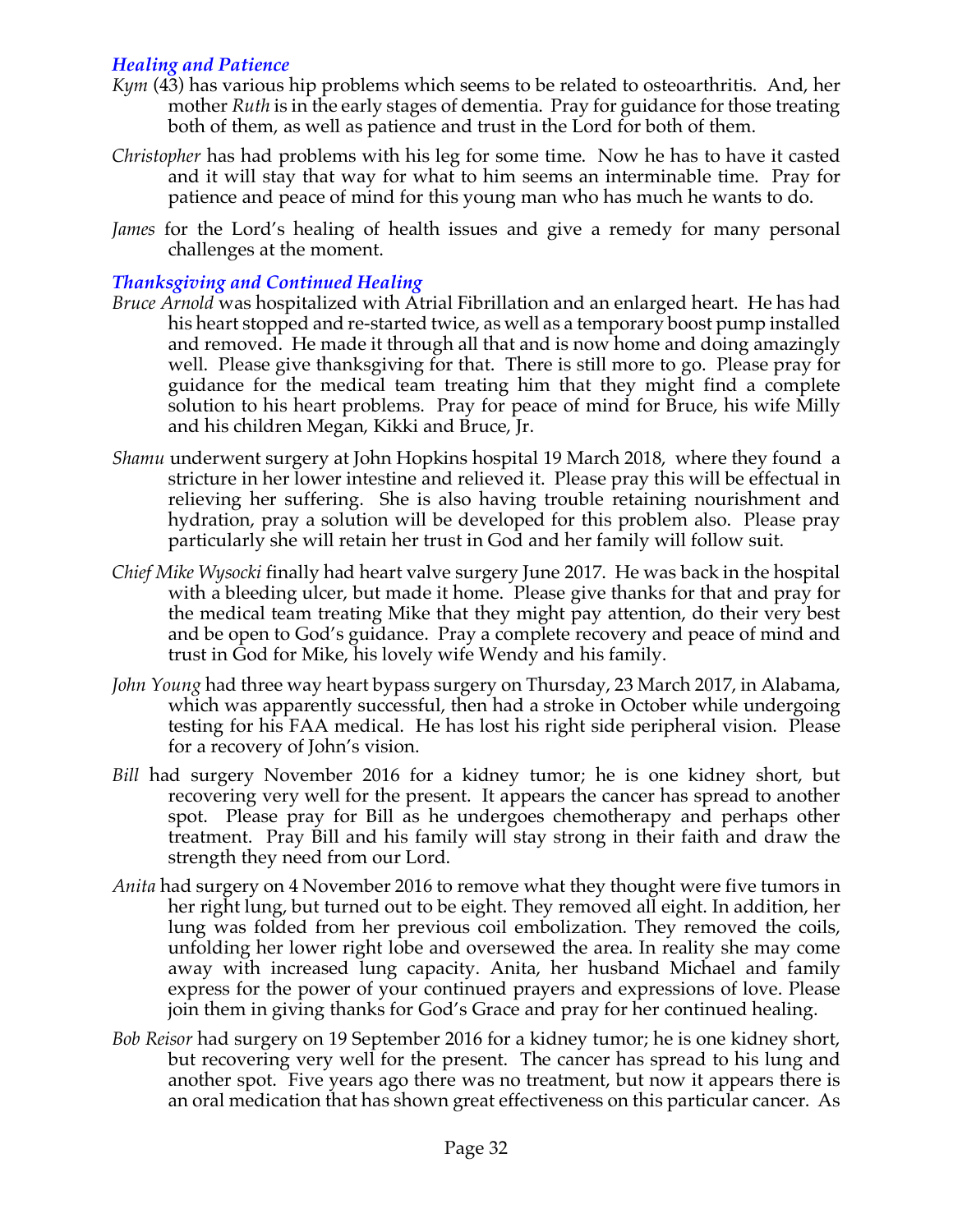of 12 January 2017, the main spot shrank from 3.3 cm  $(11/3 \text{ inch})$  to 2.2 cm  $(7/8 \text{ ft})$ inch) and the spots on his lungs have receded even more. And as of 22 June 2017, they have shrunk further. Please give thanks to the Lord for such wonderful progress. Please pray for Bob as he undergoes chemotherapy and perhaps other treatment. Pray he and his family will be drawn closer to our Lord.

- *Shamu* had surgery on 12 May 2017, her seventeenth, to reconstruct the damage done her by Walter Reed Medical Center. She now has a bacterial infection which is laying her low. Please pray for strength; physical, mental and spiritual for her. Pray for guidance for the new medical team treating her and for her to know how to proceed with regard to the damage done her by Walter Reed Medical Center. Pray also for her to continue her trust in our Lord as she goes through this difficult time.
- *Atina* has skin cancer, which is now in remission. Please give thanks for the remission, pray for continued remission of the cancer; pray also for continued faith for Atina and her family.
- *Cindy (81)* had an operation to remove a cancerous growth in her stomach which was successful. She is now home, but in a bit of pain. Please give thanks for the good result, pray for full and complete healing and remission of the cancer, as well as cessation of the pain; pray also for continued faith for Cindy and her husband Les (91).
- *Linda* had successful dental surgery on 15 December 2015, she is also on a course of chemotherapy and this type of surgery was not recommended for people while they are taking chemotherapy. But, it was an emergency and had to be done. Please give thanks all went well and pray for continued healing and for peace of mind and trust in God for Linda and her family.
- *Ruby* broke her hip on 10 December 2015, surgery was successful. Please give thanks for the successful surgery and pray for her full and rapid recovery.
- *Terry* was undergoing radiation treatment for cancer, which he had to stop to amputate his leg below the knee due to diabetes. The surgery was successful, he has been fitted with a prosthetic leg and foot. He is in good spirits and positive about the remainder of his treatment. Please join Terry and his family in giving thanks for the successful surgery and continue to pray for his return to radiation treatment and then to chemotherapy, ask God to give Terry, his wife and seven year old son trust in him for peace of mind and heart, as well.
- *Janet Jessup* had a stroke and heart problems were causing huge issues for her. They seem to have gotten her stabilized and she is home. Please pray for those treating her to find the appropriate treatment and for trust in God and peace of mind for Janet and her family, in particular her husband of 45 years, Rev Roger Jessup, retired minister of Saint Joseph of Arimathea Anglican Orthodox Church.
- *Sam* had surgery on his entire large intestine that had become infected. At the time of the operation he was just hours away from a complete organ shutdown. He had had turmoil in his life over the years. Sam is now in the ICU and his Minister visited him and explained to him God had given him another chance for him to make things right with his Lord. Pray for his good health and his spiritual life with Jesus.
- *Ian* had surgery to remove excess skin rendered a nuisance by controlled lost of 200 pounds. Please give thanks for the successful result and for those treating him to have paid attention and done their very best on the lengthy surgery, taking the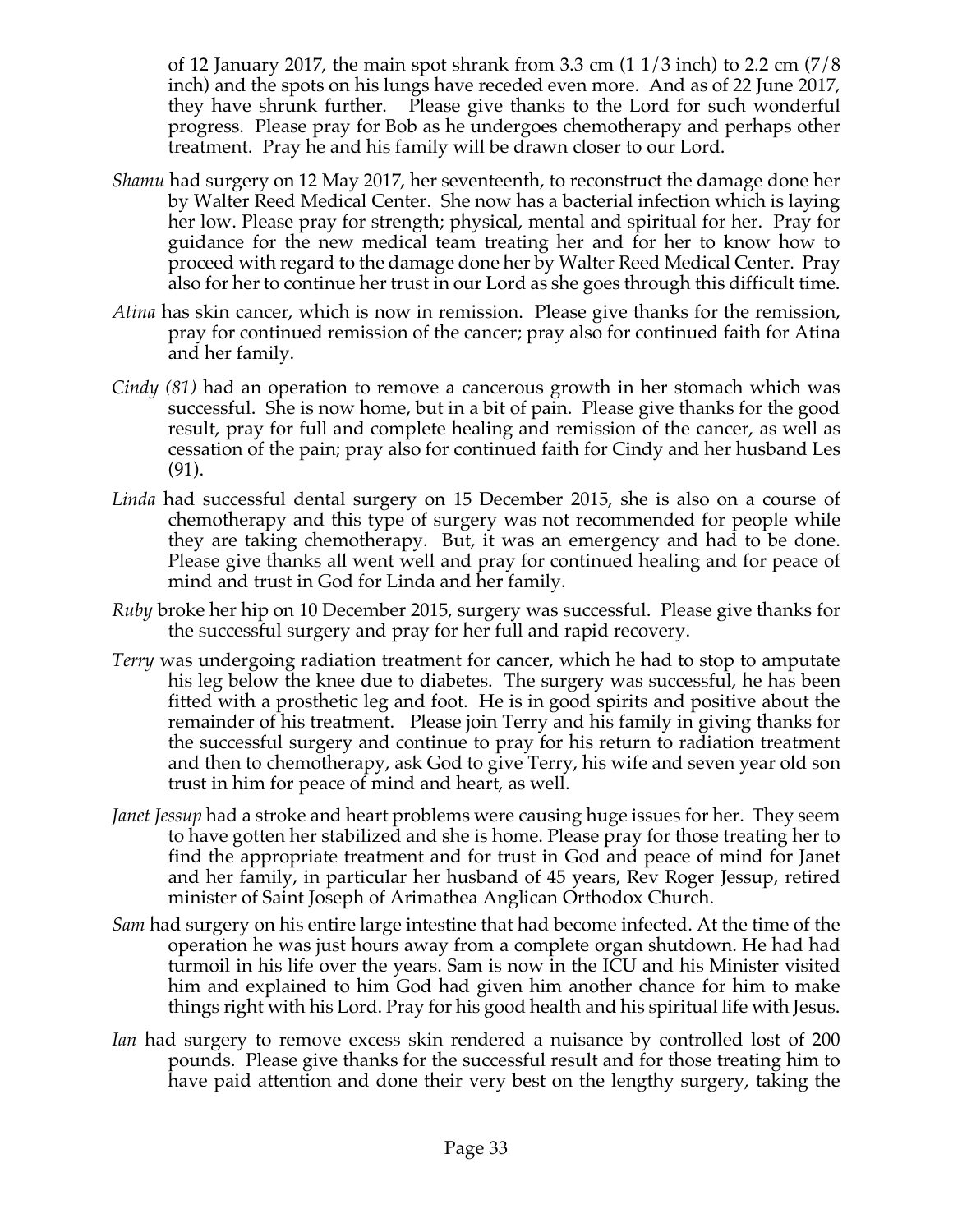best possible care of him. Please pray for his continued recovery and strength for his Mother who will be in charge of his after care.

- *Jenniffer* had surgery for breast cancer on 15 October 2014, which seemingly went well; please give thanks for that. She has had other complications which preclude her from making a full recovery in particular, the reconstructive surgery seems to have gravely affected her back muscles and nerves, resulting in both very limited mobility and extreme pain, the drugs are making her terribly sick; please pray those will be overcome. Pray for help for Jenniffer to keep her trust in the Lord and let Him carry her worry and concern as she recovers. Please pray also for strength and courage for her family as they try their best to help her.
- *Mary Thornell* has been battling colon cancer for three years now, she is currently treating at the City of Hope. Things seem to be going well, the numbers seem headed in the right direction. Please pray for guidance for those treating her, as well as strength, guidance and peace of mind for Mary and her husband Jim, as well as daughter Janice and son Jimmy, as she undergoes treatment.
- *Elma* is suffering from cancer. She was taken home from the hospital on the advice of her Doctor. We were asked to pray Elma's remaining time here on earth might be good and Elma and family might put their trust in the Lord and let Him carry their worry. Since then, Elma's Bishop told us a great Miracle of the Lord is working over Elma. Doctors sent her home to die, but now she seems to be doing all right. On behalf of her, thank you for all of your prayers. Please continue praying for her complete healing.
- *Dennis* has heart problems; now the medical people treating him discovered a large mass on his liver which turned out to be a cyst! Please give thanks for this great development and pray for peace of mind and trust in the Lord for Dennis and for God's guidance for the medical people treating him that the contemplated surgery might go well.
- *Dwight* had major oral surgery, for which he gives thanks. He is recovering slowly and asks your prayers to speed the process.
- *Mike* is a veteran who has served his country when she called. Please pray he will open his heart to God so He can make Mike's crooked road straight and pull him towards the summit rather than to the pit.

### *Business*

*James* and *Sarah* who have recently moved to a new area and have new positions in employment. They are finding much stress in the new surroundings and will appreciate your prayers as they adjust.

### *Financial Guidance and Employment*

- *Kona* is applying for a job in the hospital. Pray our Lord will find the right position for her and she will glorify Him in the work.
- *Doug* recently became unemployed from his job of 18 years. He has been applying for jobs, but unable to get one at this time. His wife is working; this is not enough for the family. Please pray he will find employment with a firm that will be able to use his considerable skill and hard work to benefit both the firm and the family.
- *Catherine and Lewis* are at a low ebb due to a struggle for employment. Your fervent prayers will be appreciated.
- Lori is considering a potential change in her employment. Please pray for God's gidan ce in considering all aspects of her potential work.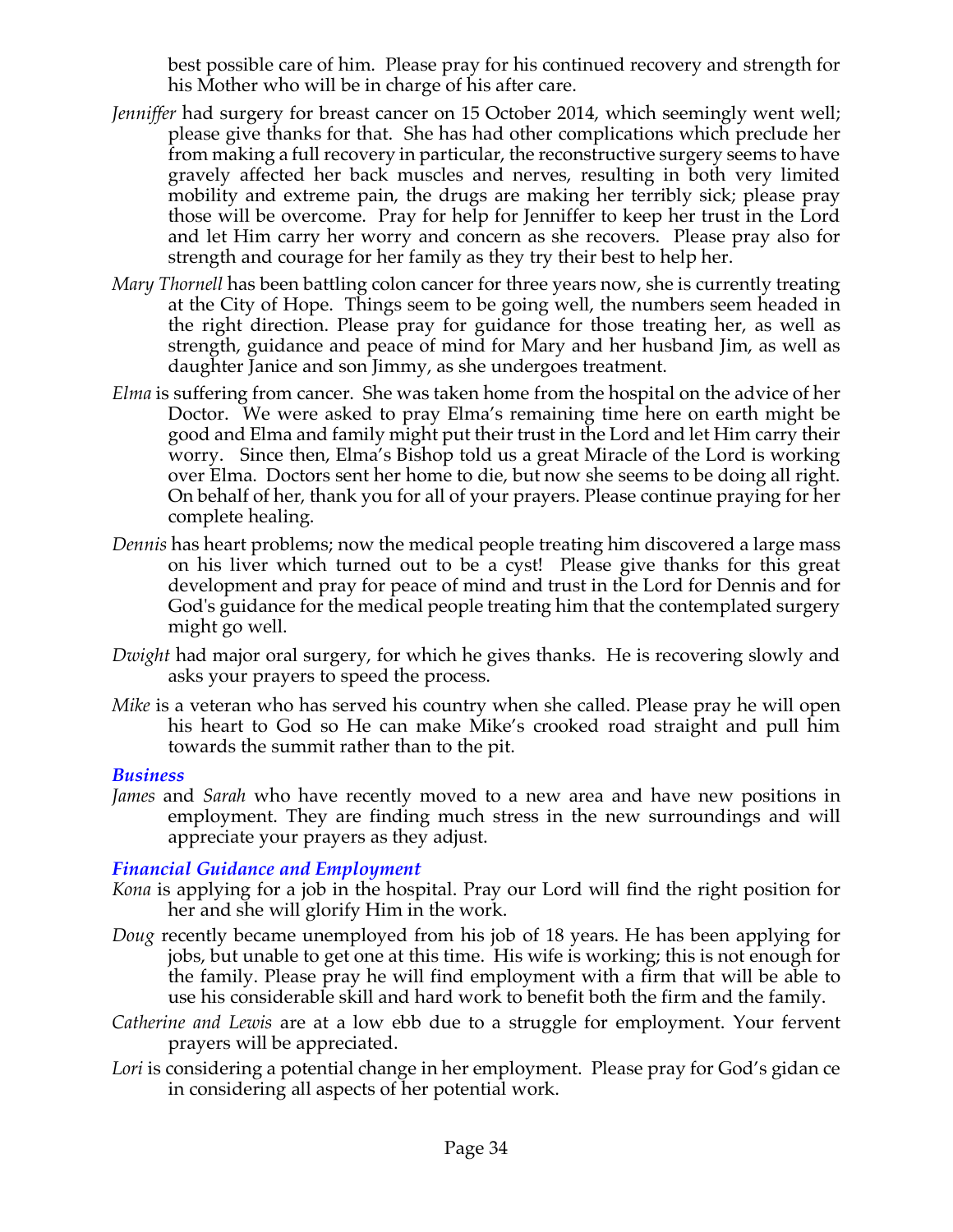## *Financial Guidance and Healing*

*Clark* is in need of salvation; for God's Will to be done in his life. Pray his family will be blessed with the financial miracles that come from doing His Will.

## *God's Strength and Peace of Soul*

- *Roger* is the caretaker for his ailing father who has been in the hospital for a week and his wife who had been declining emotionally, cognitively and in bodily health. He asks you pray for strength and peace for him and help for those he cares for.
- *Charlie McCormack* asks your prayer the Holy Ghost might fill his heart with light and drive the darkness far away.

## *Guidance*

- *Zachary* is having huge problems growing up. He has let the wrong people guide his life and thinks he is the smartest person in the world. He cannot or will not see the destructive power of drugs and lies in his life. Pray his parents Lee and Shamu will come to see what course of action that they can take to help Zachary and safeguard his brother and sister. Please pray for God's guidance for all of them and in particular for Zachary to open his heart to God and his parents help.
- *Judy* seemingly does not want to allow the Holy Ghost into her heart so she might come to know our Lord and Savior, despite the efforts of her family. Please pray for her to open her heat and for her family to be at peace with their efforts.
- *Barbara* has been recovering from cancer for the last three years. Pray for her husband Bill who has come down with a mental illness that may have been caused by much stress the last few years. Barbara and Bill will appreciate your prayers.
- *Larry* is very weak and has periods of confusion and depression. Larry has been in the hospital and recently moved to a rehab. Please keep him in prayer as he begins to gain strength in the days ahead.
- *Thomas* recently learned as the result of a parole violation he will not be allowed to return to society for the remainder of his life. He is despairing and fearful of his inability to cope with this new news and God's plan for his life. Please pray he will be able to work with God to live with the choices he has made and go forward.
- *Cam* has gotten into some of the issues being with the wrong crowds, too much dinking and making the wrong decisions. Pray he will ask God to send the Holy Ghost in to straighten things out and he will listen when He speaks to him.
- *Paul* recently had his large toe amputated due to diabetes and is having a difficult recovery filled with fear about dying. He recently accepted Jesus as his savior and his family Rosie and Brenda are very grateful. Pray for strength for both Rosie and Brenda who are staying by his side through it all encouraging him on.
- *Steve* is addicted to alcohol, pain pills and gambling. Pray for wisdom, courage and strength to stick with treatment and follow God's plan for his life.
- *Eli* has some mental issues and has lost his way. He has yet to come to grips with the demons chasing him. Pray he will return to the Lord and his family. Pray they will ask God to send the Holy Ghost in to straighten things out and they will listen when He speaks to them. The family has been open to the Prince of Darkness and needs help.
- *Michael and his Family* ask your prayers for wisdom as they are under trial and affliction to follow the law of the land and yet honor God in so doing.

*Flora* is in remission with cancer, but has high blood pressure and fatigue. Flora's Mother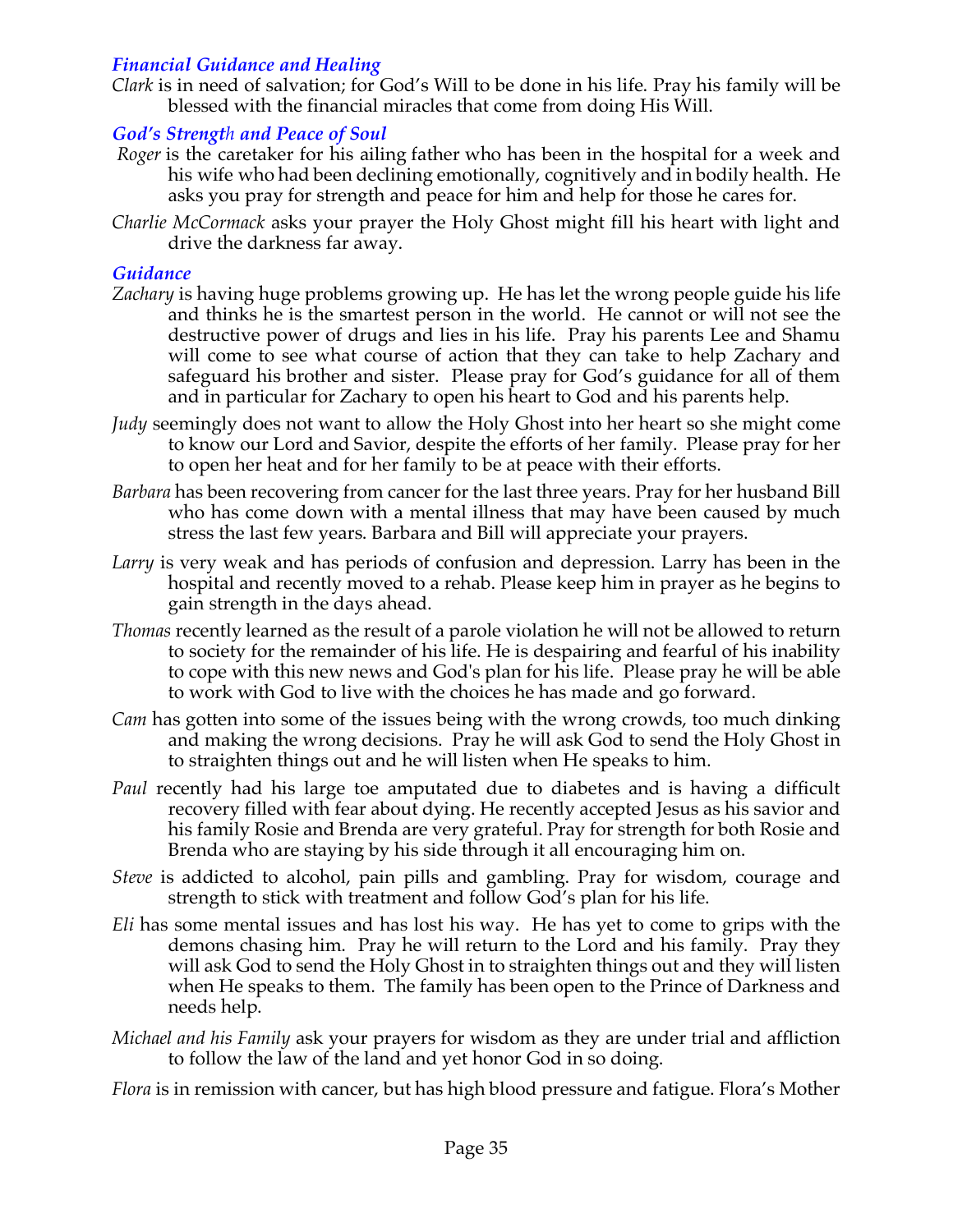recently died and this has caused added stress. Please pray she will be able to let God carry her worry and sorrow so she can do the things she must do.

- *Elizabeth* needs your prayers for her general well being. Pray she might see the Light of the Lord and let Him guide her life.
- *Gunner* need your prayers for his general well being. Pray he might see the Light of the Lord and let Him guide his life.
- *Mitten* has a Christian talking to him about Christ. Mitten does not believe and does not seem to care. Please pray Mitten will see the light.
- *Kristen, Rickey and their two children* ask you to pray for grace, wisdom and understanding as they attempt to cope with infidelity, separation and possibly divorce as a result of backsliding from the Lord into the World.
- *Helene and her family* ask your prayers for them as they deal with the loss of Alan, husband and father.
- *Stephanie* seems to be very deeply into post partum depression after her baby was born prematurely. Please pray for her Mother in Law who is going a great distance to help Stephanie and her new Grandson. Pray that Stephanie will be able to direct her attention outward, rather than inward.
- *Caitlin* is in the grip of the Prince of Darkness; she thinks there is escape from reality in drugs. The saddest part is that reality is not as she sees it. Her family is despairing as they can do nothing to help her and ask that you pray for the Holy Ghost to enter into heart and show her the need for change before it is too late.
- *Nathaniel* is in spiritual turmoil. His family and friends will appreciate it if you will keep him in your prayers for him to find the root of his trouble and accept God's help.
- *Sam* and her *two children* have been living in a shelter and are to lose their place there. Please pray a place will be found they can stay in and recover.
- *Norrie* is facing daily exams in the weeks ahead. Pray for calmness and concentration and to do the best possible.
- *Jonathan* is addicted to drugs. He is now in jail awaiting trial. His parents and friends will appreciate it if you will keep him in your prayers for him to find the root of his trouble and accept God's help to heal addiction.
- *Beth* is suffering from ungodly treatment in her marriage. Please pray God will guide her in her behavior, actions and thoughts that she might be able to lead her husband to God so her marriage might prosper to the benefit of them.
- *Jeanette* has had many members of her family die from diabetes and several are near death now. Jeanette does not know the Lord and is despondent and perplexed about her family and herself. Please pray she can open her heart to allow the Holy Ghost in to bring her knowledge and understanding.
- *Sara* asks that you pray for guidance for her as she deals with the stresses of her family and life. Pray that she can separate those things which she can affect from those things which she cannot and give her grace to accept that she cannot do everything and can only change those things within her control. She asks for God's help for her business so that she might remain gainfully employed while keeping up with the needs of her mother and husband and healing her own problems.

*Jacquie* to open her heart to God and accept His Love and Grace.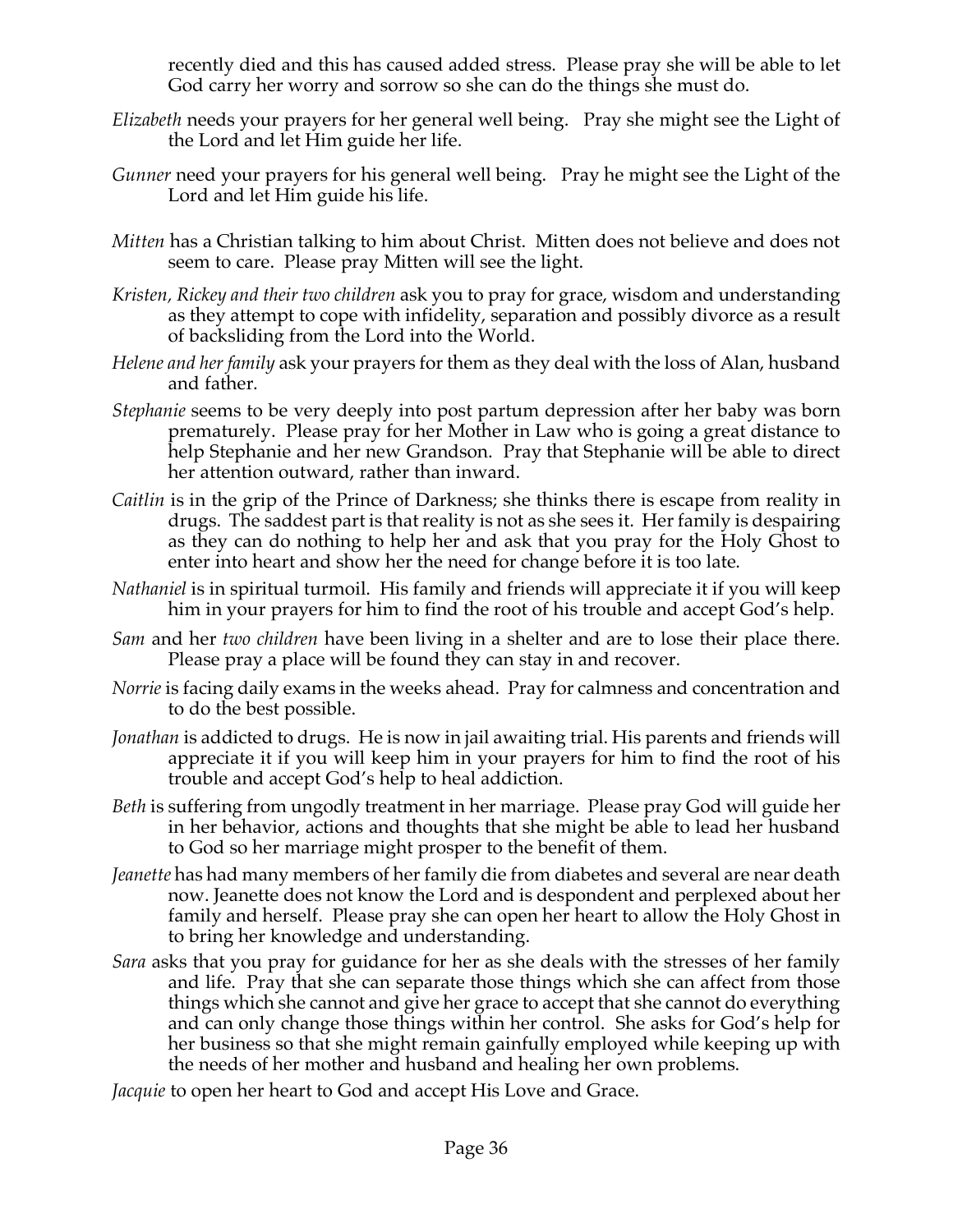## *School Challenges*

Destiny, Blake and Janet

*Anglican Orthodox Church*

#### *Madagascar*

Please pray for the people in Madagascar, in particular for the members of the Anglican Orthodox Church there, who are being subjected to terrible flooding and unceasing rain.

#### *Indonesia*

Please pray for the Lord's will regarding the establishment of an AOC church in Indonesia.

#### *Pakistan*

*General and Ongoing -* The forces of evil are strong in Pakistan. The force of God stronger. Pray for our Christian family there.

*Ernest Jacob* Presiding Bishop Pakistan

#### *Congo*

Jimmy is a missionary in the Congo. There has been violent unrest in this country and also a water shortage. Please pray people will find water to drink and Jimmy will be a means of helping others to find the Lord.

#### *Philippines*

Please pray a *Minister* will be found who would like to serve in Tabuk, in the Philippine Islands. The Anglican Orthodox Church has an established Church there and in the surrounding areas and need a Shepherd to lead the flock*.*

#### *Diocese of the Epiphany*

*Saint Paul's Moberly, Missouri* would like your prayers that the Holy Ghost might enter more fully into their hearts so that they might be more effective in spreading the Word of God.

### *Diocese of Virginia*

*Saint Joseph of Arimathea Anglican Orthodox Church* is under a lot of stress. We all are, but they need even more prayer. Rev Roger Jessup, their wonderful minister, had to retire as he was so pressed by the duties of a primary care giver, in addition to all the worries of this world. Pray for trust in God for each member of the parish and for them to find economic relief.

### *Armed Forces & Contractors*

Dustin (USAF - Stateside), Kristyna and Luis Aviles (Army - Fort Lewis, Washington), Airman Donny Patton (USAF - Hulbert Field, Florida), Jordan Brown (USMC – Recruiter - Iowa City, Iowa), Trevor Jennings (USAF - KC-10 Boom Operator – McGuire AFB, NJ), Trevor Di Marco (USN - Whidbey Island, EF-18 Pilot), Kurt Thomas (USN – Virginia), Ethan (US Army Airborne – Southwest Asia)

#### *For Our Country*

Our country has lost its way. Over half the people that vote, voted for a government that promises them things it cannot deliver in return for their souls which it can, will and does take. Our foreign policy backs the rise of Islam, we turn our backs on those who would follow God and arm those who murder them. Pray God will raise up a leader from among the people who can turn the country's course 180° and attempt to come back to God. Pray the people will recognize that they are headed down a smooth wide road into the pit, a road that will get smoother and smoother, steeper and steeper until the only possible way is down. Down, into